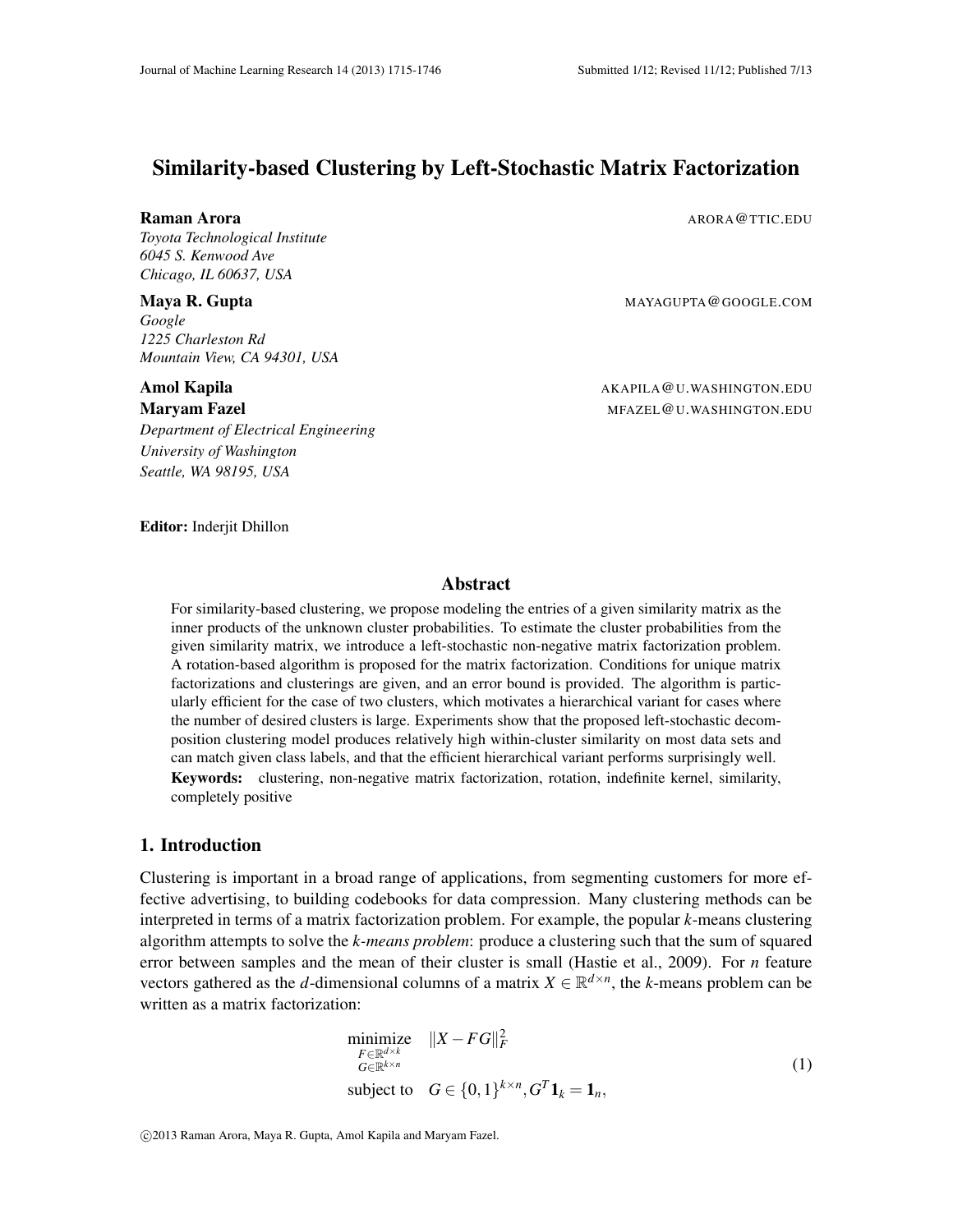where  $\|\cdot\|_F$  is the Frobenius norm and  $\mathbf{1}_n$  is an  $n \times 1$  vector of 1's. The matrix *F* can be interpreted as a matrix whose columns are the *k* cluster centroids. The combined constraints  $G \in \{0,1\}^{k \times n}$  and  $G<sup>T</sup> 1<sub>k</sub> = 1<sub>n</sub>$  force each column of *G* to contain all zeros except for one element, which is a 1, whose location corresponds to the cluster assignment. That is,  $G_{ij} = 1$  if sample *j* belongs in cluster *i*, and  $G_{ij} = 0$  otherwise. The *k*-means clustering problem is not convex. The *k*-means algorithm is traditionally used to seek a local optimum to (1) (Hastie et al., 2009; Selim and Ismail, 1984).

The *soft k*-means problem instead solves for a *cluster probability matrix P* that specifies the probability of each sample belonging to each of the clusters:

$$
\begin{array}{ll}\n\text{minimize} & \|X - FP\|_F^2 \\
\text{F} \in \mathbb{R}^{d \times k} \\
P \in \mathbb{R}^{k \times n} \\
\text{subject to} & P \ge 0, P^T \mathbf{1}_k = \mathbf{1}_n,\n\end{array} \tag{2}
$$

where the inequality  $P \ge 0$  is entrywise. The constraints  $P \ge 0$  and  $P^T \mathbf{1}_k = \mathbf{1}_n$  together force each column of *P* to be non-negative and to sum to 1, making *P* left-stochastic. Hence, each column of *P* is a probability mass function encoding probabilistic assignments of points to clusters: we interpret  $P_{ij}$  to express the probability that sample *j* belongs in cluster *i*.

Interpreting non-negative factors of matrices as describing a data clustering was proposed by Paatero and Tapper (1994) and Lee and Seung (1999). Following their work, other researchers have posed different matrix factorization models, and attempted to explicitly solve the resulting matrix factorization problems to form clusterings. Zha et al. (2001) proposed relaxing the constraints on *G* in the *k*-means optimization problem to an orthogonality constraint:

$$
\begin{array}{ll}\text{minimize} & \|X - FG\|_F^2\\ \text{ } & G \in \mathbb{R}^{d \times k} \\ \text{subject to} & GG^T = I_k, G \ge 0, \end{array}
$$

where  $I_k$  is a  $k \times k$  identity matrix. Ding et al. (2005) considered the kernelized clustering objective,

$$
\begin{aligned}\n\text{minimize} & \quad \|K - G^T G\|_F^2\\ \n\text{subject to} & \quad G G^T = I_k, G \ge 0.\n\end{aligned}
$$

Recently, Ding et al. (2010) considered changing the constraints on *G* in the *k*-means problem given in (1) to only require that *G* be positive. They explored a number of approximations to the *k*-means problem that imposed different constraints on *F*. One such variant that they deemed particularly worthy of further investigation was *convex NMF*. Convex NMF restricts the columns of *F* (the cluster centroids) to be convex combinations of the columns of *X*:

$$
\underset{G\in\mathbb{R}_{+}^{n\times k}}{\text{minimize}} \quad \|X-XWG\|_{F}^{2}.
$$

Convex NMF is amenable to the kernel trick (Ding et al., 2010); for an input kernel matrix *K*, the kernel convex NMF solves

$$
\begin{array}{ll}\text{minimize} & \text{tr}\left( K-2G^TW+W^TKWG^TG\right).\\ & & \text{ } \substack{W\in \mathbb{R}^{n\times k}_+\\ G\in \mathbb{R}^{k\times n}_+}\end{array}
$$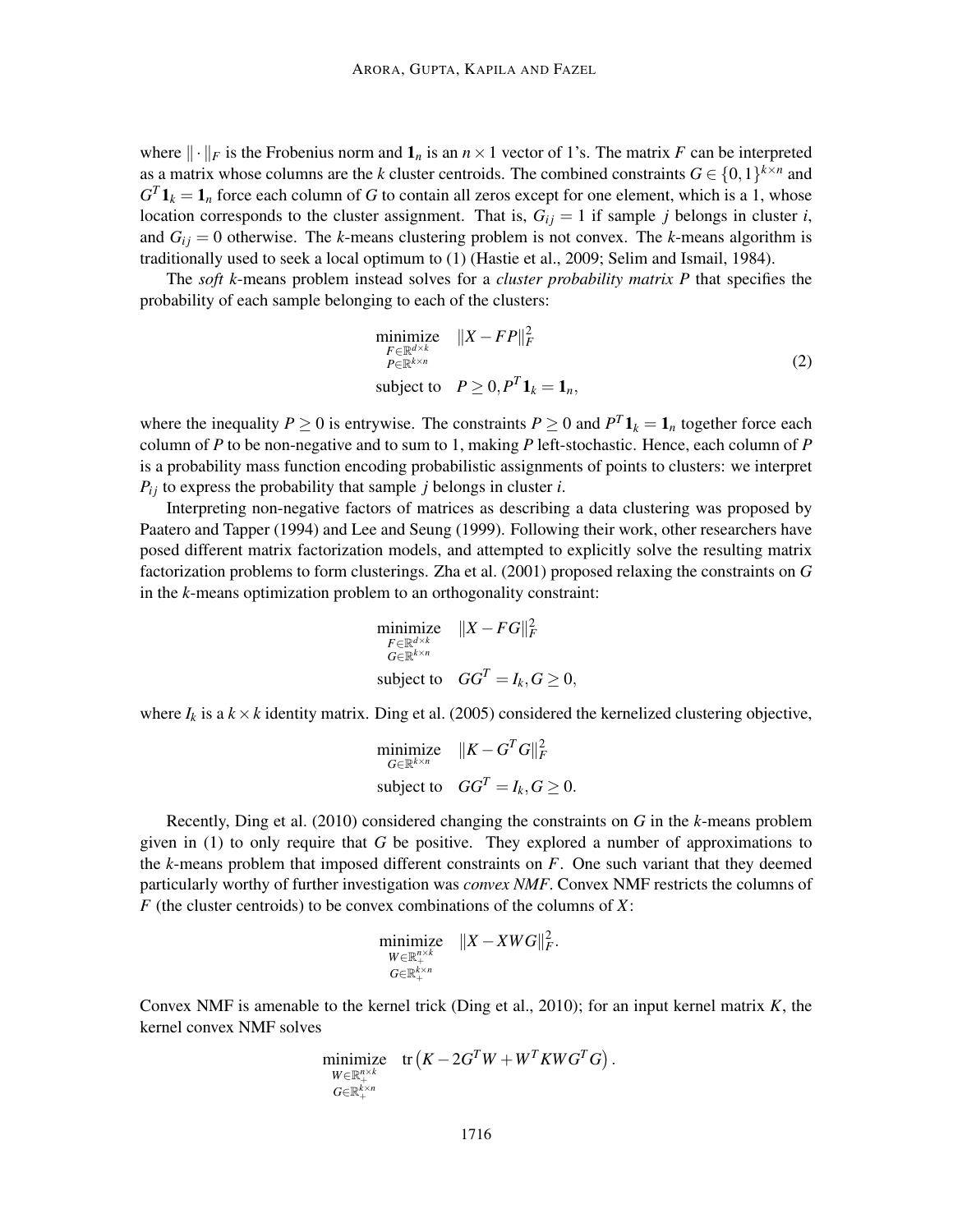In this paper, we propose a new non-negative matrix factorization (NNMF) model for clustering from pairwise similarities between the samples.<sup>1</sup> First, we introduce the proposed *left-stochastic decomposition* (LSD) in Section 1.1. Then in Section 2, we provide a theoretical foundation for LSD and motivate our rotation-based algorithm, which is given in Section 3. For  $k > 2$  clusters, we show that there may be multiple matrix factorization solutions related by a rotation, and provide conditions for the uniqueness of the resulting clustering. For  $k = 2$  clusters, our approach to solving the LSD problem provides a simple unique solution, which motivates a fast binary hierarchical LSD clustering, described in Section 3.3. Experimental results are presented in Section 5, and show that the LSD clustering model performs well in terms of both within-class similarity and misclassification rate. The paper concludes with a discussion and some notes on how the proposed rotation-based algorithmic approach may be useful in other contexts.

#### 1.1 Left-Stochastic Matrix Decomposition

Cristianini et al. (2001) defined the *ideal kernel*  $K^*$  to have  $K_{ij}^* = 1$  if and only if the *i*<sup>th</sup> and *j*<sup>th</sup> sample are from the same class or cluster. We propose a clustering model that relaxes this notion of an ideal kernel. Suppose  $P \in \{0,1\}^{k \times n}$  is a cluster assignment matrix with the  $P_{ij} = 1$  if and only if the  $j<sup>th</sup>$  sample belongs to the  $i<sup>th</sup>$  cluster. Then  $K^* = P^T P$  would be such an ideal kernel. Relax the ideal kernel's assumption that each sample belongs to only one class, and let  $P \in [0,1]^{k \times n}$  be interpreted as a soft cluster assignment matrix for *n* samples and *k* clusters. We further constrain *P* to be left-stochastic, so that each column sums to one, allowing  $P_{ij}$  to be interpreted as the probability that sample *j* belongs to cluster *i*. In practice, the range of the entries of a given matrix *K* may preclude it from being well approximated by *P <sup>T</sup>P* for a left-stochastic matrix *P*. For example, if the elements of *K* are very large, then it will be impossible to approximate them by the inner products of probability vectors. For this reason, we also include a scaling factor  $c \in \mathbb{R}$ , producing what we term the *left-stochastic decomposition* (LSD) model:  $cK \approx P^T P$ .

We use the LSD model for clustering by solving a non-negative matrix factorization problem for the best cluster assignment matrix *P*. That is, given a matrix *K*, we propose finding a scaling factor *c* and a cluster probability matrix *P* that best solve

$$
\begin{array}{ll}\n\text{minimize} & \|K - \frac{1}{c} P^T P\|_F^2 \\
\text{P} \in [0,1]^{k \times n} & \text{subject to} \quad P^T \mathbf{1}_k = \mathbf{1}_n.\n\end{array} \tag{3}
$$

*LSD Clustering:* Given a solution  $\hat{P}$  to (3) an LSD clustering is an assignment of samples to clusters such that if the *j*<sup>th</sup> sample is assigned to cluster *i*<sup>\*</sup>, then  $\hat{P}_{i^*j} \geq \hat{P}_{ij}$  for all *i*.

*Input K*: While the LSD problem stated in (3) does not in itself require any conditions on the input matrix *K*, we restrict our attention to symmetric input matrices whose top *k* eigenvalues are positive, and refer to such matrices in this paper as *similarity matrices*. If a user's input matrix does not have *k* positive eigenvalues, its spectrum can be easily modified (Chen et al., 2009a,b).

*LSDable: K* is *LSDable* if the minimum of (3) is zero, that is  $cK = P<sup>T</sup>P$  for some feasible *c* and *P*.

<sup>1.</sup> A preliminary version of this paper appeared as Arora et al. (2011). This paper includes new theoretical results, detailed proofs, new algorithmic contributions, and more exhaustive experimental comparisons.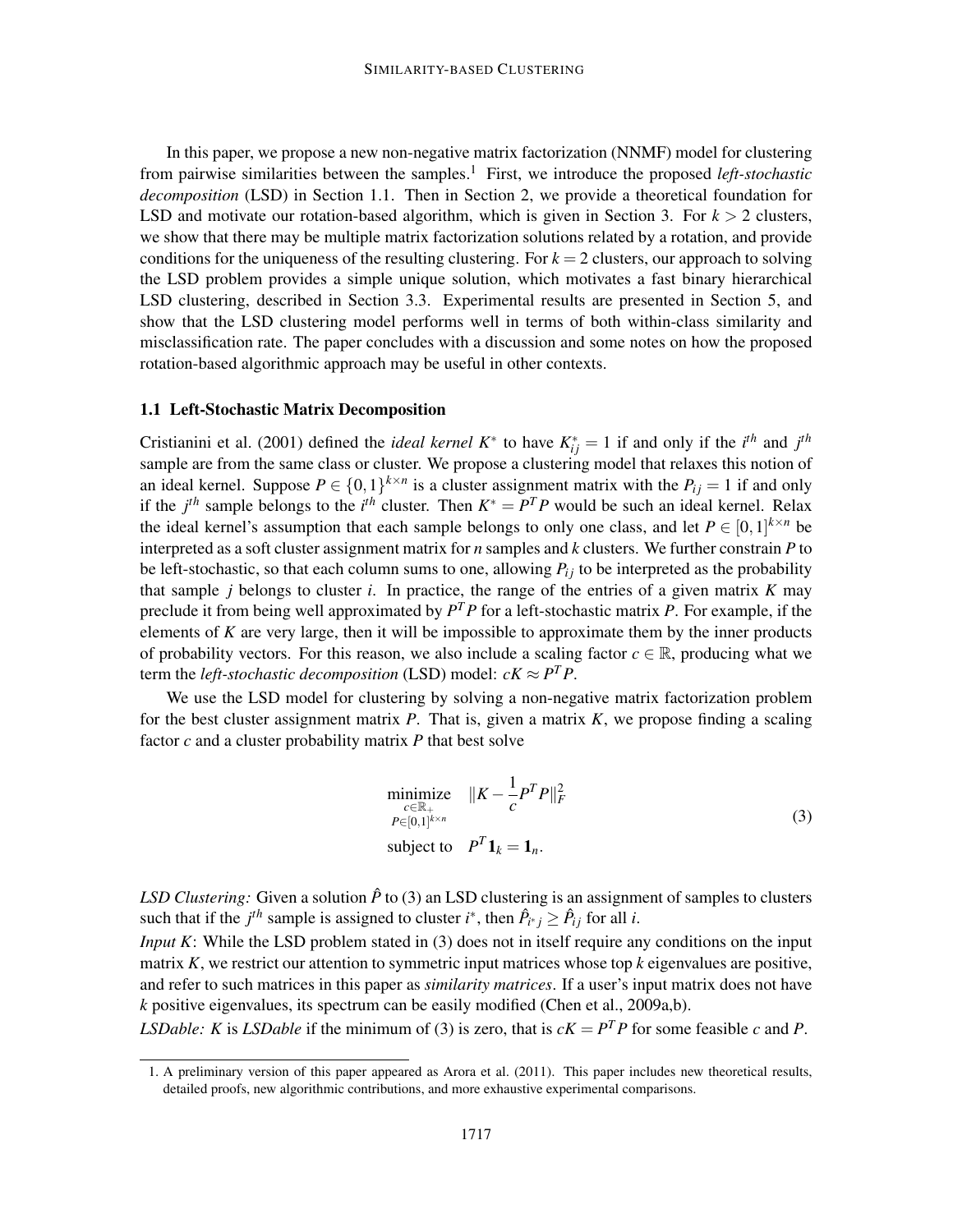#### 1.2 Equivalence of LSD Clustering and Soft *k*-Means

A key question for LSD clustering is, "How does it relate to the soft *k*-means problem?" We can show that for LSDable *K*, any solution to the LSD problem also solves the soft *k*-means problem (2):

Proposition 1 (Soft *k*-means Equivalence) *Suppose K is LSDable. Consider any feature mapping*  $\phi: \mathbb{R}^d \to \mathbb{R}^{d'}$  such that  $K_{ij} = \phi(X_i)^T \phi(X_j)$ , and let  $\Phi(X) = [\phi(X_1), \phi(X_2), \dots, \phi(X_n)] \in \mathbb{R}^{d' \times n}$ . Then *the minimizer P*∗ *of the LSD problem (3) also minimizes the following soft k-means problem:*

$$
\begin{array}{ll}\n\text{minimize} & \|\Phi(X) - FP\|_F^2 \\
\text{F} \in \mathbb{R}^{d' \times k} \\
\text{P \ge 0,} \\
\text{subject to} & P^T \mathbf{1}_k = \mathbf{1}_n.\n\end{array} \tag{4}
$$

In practice, a given similarity matrix *K* will not be LSDable, and it is an open question how the LSD solution and soft *k*-means solution will be related.

#### 2. Theory

In this section we provide a theoretical foundation for LSD clustering and our rotation-based LSD algorithm. All of the proofs are in the appendix.

#### 2.1 Decomposition of the LSD Objective Error

To analyze LSD and motivate our algorithm, we consider the error introduced by the various constraints on *P* separately. Let  $M \in \mathbb{R}^{k \times n}$  be any rank-*k* matrix (this implies  $M^T M$  has rank *k*). Let  $Z \in \mathbb{R}^{k \times n}$  be any matrix such that  $Z^T Z$  is LSDable. The LSD objective given in (3) can be re-written as:

$$
||K - \frac{1}{c}P^T P||_F^2 = ||K - M^T M + M^T M - Z^T Z + Z^T Z - \frac{1}{c} P^T P||_F^2
$$
  
= 
$$
||K - M^T M||_F^2 + ||M^T M - Z^T Z||_F^2 + ||Z^T Z - \frac{1}{c} P^T P||_F^2
$$
 (5)

$$
+\operatorname{trace}\left(2(K - M^T M)^T (Z^T Z - \frac{1}{c} P^T P)\right) \tag{6}
$$

$$
+\operatorname{trace}\left(2(K - M^T M)^T (M^T M - Z^T Z)\right) \tag{7}
$$

$$
+\operatorname{trace}\left(2(M^TM-Z^TZ)(Z^TZ-\frac{1}{c}P^TP)\right),\tag{8}
$$

where the second equality follows from the definition of the Frobenius norm. Thus minimizing the LSD objective requires minimizing the sum of the above six terms.

First, consider the third term on line (5):  $\|Z^T Z - \frac{1}{c}\|Z\|^2$  $\frac{1}{c}P^TP\|_F^2$  for some LSDable *Z*<sup>T</sup>*Z*. For any LSDable  $Z^T Z$ , by definition, we can choose a *c* and a P such that  $Z^T Z = \frac{1}{c}$  $\frac{1}{c}P^T P$ . Such a choice will zero-out the third, fourth and sixth terms on lines (5), (6) and (8) respectively. Proposition 2 gives a closed-form solution for such an optimal *c*, and Theorem 3 states that given such a *c*, the optimal matrix *P* is a rotation of the matrix  $\sqrt{c}Z$ .

The optimal choice of a rank k matrix  $M<sup>T</sup>M$  depends on the first and second terms on line (5), and the fifth term on line (7). As an approximation, in our algorithm we will choose *M* to minimize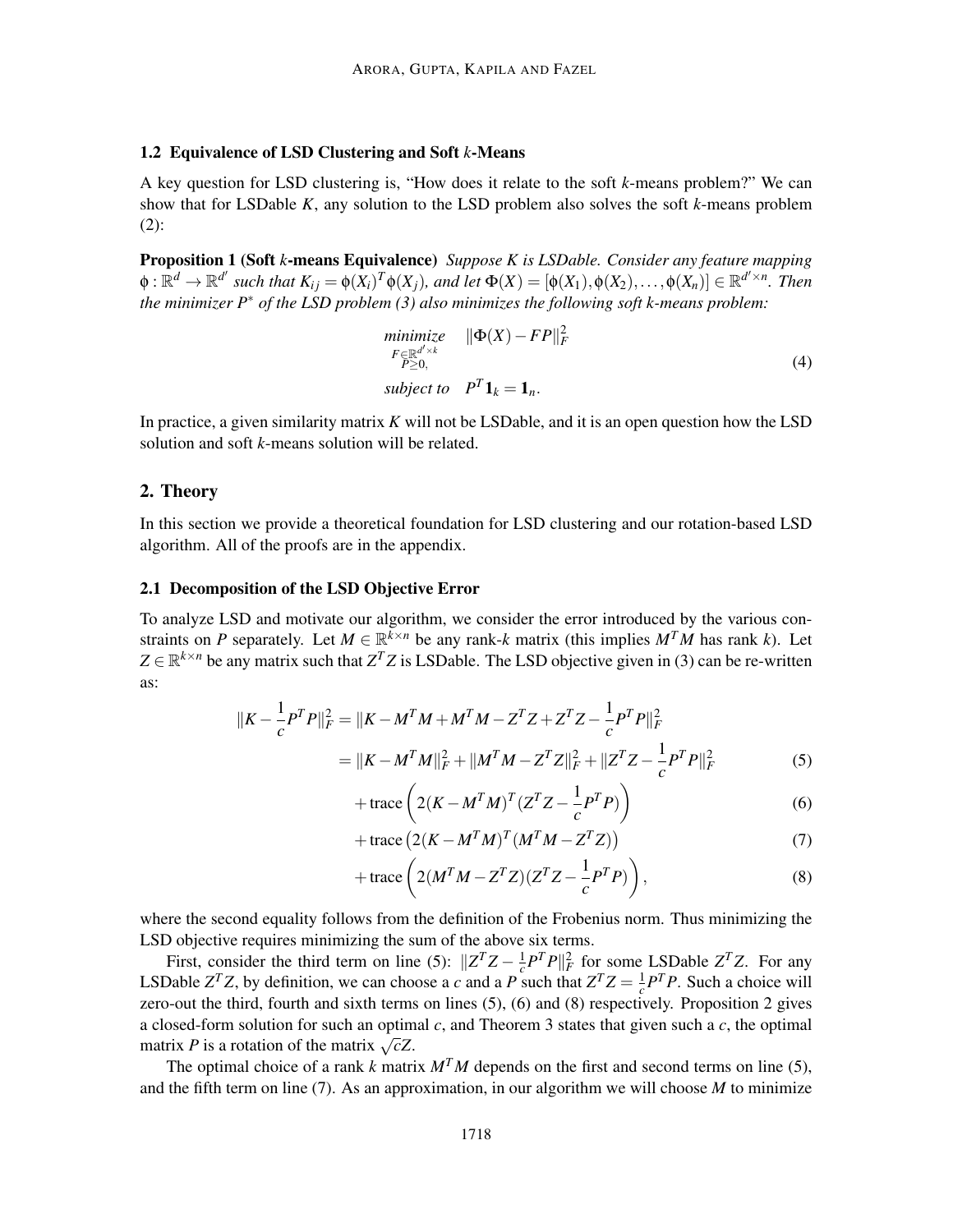only the first term,  $||K - M^T M||_F^2$ . Given the eigendecomposition  $K = V \Lambda V^T = \sum_{i=1}^n \lambda_i v_i v_i^T$  such that  $\lambda_1 \geq \lambda_2 \geq \cdots \geq \lambda_n$  (with  $\lambda_k > 0$  by our assumption that *K* is a similarity matrix), the best rank-*k* matrix approximation in Frobenius norm (or in general any unitarily invariant norm) to matrix *K* is given as  $K^{(k)} = \sum_{i=1}^{k} \lambda_i v_i v_i^T$  (Eckart and Young, 1936). Setting  $M = \left[\sqrt{\lambda_1} v_1 \sqrt{\lambda_2} v_2 \cdots \sqrt{\lambda_k} v_k\right]$  will thus minimize the first term. If  $K^{(k)}$  is LSDable, then setting  $Z = M$  will zero-out the second and fifth terms, and this strategy will be optimal, achieving the lowerbound error  $||K - K^{(k)}||_F^2$  on the LSD objective.

If *K* (*k*) is not LSDable, then it remains to choose *Z*. The remaining error would be minimized by choosing the *Z* that minimizes the second and fifth terms, subject to  $Z<sup>T</sup>Z$  being LSDable:

$$
||K^{(k)} - Z^{T}Z||_{F}^{2} + \text{trace}\left(2(K - K^{(k)})^{T}(K^{(k)} - Z^{T}Z)\right).
$$
\n(9)

As a heuristic to efficiently approximately minimizing (9), we take advantage of the fact that if *Z <sup>T</sup> Z* is LSDable then the columns of *Z* must lie on a hyperplane (because the columns of *P* add to one, and so they lie on a hyperplane, and by Theorem 3, *Z* is simply a scaled rotation of *P*, and thus its columns must also lie on a hyperplane). So we set the columns of *Z* to be the leastsquares hyperplane fit to the columns of *M*. This in itself is not enough to make  $Z<sup>T</sup>Z$  LSDable—the convex hull of its columns must fit in the probability simplex, which is achieved by projecting the columns on to the probability simplex. In fact we learn an appropriate rotation and projection via an alternating minimization approach. See Section 3.4 for more details.

See Section 3.2 for complete details on the proposed LSD algorithm, and Section 3.1 for alternative algorithmic approaches.

#### 2.2 Optimal Scaling Factor for LSD

The following proposition shows that given any LSDable matrix  $Z<sup>T</sup>Z$ , the optimal *c* has a closedform solution and is independent of the optimal *P*. Thus, without loss of generality, other results in this paper assume that  $c^* = 1$ .

**Proposition 2 (Scaling Factor)** Let  $Z \in \mathbb{R}^{k \times n}$  be a rank-k matrix such that  $Z^T Z$  is LSDable. Then, *the scaling factor c*∗ *that solves*

$$
\begin{array}{ll}\n\text{minimize} & \|Z^T Z - \frac{1}{c} P^T P\|_F^2 \\
\text{P} \in [0, 1]^{k \times n} & \text{subject to} & P^T \mathbf{1}_k = \mathbf{1}_n\n\end{array}
$$

*is*

$$
c^* = \frac{\|(ZZ^T)^{-1}Z\mathbf{1}_n\|_2^2}{k}.
$$
\n(10)

*Further, let*  $Q \in \mathbb{R}^{k \times n}$  *be some matrix such that*  $Q^TQ = Z^TZ$ *, then*  $c^*$  *can equivalently be written in terms of Q rather than Z.*

Note that the matrix  $ZZ^T$  in (10) is invertible because *Z* is a full rank matrix.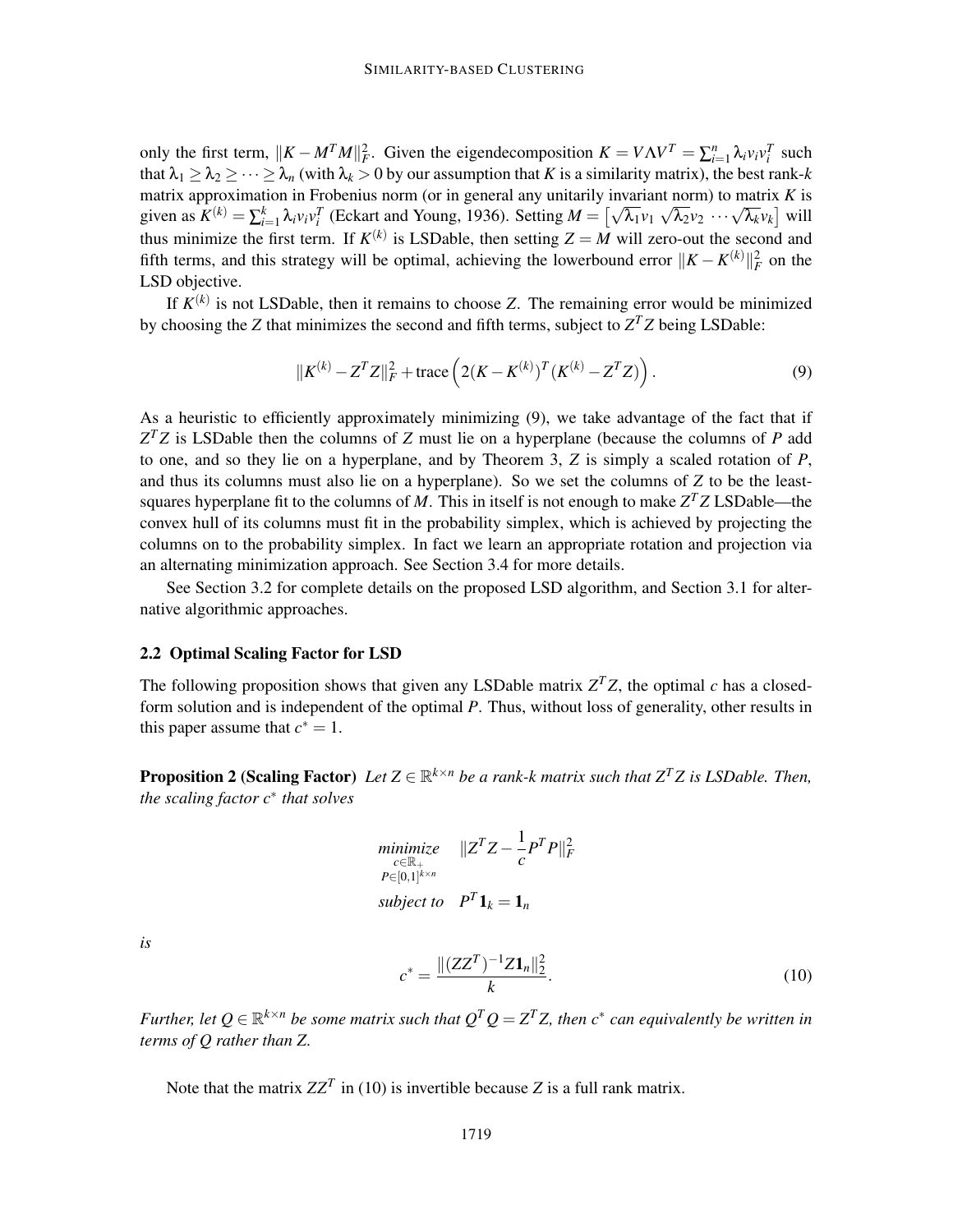#### 2.3 Family of LSD Factorizations

For a given similarity matrix *K*, there will be multiple left-stochastic factors that are related by rotations about the normal to the probability simplex (which includes permuting the rows, that is, changing the cluster labels):

**Theorem 3 (Factors of** *K* **Related by Rotation)** *Suppose K is* LSDable *such that*  $K = P^T P$ *. Then,* (a) for any matrix  $M \in \mathbb{R}^{k \times n}$  s.t.  $K = M^T M$ , there is a unique orthogonal  $k \times k$  matrix R s.t.  $M = RP$ . (b) for any matrix  $\hat{P} \in \mathbb{R}^{k \times n}$  s.t.  $\hat{P} \ge 0$ ,  $\hat{P}^T \mathbf{1}_k = \mathbf{1}_n$  and  $K = \hat{P}^T \hat{P}$ , there is a unique orthogonal  $k \times k$ *matrix*  $R_u$  *s.t.*  $\hat{P} = R_u P$  and  $R_u u = u$ , where  $u = \frac{1}{k}$  $\frac{1}{k}[1,\ldots,1]^T$  is normal to the plane containing the *probability simplex.*

#### 2.4 Uniqueness of an LSD Clustering

While there may be many left-stochastic decompositions of a given *K*, they may all result in the same LSD clustering. The theorem below gives sufficient conditions for the uniqueness of an LSD clustering. For  $k = 2$  clusters, the theorem implies that the LSD clustering is unique. For  $k = 3$ clusters, the theorem's condition may be restated as follows (see Figure 1 for an illustration): Let  $\alpha_c$  $(\alpha_{ac})$  be the maximum angle of clockwise (anti-clockwise) rotation about the normal to the simplex that does not rotate any of the columns of *P* off the simplex; let  $β<sub>c</sub> (β<sub>ac</sub>)$  be the minimum angle of clockwise (anti-clockwise) rotation that changes the clustering. Then, if  $\alpha_c < \beta_c$  and  $\alpha_{ac} < \beta_{ac}$ , the LSD clustering is unique, up to a permutation of labels. This condition for  $k = 3$  can be checked in linear time.

**Theorem 4 (Unique LSD Clustering)** Let  $H_u$  be the subgroup of the rotation group  $SO(k)$  in  $\mathbb{R}^k$ *that leaves the vector*  $u = \frac{1}{k}$  $\frac{1}{k}[1,\ldots,1]^T \in \mathbb{R}^k$  invariant. Consider the subset

$$
G(P) = \{R \in H_u \mid (RP)_j \in \Delta^k, j = 1, \ldots, n\},\
$$

*of rotation matrices that rotate all columns of a given LSD factor P into the probability simplex*  $\Delta^k \subset \mathbb{R}^k$ *. Consider two partitions of*  $G(P)$ *: the first partition*  $G(P) = \cup_i G_i^{(LSD)}$  $\int_i^{(LSD)}(P)$  such that  $R', R'' \in$  $G^{(LSD)}_i$  $\binom{LSD}{i}(P)$  *if and only if R'*, *R'' result in the same LSD clustering; the second partition G(P) =*  $\binom{LSD}{i}$ ∪*iG* (*conn*)  $\mathcal{E}_i^{(conn)}(P)$  such that  $R', R'' \in G_i^{(conn)}$ *i* (*P*)*if and only if there is a continuous connected path between*  $R'$  *and*  $R''$  *that is contained in*  $G_i^{(conn)}(P)$ *. Let*  $\mu(\cdot)$  *denote the Haar measure on the rotation group SO*(*k* −1) *and define*

$$
\alpha = \sup_{i \in I^{(conn)}} \mu(G_i^{(conn)}(P)),
$$
  

$$
\beta = \inf_{i \in I^{(LSD)}} \mu(G_i^{(LSD)}(P)).
$$

*Then, if*  $\alpha < \beta$ *, the LSD clustering is unique, up to a permutation of labels.* 

#### 2.5 Error Bounds on LSD

Our next result uses perturbation theory (Stewart, 1998) to give an error bound on how much an LSD factor is perturbed when an LSDable matrix K is additively perturbed.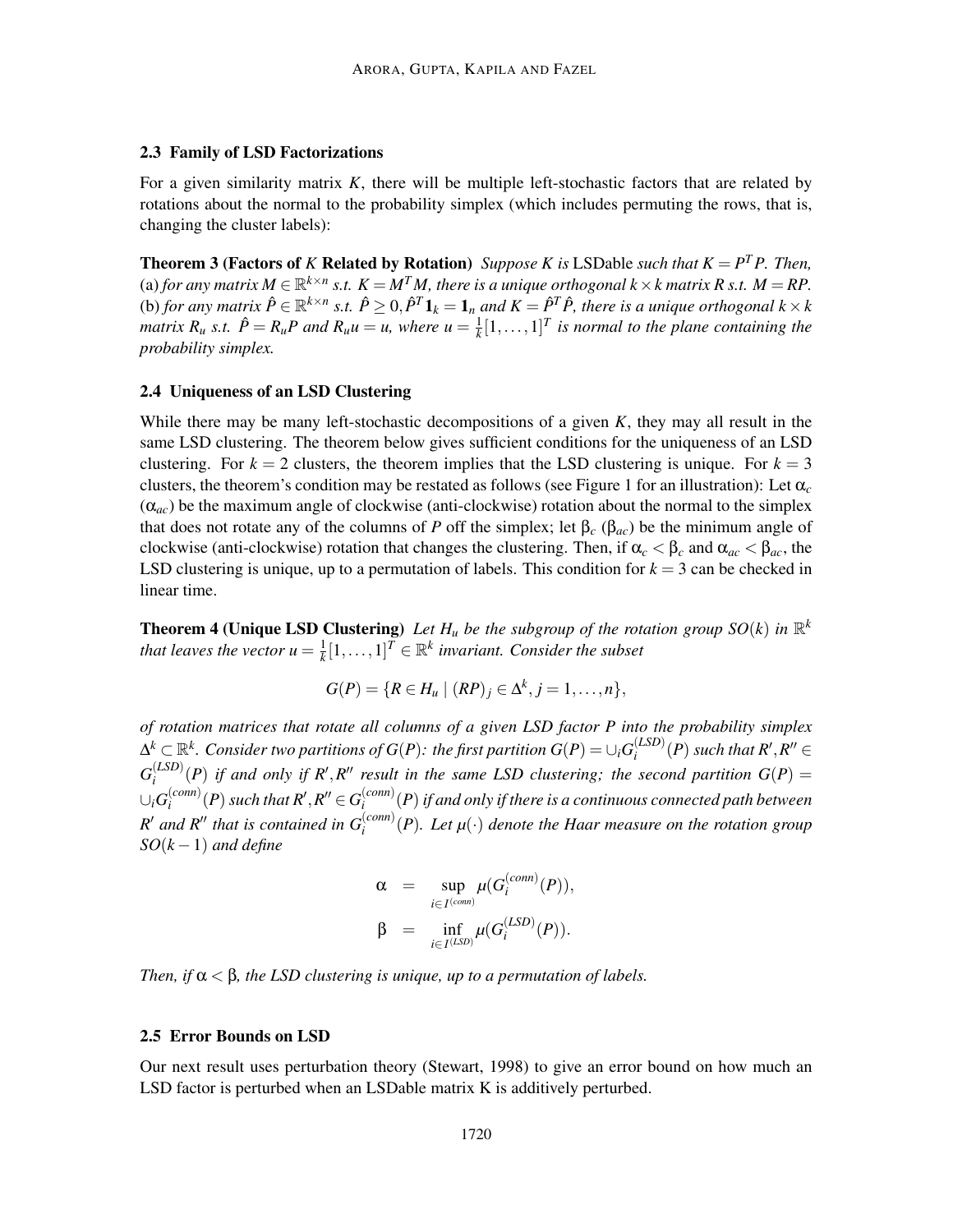

Figure 1: Illustration of conditions for uniqueness of the LSD clustering for the case  $k = 3$  and for an LSDable *K*. The columns of  $P^*$  are shown as points on the probability simplex for  $n = 15$  samples. The Y-shaped thick gray lines show the clustering decision regions, and separate the 15 points into three clusters marked by 'o's, '+'s, and 'x's. One can rotate the columns of *P*<sup>∗</sup> about the center of the simplex *u* to form a different probability matrix  $\hat{P} = R_u P^*$ , but the inner product does not change  $\hat{P}^T \hat{P} = P^{*T} P^* = K$ , thus any such rotation is another LSD solution. One can rotate clockwise by at most angle β*<sup>c</sup>* (and anti-clockwise  $\beta_{ac}$ ) before a point crosses a cluster decision boundary, which changes the clustering. Note that rotating  $P^*$  by more than  $\alpha_c$  degrees clockwise (or  $\alpha_{ac}$  degrees anticlockwise) pushes the points out of the probability simplex - no longer a legitimate LSD; but rotating by 120 degrees is a legitimate LSD that corresponds to a re-labeling of the clusters. Theorem 4 applied to the special case of  $k = 3$  states that a sufficient condition for the LSD clustering to be unique (up to re-labeling) is if  $\alpha_c < \beta_c$  and  $\alpha_{ac} < \beta_{ac}$ . That is, if one cannot rotate any point across a cluster boundary without pushing another point out of the probability simplex, then the LSD clustering is unique.

**Theorem 5 (Perturbation Error Bound)** *Suppose K is* LSDable *and let*  $\tilde{K} = K + W$ *, where W is a* symmetric matrix with bounded Frobenius norm,  $||W||_F \leq \varepsilon$ . Then  $||K - \hat{P}^T\hat{P}||_F \leq 2\varepsilon$ , where  $\hat{P}$ *minimizes (3) for*  $\tilde{K}$ *. Furthermore, if*  $||W||_F$  *is o*( $\tilde{\lambda}_k$ )*, where*  $\tilde{\lambda}_k$  *is the k*<sup>th</sup> largest eigenvalue of  $\tilde{K}$ *, then there exists an orthogonal matrix R and a constant*  $C_1$  *such that* 

$$
||P - R\hat{P}||_F \le \varepsilon \left(1 + C_1 \frac{\sqrt{k}}{|\tilde{\lambda}_k|} \left(\sqrt{\text{tr}(K)} + \varepsilon\right)\right). \tag{11}
$$

The error bound in (11) involves three terms: the first term captures the perturbation of the eigenvalues and scales linearly with  $\varepsilon$ ; the second term involves  $||K^{\frac{1}{2}}||_F = \sqrt{\text{tr}(K)}$  due to the coupling between the eigenvectors of the original matrix *K* and the perturbed eigenvectors as well as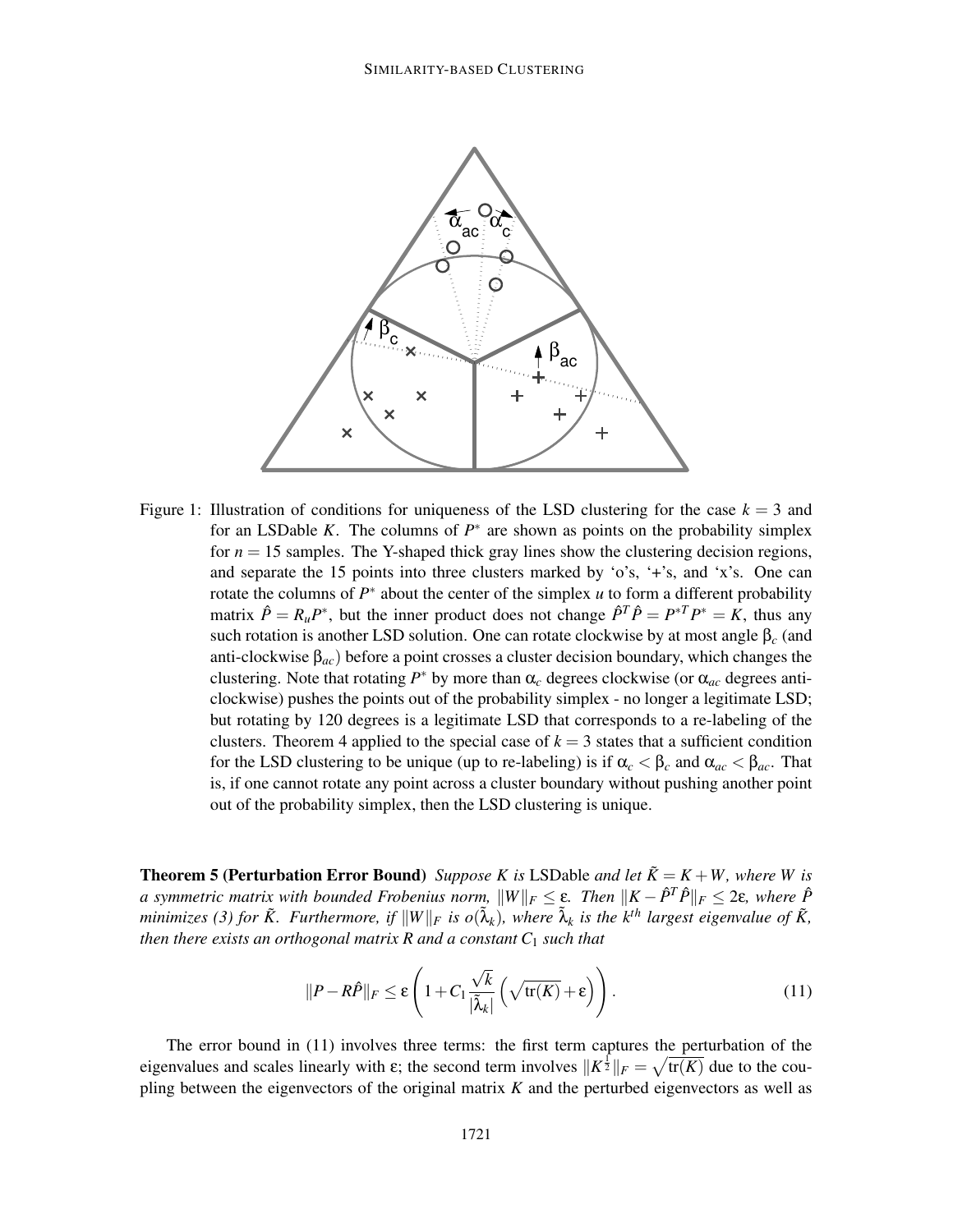perturbed eigenvalues; and the third term proportional to  $\varepsilon^2$  is due to the perturbed eigenvectors and perturbed eigenvalues. As expected,  $||P – R\hat{P}||_F \rightarrow 0$  as  $\varepsilon \rightarrow 0$ , relating the LSD to the true factor with a rotation, which is consistent with Theorem 3.

## 3. LSD Algorithms

The LSD problem (3) is a nonconvex optimization problem in *P*. Standard NNMF techniques could be adapted to optimize it, as we discuss in Section 3.1. In Section 3.2, we propose a new rotationbased iterative algorithm that exploits the invariance of inner products to rotations to solve (3). For the special case of  $k = 2$  clusters, the proposed algorithm requires no iterations. The simple  $k = 2$ clustering can be used to produce a fast hierarchical binary-tree clustering, which we discuss in Section 3.3.

#### 3.1 NNMF Algorithms to Solve LSD

The LSD problem stated in (3) is a *completely positive* (CP) matrix factorization with an additional left-stochastic constraint (Berman and Shaked-Monderer, 2003). CP problems are a subset of nonnegative matrix factorization (NNMF) problems where a matrix *A* is factorized as  $A = B^T B$  and *B* has non-negative entries. We are not aware of any NNMF algorithms specifically designed to solve problems equivalent to (3). A related NNMF problem has been studied in Ho (2008), where the matrix *K* to be factorized had fixed column sums, rather than our problem where the constraint is that the matrix factor *P* has fixed column sums.

A survey of NNMF algorithms can be found in Berry et al. (2007). Standard NNMF approaches can be used to solve the LSD problem with appropriate modifications. We adapted the multiplicative update method of Lee and Seung (2000) for the LSD problem constraints by adding a projection onto the feasible set at each iteration. In Section 5, we show experimentally that both the proposed rotation-based approach and the multiplicative update approach can produce good solutions to (3), but that the rotation based algorithm finds a better solution to the LSD problem, in terms of the LSD objective, than the multiplicative update algorithm.

The LSD problem can also be approximated such that an alternating minimization approach may be used, as in Paatero and Tapper (1994); Paatero (1997). For example, we attempted to minimize  $\|K - P^TQ\|_F + \lambda \|P - Q\|_F$  with the LSD constraints by alternately minimizing in *P* and *Q*, but the convergence was very poor. Other possibilities may be a greedy method using rank-one downdates (Biggs et al., 2008), or gradient descent (Paatero, 1999; Hoyer, 2004; Berry et al., 2007).

#### 3.2 Rotation-based LSD Algorithm

We propose a rotation-based algorithm for solving (3) that we refer to as the *LSD algorithm*. The algorithm comprises three main steps: (i) initialize with an eigenvalue factorization (see Section 3.2.1), (ii) rotate the matrix factor to enforce the left-stochastic constraint, which puts each column of the matrix factor in the same plane as the probability simplex (see Section 3.2.2) and (iii) rotate again to enforce non-negativity constraints (see Section 3.2.3) which puts each column of the matrix factor inside the probability simplex. The algorithm is motivated by Theorem 3 which states that all matrix factors are related by a rotation. The complete algorithm is given in Algorithm 1 and Subroutines 1 and 2. Figure 2 summarizes the LSD algorithm for  $k = 3$ . The notation used in this section is summarized in Table 1.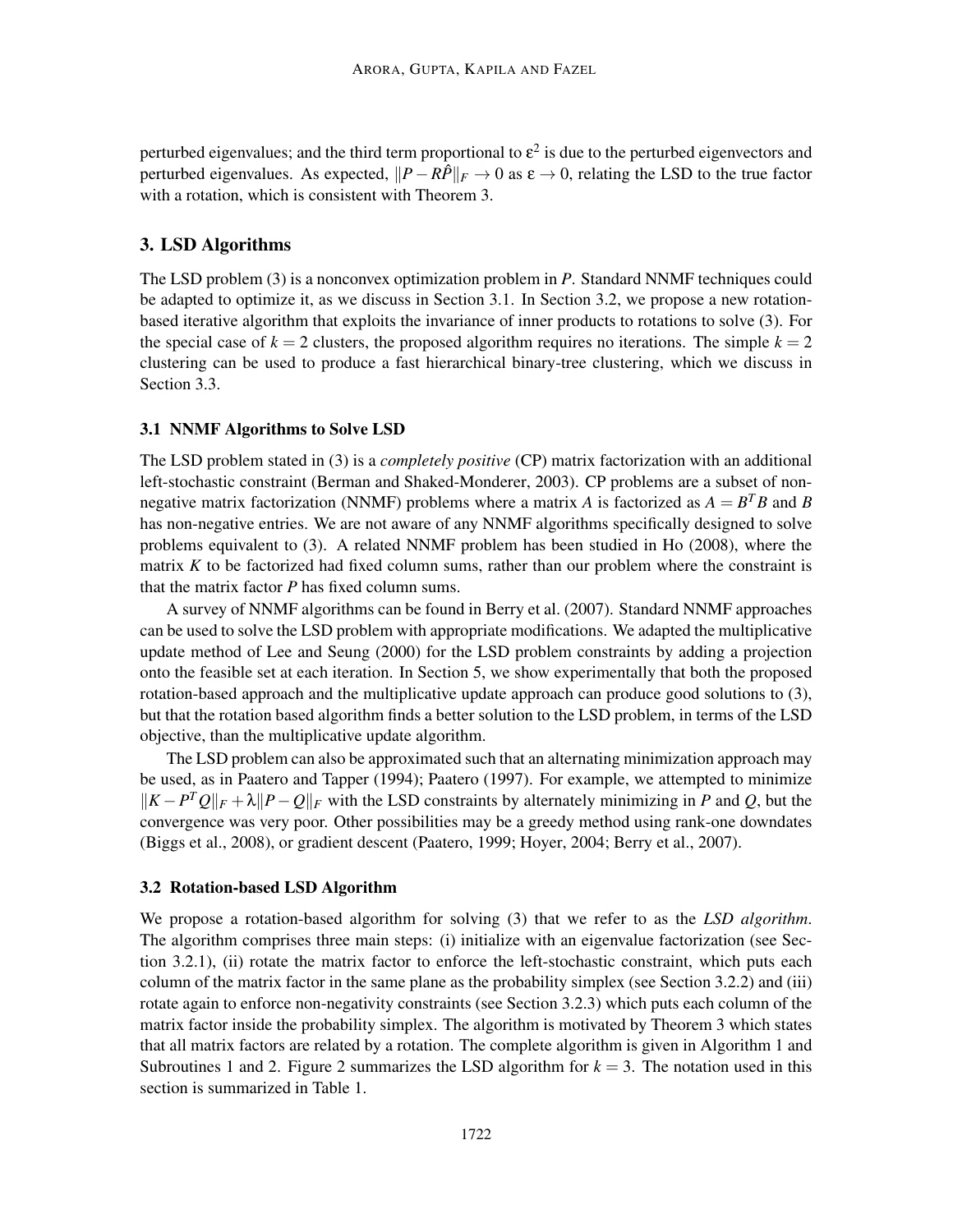#### SIMILARITY-BASED CLUSTERING

|                 | Symbols Description                                                                        |
|-----------------|--------------------------------------------------------------------------------------------|
| $\ \cdot\ _2$   | $\ell_2$ norm                                                                              |
| $\ \cdot\ _F$   | Frobenius norm                                                                             |
| $q_i \geq 0$    | entry-wise inequality: $q_{ij} \ge 0$ for $j = 1, , k$                                     |
| K'              | scaled similarity matrix (see Section 3.2.1)                                               |
| H               | a hyperplane (see Section 3.2.2)                                                           |
| $(Q)_{\Lambda}$ | matrix comprising columns of $Q$ projected onto                                            |
|                 | the probability simplex (see Section 3.2.2)                                                |
| SO(k)           | group of $k \times k$ rotation matrices                                                    |
| $\Psi_u$        | embedding of $SO(k-1)$ into $SO(k)$ as the                                                 |
|                 | isotropy subgroup of $u \in \mathbb{R}^k$ (see Section 3.2.3)                              |
| π               | a projection from $\mathbb{R}^{k \times k}$ to $\mathbb{R}^{(k-1)\times (k-1)}$ ; see (13) |
| $g^{(t)}$       | rotation estimate after $t^{th}$ iteration                                                 |

Table 1: Notation used in Section 3.2

## 3.2.1 STEP 1: INITIALIZE WITH EIGENVALUE FACTORIZATION

A given similarity matrix is first scaled to get  $K' = c^*K$  where  $c^*$  is given in Equation (10). Consider the eigendecomposition of the scaled similarity matrix,  $K' = \sum_{i=1}^{n} \lambda_i v_i v_i^T$  where  $\lambda_1 \geq \lambda_2 \geq \cdots \geq \lambda_k >$ 0. The scaled similarity matrix is factorized as  $K' \approx M^T M$ , where  $M = [\sqrt{\lambda_1}v_1 \sqrt{\lambda_2}v_2 \cdots \sqrt{\lambda_k}v_k]^T$  is  $a \, k \times n$  real matrix comprising scaled eigenvectors corresponding to the top  $k$  eigenvalues. Note that this is where we require that the top *k* eigenvalues of the similarity matrix be positive. Furthermore, the matrix  $M<sup>T</sup>M$  is the best rank-*k* approximation of  $K'$  in terms of the Frobenius norm.

#### 3.2.2 STEP 2: ENFORCE LEFT-STOCHASTIC CONSTRAINT

The *n* columns of *M* can be seen as points in *k*-dimensional Euclidean space, and the objective of the LSD algorithm is to rotate these points to lie inside the probability simplex in  $\mathbb{R}^k$ . However, the columns of M may not lie on a hyperplane in  $\mathbb{R}^k$ . Therefore, the next step is to project the columns of *M* onto the best fitting (least-squares) hyperplane, *H* . Let *m* denote the normal to the hyperplane  $H$ , and let  $\tilde{M}$  denote the matrix obtained after projection of columns of  $M$  onto a hyperplane perpendicular to *m* and  $1/\sqrt{k}$  units away from the origin (see Figure 2(a) for an illustration and Algorithm 1 for details).

Next the columns of  $\tilde{M}$  are rotated by a rotation matrix  $R_s$  that rotates the unit vector  $\frac{m}{\|m\|_2} \in \mathbb{R}^k$  $\|m\|_2$ about the origin to coincide with the unit vector  $u = \frac{1}{\sqrt{2}}$  $\overline{k}[1,\ldots,1]^T$ , which is normal to the probability simplex; that is,  $R_s \frac{m}{\|m\|}$  $\frac{m}{\|m\|_2} = \frac{u}{\|u\|_2}$  $\frac{u}{\|u\|_2}$  (see Figure 2(a) for an illustration for the case where  $k = 3$ ). The rotation matrix *R<sup>s</sup>* is computed from a Givens rotation, as described in Subroutine 1. This rotation matrix acts on  $\tilde{M}$  to give  $Q = R_s \tilde{M}$ , whose columns are points in  $\mathbb{R}^k$  that lie on the hyperplane containing the probability simplex.

*Special case (k = 2):* For the special case of binary clustering with  $k = 2$ , the rotation matrix  $R_s = U R_G U^T$ , where  $R_G$  is the Givens rotation matrix

$$
R_G = \left[ \begin{array}{cc} u^T m & -1 + (u^T m)^2 \\ 1 - (u^T m)^2 & u^T m \end{array} \right],
$$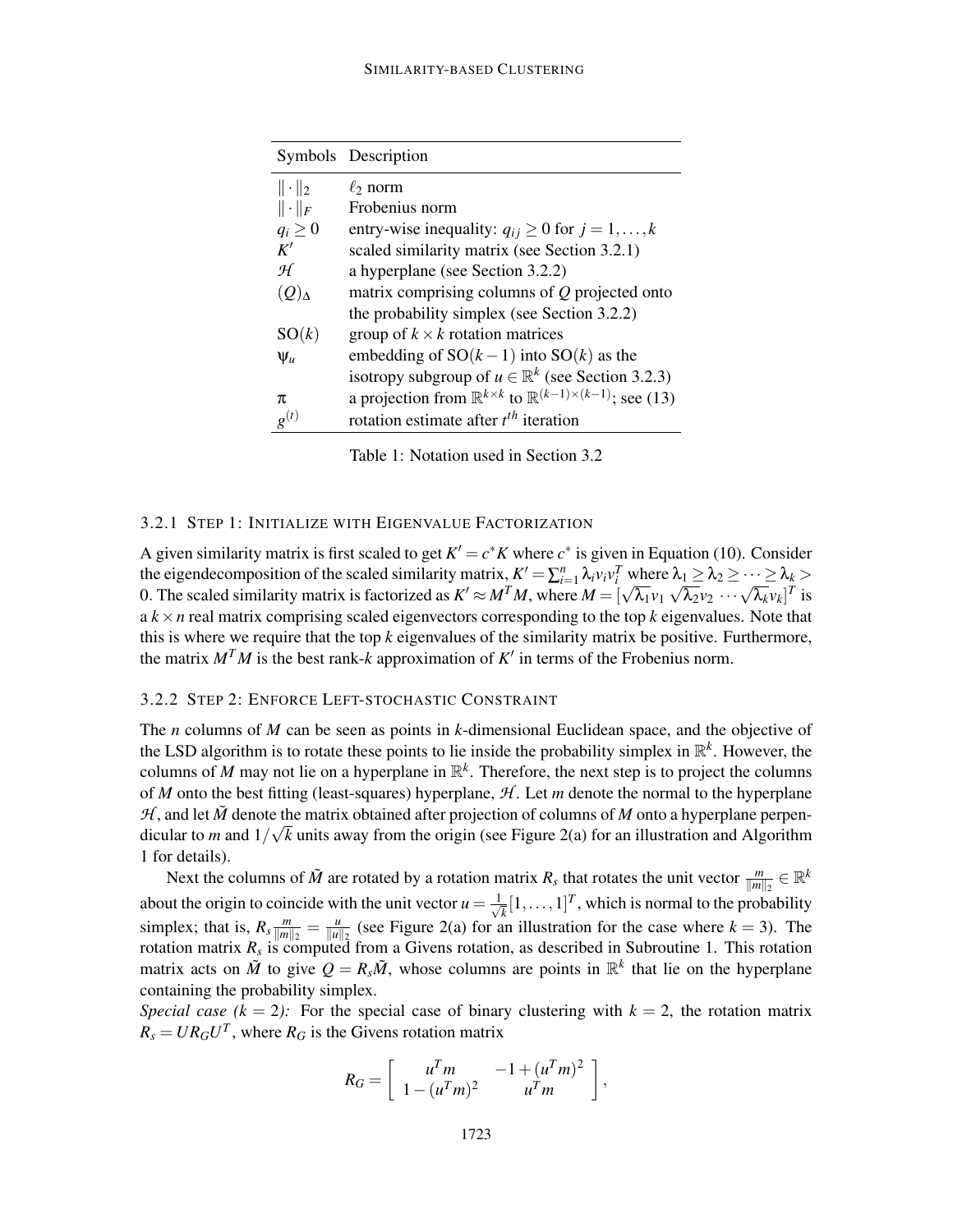

inside the probability simplex

Figure 2: The proposed rotation-based LSD algorithm for a toy example with an LSDable *K* and  $k = 3$ . Figure 2a shows the columns of *M* from Step 2, where  $K' = M<sup>T</sup>M$ . The columns of *M* correspond to points in  $\mathbb{R}^k$ , shown here as green circles in the negative orthant. If *K* is LSDable, the green circles would lie on a hyperplane. We scale each column of *M* so that the least-squares fit of a hyperplane to columns of *M* is  $1/\sqrt{k}$  units away from the origin (i.e., the distance of the probability simplex from the origin). We then project columns of *M* onto this hyperplane, mapping the green circles to the blue circles. The normal to this best-fit hyperplane is first rotated to the vector  $u = \frac{1}{k}$  $\frac{1}{k}[1,\ldots,1]^T$  (which is normal to the probability simplex), mapping the blue circles to the red circles, which are the columns of *Q* in Step 3. Then, as shown in Figure 2b, we rotate the columns of *Q* about the normal  $u$  to best fit the points inside the probability simplex (some projection onto the simplex may be needed), mapping the red circles to black crosses. The black crosses are the columns of the solution *P* ∗ .

with  $u = \frac{1}{\sqrt{2}}$  $\overline{Z}$ [1 1]<sup>*T*</sup> and the unitary matrix  $U = \begin{bmatrix} \frac{m}{||m||} \end{bmatrix}$  $\|m\|_2$ *v*  $\|v\|_2$ with  $v = u - \frac{u^T m}{\|m\|^2}$  $\frac{u^2 m}{\|m\|_2^2}$  *m*. We can then  $\sum_{n=1}^{\infty}$  simply satisfy all LSD constraints for the matrix factor  $Q = R_s \tilde{M}$  by projecting each column of *Q* onto the probability simplex (Michelot, 1986), that is,  $\hat{P} = (Q)_{\Delta}$ ; we use the notation  $(Q)_{\Delta}$  to denote the matrix obtained from a matrix *Q* by projecting each column of *Q* onto the probability simplex. For  $k = 2$ , we do not need Step 3 which finds the rotation about the normal to the simplex that rotates each column of the matrix factor into the simplex. In this special case, there are only two possible rotations that leave the normal to the probability simplex in  $\mathbb{R}^2$  invariant, corresponding to permuting the labels.

#### 3.2.3 STEP 3: ENFORCE NON-NEGATIVITY CONSTRAINT

For  $k > 2$ , a final step is needed in which we rotate the columns of Q about *u* in the hyperplane containing the simplex to fit each column of *Q* into the simplex (see Figure 2(b) for an illustration). This requires estimating a rotation matrix, denoted  $R<sub>u</sub>$ , that simultaneously rotates all points (i.e., columns of *Q*) into the probability simplex, thereby satisfying all LSD constraints. The matrix  $R_u$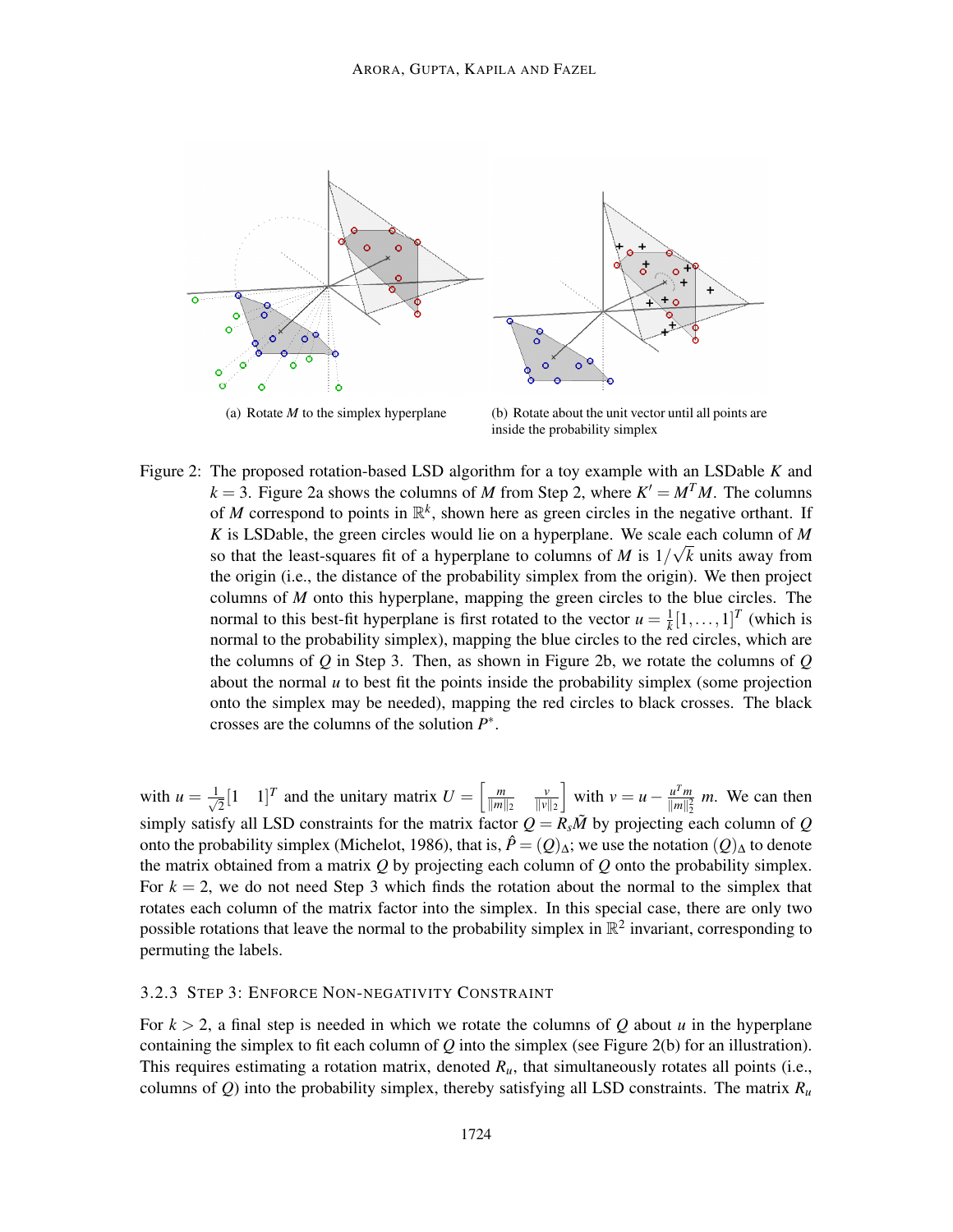#### Algorithm 1: Rotation-based LSD Algorithm

**Input:** Similarity matrix  $K \in \mathbb{R}^{n \times n}$ , number of clusters *k*, number of iterations ITER Compute  $K' = c^*K$  where  $c^*$  is given in Equation (10) Compute rank-*k* eigendecomposition  $K^{(k)} = \sum_{i=1}^{n} \lambda_i v_i v_i^T$  where  $\lambda_1 \ge \lambda_2 \ge \cdots \ge \lambda_k > 0$ Compute  $M = [\sqrt{\lambda_1}v_1 \sqrt{\lambda_2}v_2 \cdots \sqrt{\lambda_k}v_k]^T \in \mathbb{R}^{k \times n}$ Compute  $m = (MM^T)^{-1}M\mathbf{1}_n$  (normal to least-squares hyperplane fit to columns of *M*) Compute  $\tilde{M} = \left(I - \frac{mm^T}{\|m\|_2}\right)$  $\|m\|_2$  *M* (project columns of *M* onto the hyperplane normal to *m* that passes through the origin) Compute  $\tilde{M} = \tilde{M} + \frac{1}{\sqrt{h} \ln h}$  $\frac{1}{\bar{k}||m||_2}$   $[m...m]$  (shift columns  $1/\sqrt{k}$  units in direction of *m* ) Compute a rotation  $R_s$ =Rotate\_Givens $(m, u)$  (see Subroutine 1 or if  $k = 2$  the formula in Section 3.2.2) Compute matrix  $Q = R_s \tilde{M}$ If  $k > 2$ , compute  $R_u$  = Rotate\_Simplex( $K, Q, ITER$ ) (see Subroutine 2), else set  $R_u = I$ Compute the (column-wise) Euclidean projection onto the simplex:  $\hat{P} = (R_u Q)_{\Delta}$ Output: Cluster probability matrix *P*ˆ

is learned using an incremental batch algorithm (adapted from Arora 2009b; Arora and Sethares 2010), as described in Subroutine 2. Note that it may not be possible to rotate each point into the simplex and therefore in such cases we would require a projection step onto the simplex after the algorithm for learning  $R_u$  has converged. Learning  $R_u$  is the most computationally challenging part of the algorithm, and we provide more detail on this step next.

Following Theorem 3(b), Subroutine 2 tries to find the rotation that best fits the columns of the matrix *Q* inside the probability simplex by solving the following problem

$$
\begin{array}{ll}\n\text{minimize} & \|K' - (RQ)_{\Delta}^T (RQ)_{\Delta} \|^2_F \\
\text{subject to} & Ru = u.\n\end{array} \tag{12}
$$

The objective defined in (12) captures the LSD objective attained by the matrix factor (*RQ*)∆. The optimization is over all  $k \times k$  rotation matrices *R* that leave *u* invariant (the isotropy subgroup of *u*) ensuring that the columns of *RQ* stay on the hyperplane containing the probability simplex. This invariance constraint can be made implicit in the optimization problem by considering the following map from the set of  $(k-1) \times (k-1)$  rotation matrices to the set of  $k \times k$  rotation matrices (Arora,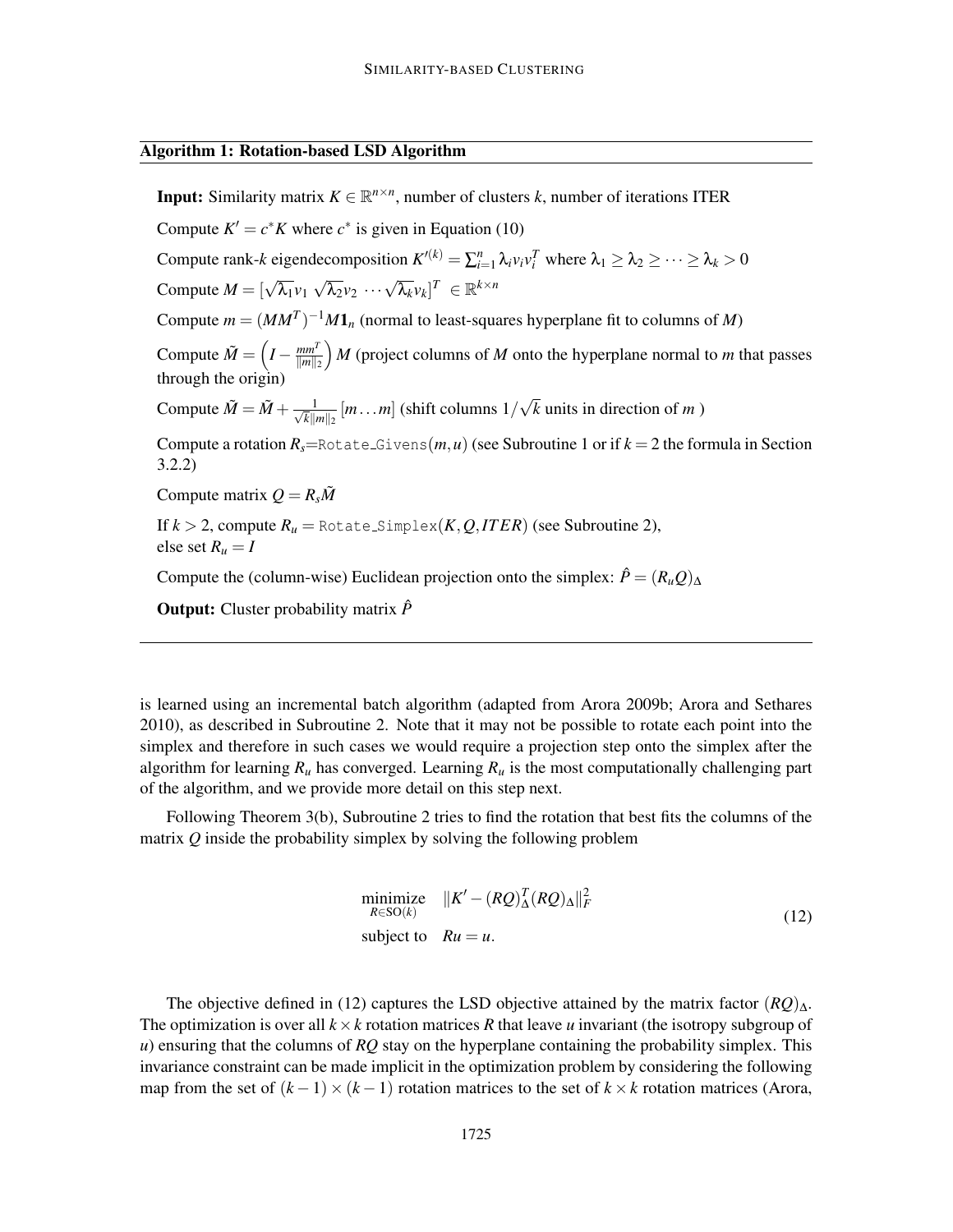2009a),

$$
\Psi_u : SO(k-1) \rightarrow SO(k)
$$
  

$$
g \mapsto R_{ue}^T \left[ \begin{array}{cc} g & \mathbf{0} \\ \mathbf{0}^T & 1 \end{array} \right] R_{ue},
$$

where 0 is a  $k \times 1$  column vector of all zeros and  $R_{ue}$  is a rotation matrix that rotates *u* to  $e =$  $[0,\ldots,0,1]^T$ , that is,  $R_{ue}u = e$ . The matrix  $R_{ue}$  can be computed using Subroutine 1 with inputs *u* and *e*. For notational convenience, we also consider the following map:

$$
\pi: \mathbb{R}^{k \times k} \to \mathbb{R}^{(k-1) \times (k-1)}
$$
\n
$$
\begin{bmatrix} A & b \\ c^T & d \end{bmatrix} \mapsto A,
$$
\n(13)

where  $b, c^T \in \mathbb{R}^k$  and *d* is a scalar.

It is easy to check that any rotation matrix *R* that leaves a vector  $u \in \mathbb{R}^k$  invariant can be written as  $\Psi_u(g)$  for some rotation matrix  $g \in SO(k-1)$ . We have thus exploited the invariance property of the isotropy subgroup to reduce our search space to the set of all  $(k-1) \times (k-1)$  rotation matrices. The optimization problem in (12) is therefore equivalent to solving:

$$
\underset{g \in SO(k-1)}{\text{minimize}} \quad \|K' - (\psi_u(g)Q)_{\Delta}^T(\psi_u(g)Q)_{\Delta}\|_F^2 \tag{14}
$$

We now discuss our iterative method for solving  $(14)$ . Let  $g<sup>(t)</sup>$  denote the estimate of the optimal rotation matrix at iteration *t*.

Define matrices  $X = \psi(g^{(t)})Q = [x_1 \dots x_n]$  and  $Y = (\psi(g^{(t)})Q)_{\Delta} = [y_1 \dots y_n]$ . Define  $D \in \mathbb{R}^{n \times n}$ such that

$$
D_{ij} = \begin{cases} 1, & q_i \ge 0, \mathbf{1}^T q_i = 1 \\ 0, & \text{otherwise.} \end{cases}
$$

Note that  $x_i$  represents the column  $q_i$  after rotation by the current estimate  $\psi(g^{(t)})$  and  $y_i$  is the projection of  $x_i$  onto the probability simplex. We aim to seek the rotation that simultaneously rotates all  $q_i$  into the probability simplex. However, it may not be feasible to rotate all  $x_i$  into the probability simplex. Therefore, we update our estimate by solving the following problem:

$$
g^{(t+1)} = \arg\min_{g \in SO(k-1)} \sum_{i=1}^{n} D_{ii} ||y_i - \psi(g)x_i||_2^2.
$$

This is the classical orthogonal Procrustes problem and can be solved globally by singular value decomposition (SVD). Define matrix  $T = \pi (YDX^T)$  and consider its SVD,  $T = U\Sigma V^T$ . Then the next iterate that solves (15) is given as  $g^{(t+1)} = UV^T$ .

Note that the sequence of rotation matrices generated by Subroutine 2 tries to minimize  $\tilde{J}(R)$  =  $||Q - (RQ)_{\Delta}||_F$ , rather than directly minimizing (12). This is a sensible heuristic because the two problems are equivalent when the similarity matrix is LSDable; that is, when the minimum value of  $J(R)$  in (12) over all possible rotations is zero. Furthermore, in the non-LSDable case, the last step, projection onto the simplex, contributes towards the final objective  $J(R)$ , and minimizing  $\tilde{J}(R)$ precisely reduces the total projection error that is accumulated over the columns of *Q*.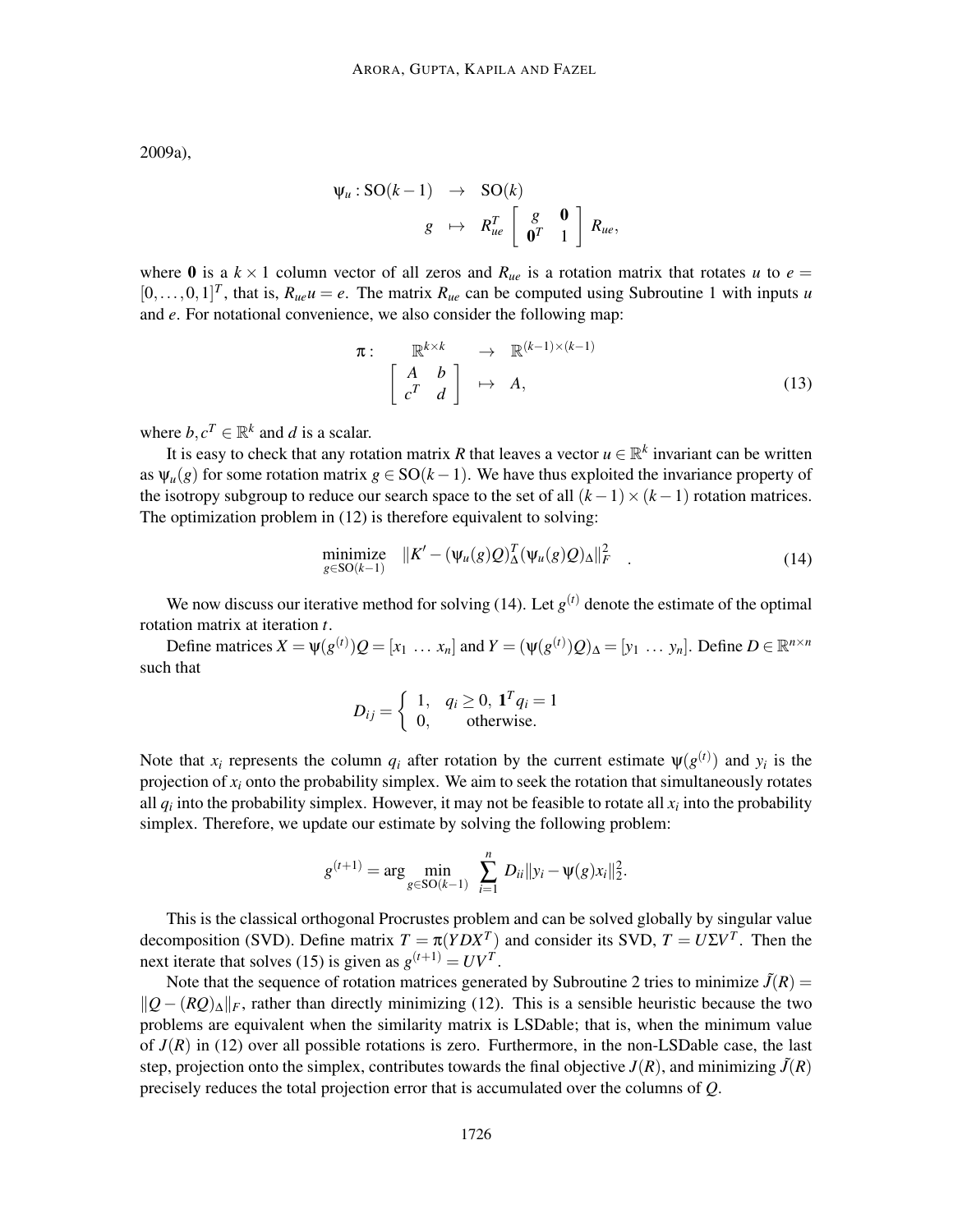.

**Input:** vectors  $m, u \in \mathbb{R}^k$ 

Normalize the input vectors,  $m = \frac{m}{\|m\|}$  $\frac{m}{\|m\|_2}$ ,  $u = \frac{u}{\|u\|_2}$  $\frac{u}{\|u\|_2}$ .

Compute 
$$
v = u - (u^T m)
$$
 m. Normalize  $v = \frac{v}{\|v\|_2}$ 

Extend  $\{m, v\}$  to a basis  $U \in \mathbb{R}^{k \times k}$  for  $\mathbb{R}^k$  using Gram-Schmidt orthogonalization.

Initialize  $R_G$  to be a  $k \times k$  identity matrix.

Form the Givens rotation matrix by setting:

$$
(R_G)_{11} = (R_G)_{22} = u^T m,
$$
  

$$
(R_G)_{21} = -(R_G)_{12} = u^T v.
$$

Compute  $R_s = U R_G U^T$ .

**Output:**  $R_s$  (a rotation matrix such that  $R_s \frac{m}{\|m\|}$  $\frac{m}{\|m\|_2} = \frac{u}{\|u\|_2}$  $\frac{u}{\|u\|_2}$ ).

#### Subroutine 2: **Rotate Simplex** (Subroutine to Rotate Into the Simplex)

**Input:** Similarity matrix  $K \in \mathbb{R}^{n \times n}$ ; matrix  $Q = [q_1 \dots q_n] \in \mathbb{R}^{k \times n}$  with columns lying in the probability simplex hyperplane; maximum number of batch iterations *IT ER*

Initialize  $\psi(g_0)$ ,  $\hat{R}_u$  as  $k \times k$  identity matrices.

 $\text{Compute rotation matrix } R_{ue} = \text{\texttt{Rotates}}\text{-}\text{Givens}(u, e) \in \mathbb{R}^k \text{ where } u = \frac{1}{\sqrt{2}}$  $\overline{k}$ <sup>[1</sup>,...,1]<sup>*T*</sup> and  $e = [0, ..., 0, 1]^{T} \in \mathbb{R}^{k}$ . For  $t = 1, 2, ..., ITER$ : Compute matrices  $X = R_{ue} \Psi(g_{t-1})Q$ ,  $Y = R_{ue}(\Psi(g_{t-1})Q)_{\Lambda}$ . Compute the diagonal matrix with  $D_{ii} = 1 \iff x_i$  lies inside the simplex. If trace( $D$ ) = 0, **return**  $\hat{R}_u$ .

Compute  $T = \pi (YDX^T)$  where  $\pi$  is given in (13).

Compute the SVD,  $T = U\Sigma V^T$ .

Update  $g^{(t)} = UV^T$ .

If  $J(\psi(g^{(t)})) < J(\hat{R}_u)$ , update  $\hat{R}_u = \psi(g^{(t)})$ .

**Output:** Rotation matrix  $\hat{R}_u$ .

#### 3.3 Hierarchical LSD Clustering

For the special case of  $k = 2$  clusters, the LSD algorithm described in Section 3.2 does not require any iterations. The simplicity and efficiency of the  $k = 2$  case motivated us to explore a hierarchical binary-splitting variant of LSD clustering, as follows.

Start with all *n* samples as the root of the cluster tree. Split the *n* samples into two clusters using the LSD algorithm for  $k = 2$ , forming two leaves. Calculate the average within-cluster similarity of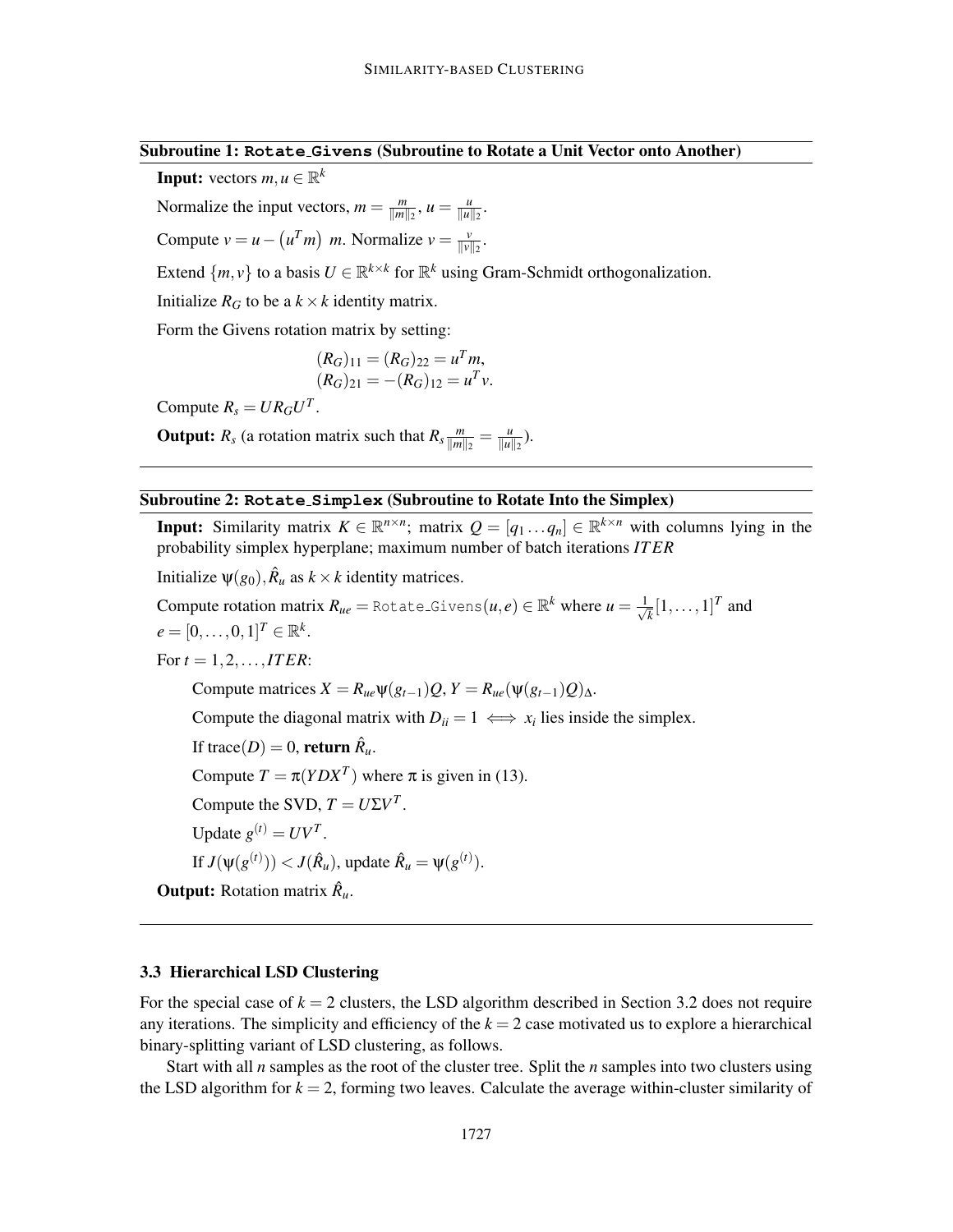the two new leaves, where for the  $m$ -th leaf cluster  $C_m$  the within-cluster similarity is

$$
W(C_m) = \frac{1}{n_m(n_m+1)} \sum_{\substack{i,j \in C_m, \\ i \le j}} K_{ij},
$$

where  $C_m$  is the set of points belonging to the *m*-th leaf cluster, and  $n_m$  is the number of points in that cluster. Then, choose the leaf in the tree with the smallest average within-cluster similarity. Create a new similarity matrix composed of only the entries of *K* corresponding to samples in that leaf's cluster. Split the leaf's cluster into two clusters. Iterate until the desired *k* clusters are produced.

This top-down *hierarchical LSD clustering* requires running LSD algorithm for *k* = 2 a total of  $k-1$  times. It produces k clusters, but does not produce an optimal  $n \times k$  cluster probability matrix *P*. In Section 5, we show experimentally that for large *k* the runtime of hierarchical LSD clustering may be orders of magnitude faster than other clustering algorithms that produce similar within-cluster similarities.

#### 3.4 An Alternating Minimization View of the LSD Algorithm

The rotation-based LSD algorithm proposed in Section 3.2 may be viewed as an "alternating minimization" algorithm. We can view the algorithm as aiming to solve the following optimization problem (in a slightly general setting),

$$
\begin{array}{ll}\n\text{minimize}_{P,R} & \|XR - P\|_F^2 \\
\text{subject to} & R^T R = I \\
& P \in \mathcal{C},\n\end{array} \tag{15}
$$

where  $P \in \mathbb{R}^{d \times k}$  and  $R \in \mathbb{R}^{k \times k}$  are the optimization variables, R is an orthogonal matrix,  $X \in \mathbb{R}^{d \times k}$ is the given data, and  $\mathcal C$  is any convex set (for example in the LSD problem, it is the unit simplex). Geometrically, in this general problem the goal is to find an orthogonal transform that maps the rows of *X* into the set *C*.

Unfortunately this problem is not jointly convex in *P* and *R*. A heuristic approach is to alternately fix one variable and minimize over the other variable, and iterate. This gives a general algorithm that includes LSD as a special case. The algorithm can be described as follows: At iteration  $k$ , fix  $P_k$  and solve the following problem for  $R$ ,

$$
\begin{array}{ll}\text{minimize}_{R} & \|XR - P_k\|_F^2\\ \text{subject to} & R^T R = I, \end{array}
$$

which is the well-known orthogonal Procrustes problem. The optimal solution is  $R = UV<sup>T</sup>$ , where *U*, *V* are from the SVD of the matrix  $X^T P$ , that is,  $X^T P = U \Sigma V^T$  (note that  $UV^T$  is also known as the "sign" matrix corresponding to  $X^T P$ ). Then fix  $R = R_k$  and solve for *P*,

$$
\begin{array}{ll}\text{minimize}_{P} & \|XR_k - P\|_F^2\\ \text{subject to} & P \in \mathcal{C}, \end{array}
$$

where the optimal *P* is the Euclidean projection of  $XR_k$  onto the set *C*. Update *P* as

$$
P_{k+1} = \text{Proj}_{\mathcal{C}}(XR_k),
$$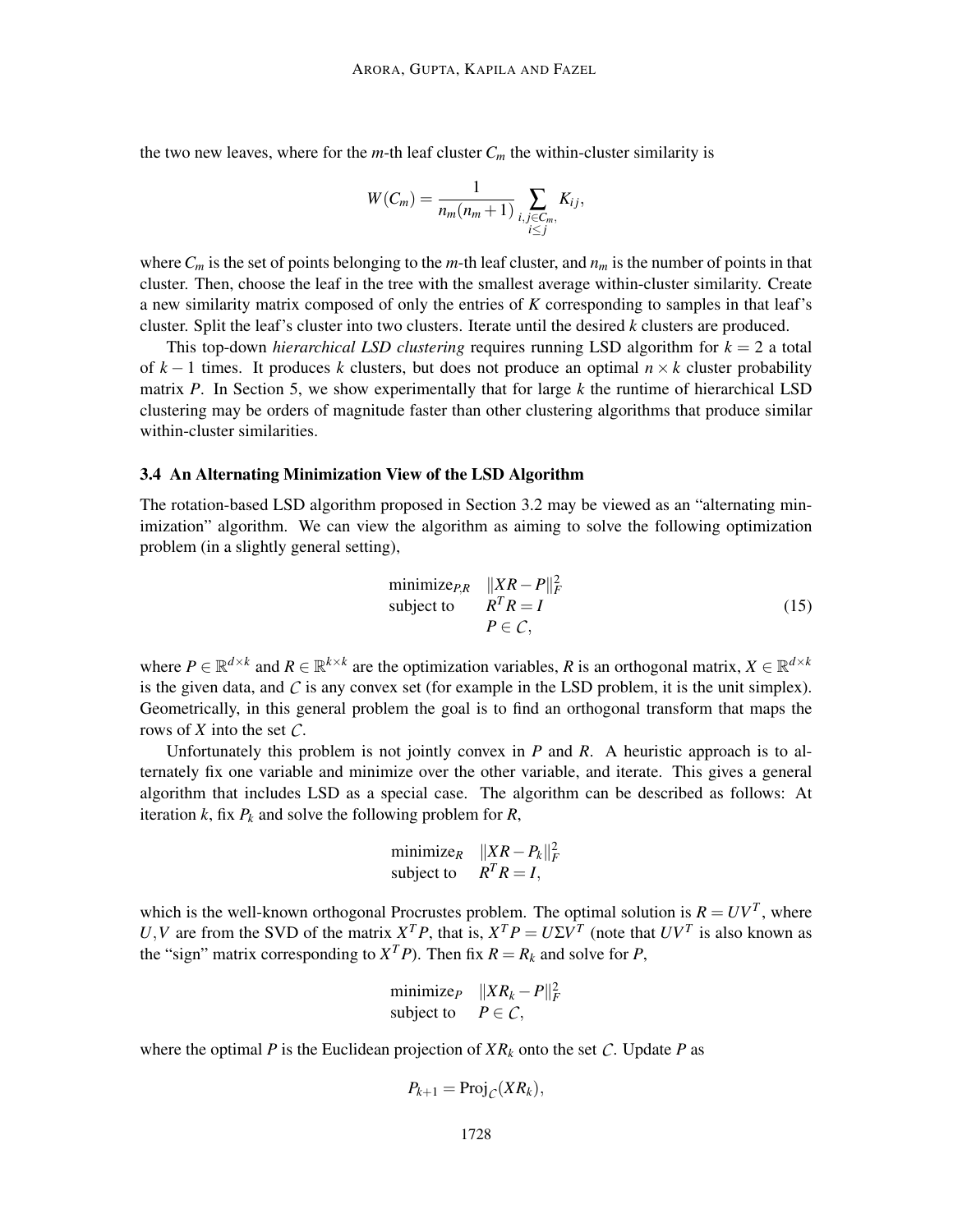and repeat.

Computationally, the first step of the algorithm described above requires an SVD of a  $k \times k$ matrix. The second step requires projecting *d* vectors of length *k* onto the set *C*. In cases where this projection is easy to carry out, the above approach gives a simple and efficient heuristic for problem (15). Note that in the LSD algorithm, *R* is forced to be a rotation matrix (which is easy to do with a small variation of the first step). Also, at the end of each iteration *k*, the data *X* is also updated as  $X_{k+1} = X_k R_k$ , which means the rotation is applied to the data, and we look for further rotation to move our data points into *C*. This unifying view shows how the LSD algorithm could be extended to other problems with a similar structure but with other constraint sets *C*.

## 3.5 Related Clustering Algorithms

The proposed rotation-based LSD has some similarities to spectral clustering (von Luxburg, 2006; Ng et al., 2002) and to Perron cluster analysis (Weber and Kube, 2005; Deuflhard and Weber, 2005). Our algorithm begins with an eigenvalue decomposition, and then we work with the eigenvaluescaled eigenvectors of the similarity matrix *K*. Spectral clustering instead acts on the eigenvectors of the graph Laplacian of *K* (normalized spectral clustering acts on the eigenvectors of the *normalized* graph Laplacian of *K*). Perron cluster analysis acts on the eigenvectors of row-normalized *K*; however, it is straightforward to show that these are the same eigenvectors as the normalized graph Laplacian eigenvectors and thus for the  $k = 2$  cluster case, Perron cluster analysis and normalized spectral clustering are the same (Weber et al., 2004).

For  $k > 2$  clusters, Perron cluster analysis *linearly maps* their  $n \times k$  eigenvector matrix to the probability simplex to form a soft cluster assignment. In a somewhat similar step, we *rotate* a  $n \times k$ matrix factorization to the probability simplex. Our algorithm is motivated by the model  $K = P<sup>T</sup>P$ and produces an exact solution if *K* is LSDable. In contrast, we were not able to interpret the Perron cluster analysis as solving a non-negative matrix factorization.

# 4. Experiments

We compared the LSD and hierarchical LSD clustering to nine other clustering algorithms: kernel convex NMF (Ding et al., 2010), unnormalized and normalized spectral clustering (Ng et al., 2002), *k*-means and kernel *k*-means, three common agglomerative linkage methods (Hastie et al., 2009), and the classic DIANA hierarchical clustering method (MacNaughton-Smith et al., 1964). In addition, we compared with hierarchical variants of the other clustering algorithms using the same splitting strategy as used in the proposed hierarchical LSD. We also explored how the proposed LSD algorithm compares against the multiplicative update approach adapted to minimize the LSD objective.

Details of how algorithm parameters were set for all experiments are given in Section 4.1. Clustering metrics are discussed in Section 4.2. The thirteen data sets used are described in Section 4.3.

## 4.1 Algorithm Details for the Experiments

For the LSD algorithms we used a convergence criterion of absolute change in LSD objective dropping below a threshold of 10<sup>-6</sup>, that is, the LSD algorithms terminate if the absolute change in the LSD objective at two successive iterations is less than the threshold.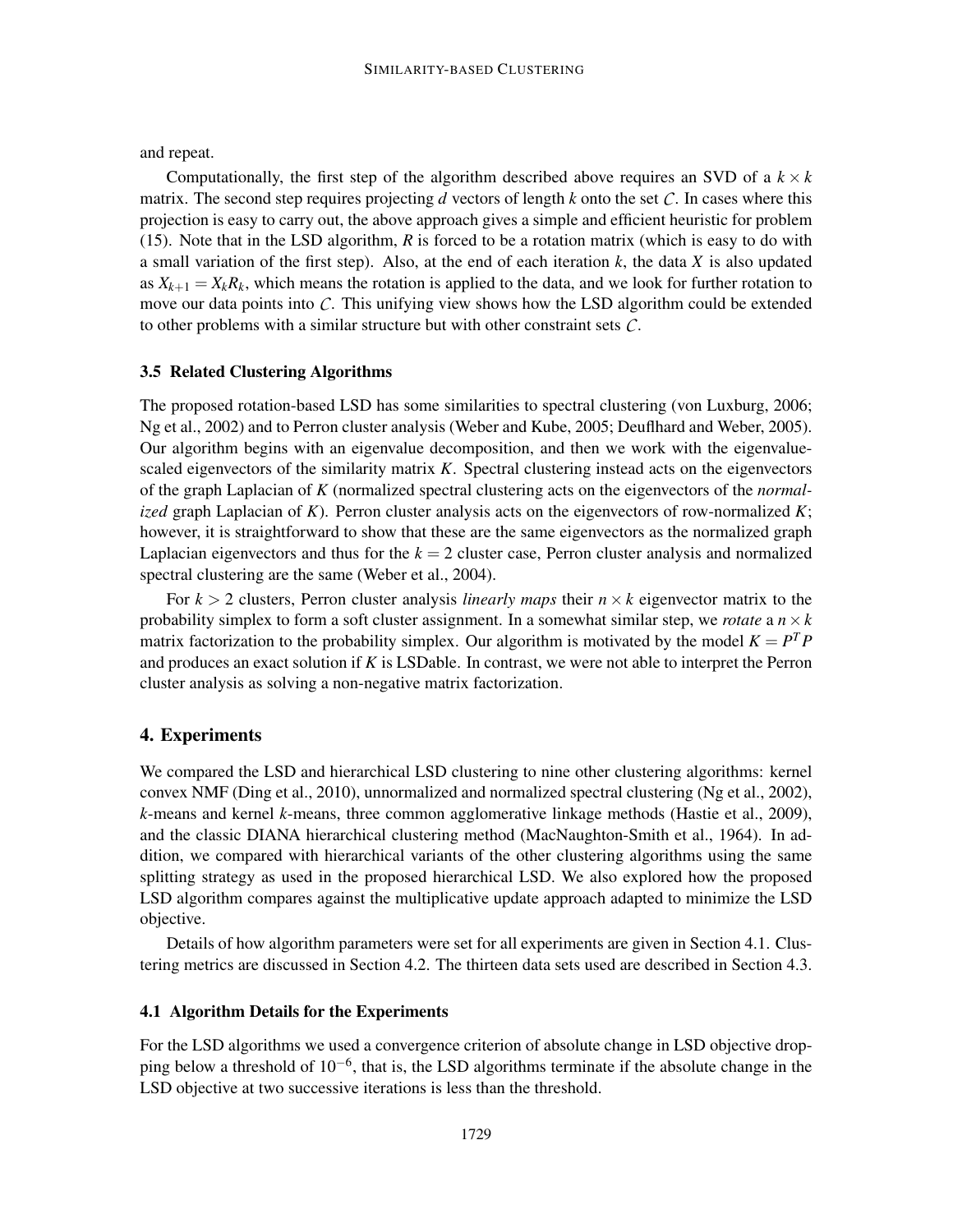Kernel *k*-means implements *k*-means in the implicit feature space corresponding to the kernel. Recall that *k*-means clustering iteratively assigns each of the samples to the cluster whose mean is the closest. This only requires being able to calculate the distance between any sample  $i$  and the mean of some set of samples *J* , and this can be computed directly from the kernel matrix as follows. Let  $\phi_i$  be the (unavailable) implicit feature vector for sample *i*, and suppose we are not given  $\phi_i$ , but do have access to  $K_{ij} = \phi_i^T \phi_j$  for any *i*, *j*. Then *k*-means on the  $\phi$  features can be implemented directly from the kernel using:

$$
\|\phi_i - \frac{1}{|\mathcal{I}|} \sum_{j \in \mathcal{I}} \phi_j\|_2^2 = \left(\phi_i - \frac{1}{|\mathcal{I}|} \sum_{j \in \mathcal{I}} \phi_j\right)^T \left(\phi_i - \frac{1}{|\mathcal{I}|} \sum_{j \in \mathcal{I}} \phi_j\right) \\
= K_{ii} - \frac{2}{|\mathcal{I}|} \sum_{j \in \mathcal{I}} K_{ji} + \frac{1}{|\mathcal{I}|^2} \sum_{j, \ell \in \mathcal{I}} K_{j\ell}.
$$

For each run of kernel *k*-means, we used 100 random starts and chose the result that performed the best with respect to the kernel *k*-means problem.

Similarly, when running the *k*-means algorithm as a subroutine of the spectral clustering variants, we used Matlab's kmeans function with 100 random starts and chose the solution that best optimized the *k*-means objective, that is, within-cluster scatter. For each random initialization, kmeans was run for a maximum of 200 iterations. For normalized spectral clustering, we used the Ng-Jordan-Weiss version (Ng et al., 2002).

For *kernel convex NMF* (Ding et al., 2010) we used the NMF Matlab Toolbox (Li and Ngom, 2011) with its default parameters. It initializes the NMF by running k-means on the matrix *K*, which treats the similarities as features (Chen et al., 2009a).

The top-down clustering method DIANA (DIvisive ANAlysis) (MacNaughton-Smith et al., 1964; Kaufman and Rousseeuw, 1990) was designed to take a dissimilarity matrix as input. We modified it to take a similarity matrix instead, as follows: At each iteration, we split the cluster with the smallest average within-cluster similarity. The process of splitting a cluster *C* into two occurs iteratively. First, we choose the point  $x_1 \in C$  that has the smallest average similarity to all the other points in the cluster and place it in a new cluster  $C_{new}$  and set  $C_{old} = C \setminus \{x_1\}$ . Then, we choose the point in *Cold* that maximizes the difference in average similarity to the new cluster, as compared to the old; that is, the point  $x$  that maximizes

$$
\frac{1}{|C_{new}|}\sum_{y \in C_{new}} K_{xy} - \frac{1}{|C_{old}| - 1}\sum_{y \neq x, y \in C_{old}} K_{xy}.
$$
 (16)

We place this point in the new cluster and remove it from the old one. That is, we set  $C_{new}$  =  $C_{new} \cup \{x\}$  and  $C_{old} = C_{old} \setminus \{x\}$ , where *x* is the point that maximizes (16). We continue this process until the expression in (16) is non-positive for all  $y \in C_{old}$ ; that is, until there are no points in the old cluster that have a larger average similarity to points in the new cluster, as compared to remaining points in the old cluster.

Many of the similarity matrices used in our experiments are not positive semidefinite. Kernel kmeans, LSD methods and kernel convex NMF theoretically require the input matrix to be a positive semidefinite (PSD) matrix, and so we clipped any negative eigenvalues, which produces the closest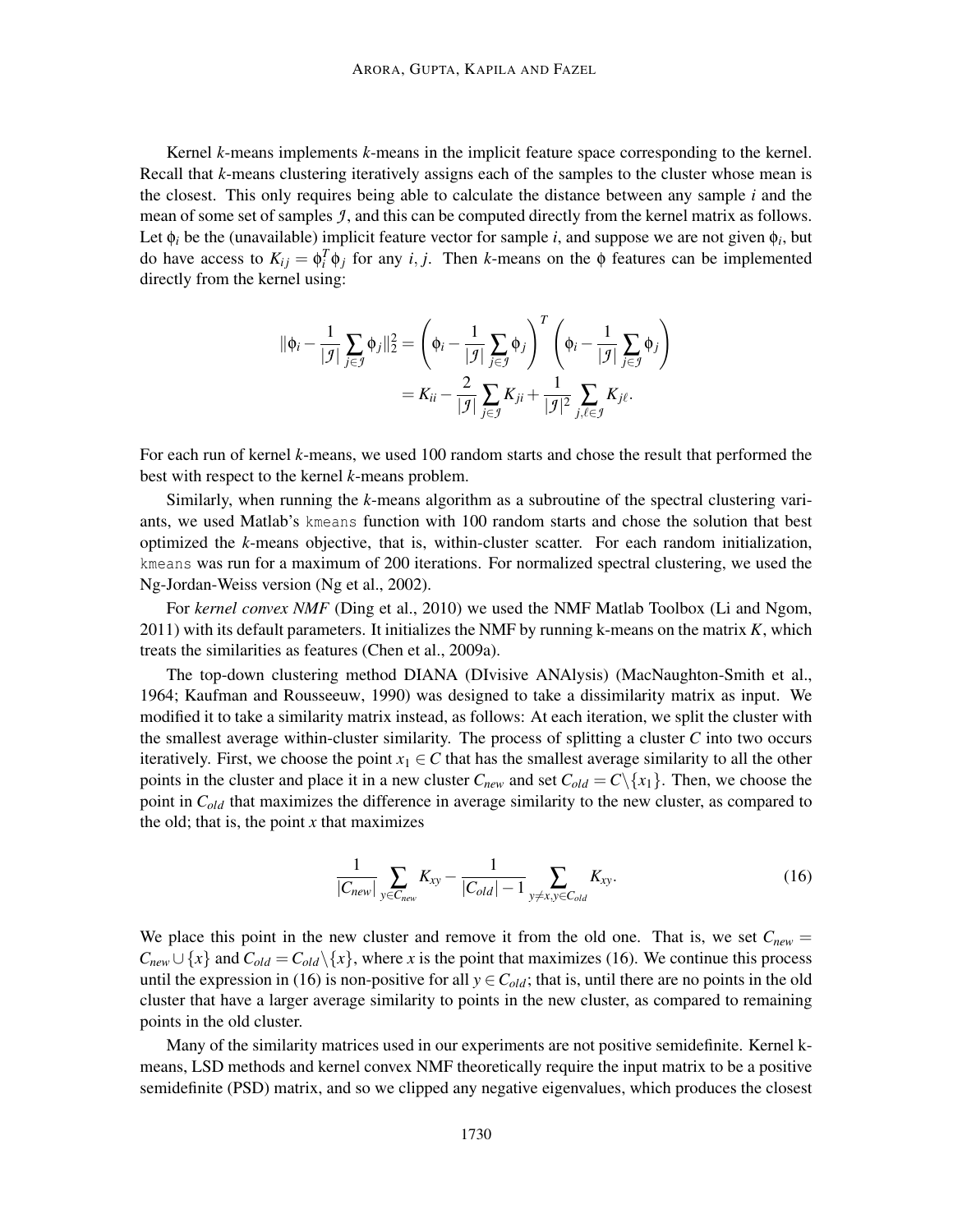(in terms of the Frobenius norm) PSD matrix to the original similarity matrix<sup>2</sup> (see Chen et al. 2009a for more details on clipping eigenvalues in similarity-based learning).

## 4.2 Metrics

There is no single approach to judge whether a clustering is "good," as the goodness of the clustering depends on what one is looking for. We report results for four common metrics: within-cluster similarity, misclassification rate, perplexity, and runtime.

# 4.2.1 AVERAGE WITHIN-CLUSTER SIMILARITY

One common goal of clustering algorithms is to maximize the similarity between points within the same cluster, or equivalently, to minimize the similarity between points lying in different clusters. For example, the classic *k*-means algorithm seeks to minimize within-cluster scatter (or dissimilarity), unnormalized spectral clustering solves a relaxed version of the RatioCut problem, and the Shi-Malik version of spectral clustering solves a relaxed version of the NCut problem (von Luxburg, 2006). Here, we judge clusterings on how well they maximize the average of the within-cluster similarities:

$$
\frac{1}{\sum_{m=1}^{k} n_m^2} \sum_{m=1}^{k} \left( \sum_{\substack{i,j \in C_m, \\ i \neq j}} K_{ij} + \sum_{i \in C_m} K_{ii} \right), \tag{17}
$$

where  $n_m$  is the number of points in cluster  $C_m$ . This is equivalent to the min-cut problem.

## 4.2.2 MISCLASSIFICATION RATE

As in Ding et al. (2010), the misclassification rate for a clustering is defined to be the smallest misclassification rate over all permutations of cluster labels. Färber et al. (2010) recently argued that such external evaluations are "the best way for fair evaluations" for clustering, but cautioned, "Using classification data for the purpose of evaluating clustering results, however, encounters several problems since the class labels do not necessarily correspond to natural clusters." For example, consider the Amazon-47 data set (see Section 4.3 for details), where the given similarity between two samples (books) A and B is the (symmetrized) percentage of people who buy A after viewing B on Amazon. The given class labels are the 47 authors who wrote the 204 books. A clustering method asked to find 47 clusters might not pick up on the author-clustering, but might instead produce a clustering indicative of sub-genre. This is particularly dangerous for the divisive methods that make top-down binary decisions - early clustering decisions might reasonably separate fiction and non-fiction, or hardcover and paperback. Despite these issues, we agree with other researchers that misclassification rate considered over a number of data sets is a useful way to compare clustering algorithms. We use Kuhn's bipartite matching algorithm for computing the misclassification rate (Kuhn, 1955).

## 4.2.3 PERPLEXITY

An alternate metric for evaluating a clustering given known class labels is conditional perplexity. The conditional perplexity of the conditional distribution  $P(L|C)$ , of label *L* given cluster *C*, with

<sup>2.</sup> Experimental results with the kernel convex NMF code were generally not as good with the full similarity matrix as with the nearest PSD matrix, as suggested by the theory.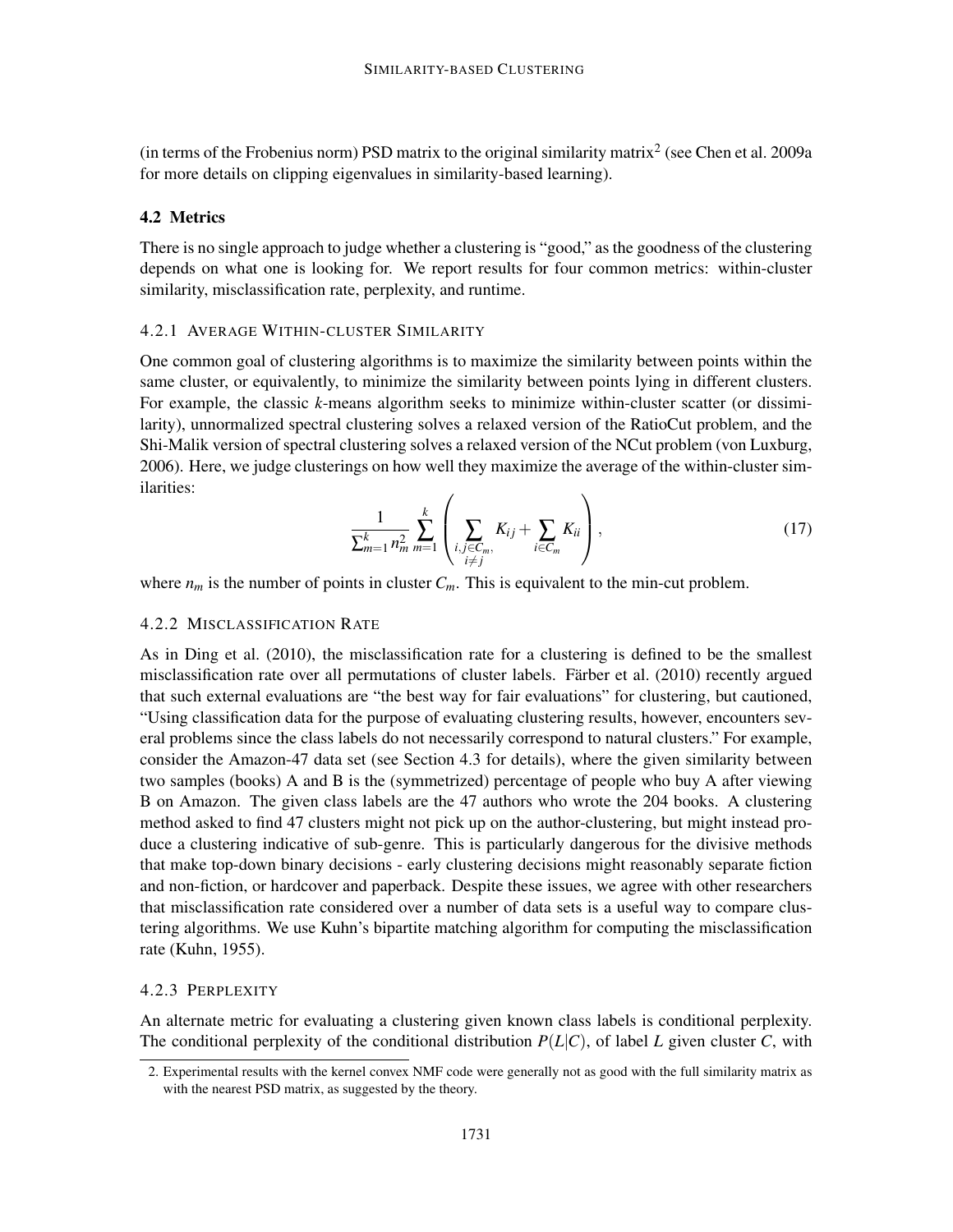conditional entropy  $H(L|C)$ , is defined to be  $2^{H(L|C)}$ . Conditional perplexity measures the average number of classes that fall in each cluster, thus the lower the perplexity the better the clustering. Arguably, conditional perplexity is a better metric than misclassification rate because it makes "soft" assignments of labels to the clusters.

# 4.2.4 RUNTIME

For runtime comparisons, all methods were run on machines with two Intel Xeon E5630 CPUs and 24G of memory. To make the comparisons as fair as possible, all algorithms were programmed in Matlab and used as much of the same code as possible. To compute eigenvectors for LSD and spectral clustering, we used the eigs function in Matlab, which computes only the *k* eigenvalues and eigenvectors needed for those methods.

# 4.2.5 OPTIMIZATION OF THE LSD OBJECTIVE

Because both our LSD algorithm and the multiplicative update algorithm seek to solve the LSD minimization problem (3), we compare them in terms of (3).

# 4.3 Data Sets

The proposed method acts on a similarity matrix, and thus most of the data sets used are specified as similarity matrices as described in the next subsection. However, to compare with standard kmeans, we also considered two popular Euclidean data sets, described in the following subsection. Most of these data sets are publicly available from the cited sources or from  $idl.ee$ . washington. edu/similaritylearning.

# 4.3.1 NATIVELY SIMILARITY DATA SETS

We compared the clustering methods on eleven similarity data sets. Each data set provides a pairwise similarity matrix *K* and class labels for all samples, which were used as the ground truth to compute the misclassification rate and perplexity.

*Amazon-47:* The samples are 204 books, and the classes are the 47 corresponding authors. The similarity measures the symmetrized percent of people who buy one book after viewing another book on Amazon.com. For details see Chen et al. (2009a).

*Aural Sonar:* The samples are 100 sonar signals, and the classes are target or clutter. The similarity is the average of two humans' judgement of the similarity between two sonar signals, on a scale of 1 to 5. For details see Philips et al. (2006).

*Face Rec:* The samples are 945 faces, and the classes are the 139 corresponding people. The similarity is a cosine similarity between the integral invariant signatures of the surface curves of the 945 sample faces. For details see Feng et al. (2007).

*Internet Ads:* The samples are 2359 webpages (we used only the subset of webpages that were not missing features), and the classes are advertising or not-advertising. The similarity is the Tversky similarity of 1556 binary features describing a webpage, which is negative for many pairs of webpages. For details see the UCI Machine Learning Repository and Cazzanti et al. (2009).

*MIREX:* The samples are 3090 pieces of music, and the classes are ten different musical genres. The similarity is the average of three humans' fine-grained judgement of the audio similarity of a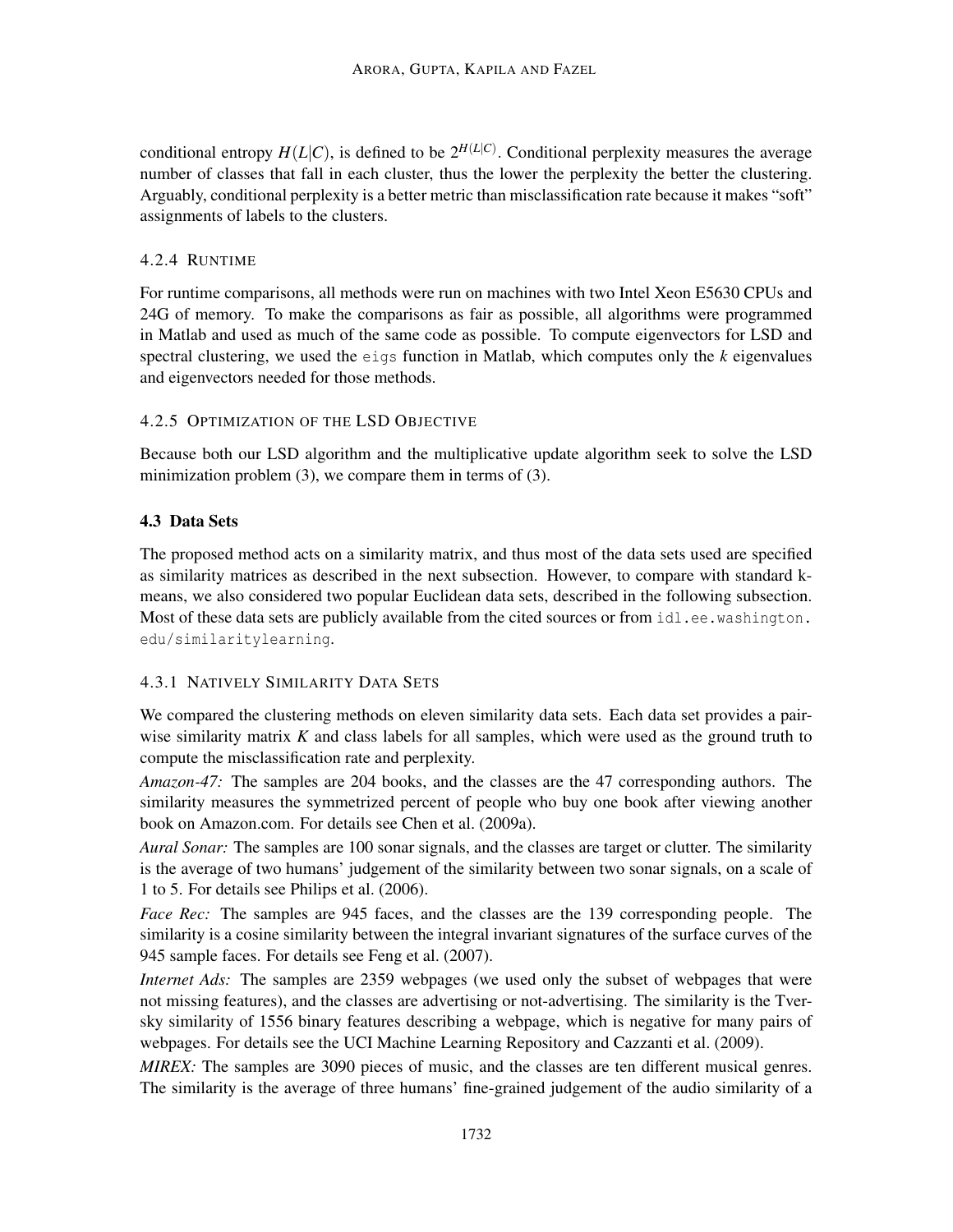pair of samples. For details see the Music Information Retrieval Evaluation eXchange (MIREX) 2007.

*MSIFT:* The samples are 477 images, class labels are nine scene types, as labeled by humans. The similarity is calculated from the multi-spectral scale-invariant feature transform (MSIFT) descriptors (Brown and Susstrunk, 2011) of two images by taking the average distance  $\overline{d}$  between all pairs of descriptors for the two images, and setting the similarity to  $e^{-d}$ . For details see Brown and Susstrunk (2011).

*Patrol:* The samples are 241 people, and the class labels are the eight units they belong to. The binary similarity measures the symmetrized event that one person identifies another person as being in their patrol unit. For details see Driskell and McDonald (2008).

*Protein:* The samples are 213 proteins, and four biochemically relevant classes. The similarity is a sequence-alignment score. We used the pre-processed version detailed in Chen et al. (2009a).

*Rhetoric:* The samples are 1924 documents, and the class labels are the eight terrorist groups that published the documents. The similarity measures KL divergence between normalized histograms of 173 keywords for each pair of documents. Data set courtesy of Michael Gabbay.

*Voting:* The samples are 435 politicians from the United States House of Representatives, and the class label is their political party. The similarity measures the Hamming similarity of sixteen votes in 1984 between any two politicians. For details see the UCI Machine Learning Repository.

*Yeast:* The samples are 2222 genes that have only one of 13 biochemically relevant class labels. The similarity is the Smith-Waterman similarity between different genes. For details see Lanckriet et al. (2004).

# 4.3.2 NATIVELY EUCLIDEAN DATA SETS

In order to also compare similarity-based clustering algorithms to the standard *k*-means clustering algorithm (Hastie et al., 2009), we used the standard MNIST and USPS benchmark data sets, which each natively consist of ten clusters corresponding to the ten handwritten digits 0-9. We subsampled the data sets to 600 samples from each of the ten classes, for a total of 6000 samples. We compute the locally translation-invariant features proposed by Bruna and Mallat (2011) for each digit image. The *k*-means algorithm computes the cluster means and cluster assignments using the features directly, whereas the similarity-based clustering algorithms use the RBF (radial basis function) kernel to infer the similarities between a pair of data points. The bandwidth of the RBF kernel was tuned for the average within cluster similarity on a small held-out set. We tuned the kernel bandwidth for the kernel *k*-means algorithm and the used the same bandwidth for all similarity-based algorithms. Note that different bandwidths yield different similarity matrices and the resulting average within cluster similarities (computed using Equation (17)) are not directly comparable for two different values of bandwidths. Therefore, we picked the kernel bandwidth that maximized the average within-clustersimilarity in the original feature space (Hastie et al., 2009).

# 5. Results

Results were averaged over 100 different runs, $3$  and are reported in Table 2 (LSD objective minimization), Table 3 (average within-cluster similarity), Table 4 (perplexity), Table 5 (misclassifica-

<sup>3.</sup> For some of the clustering algorithms, such as the linkages, there is no algorithmic randomness, but ties in the linkage values were broken arbitrarily.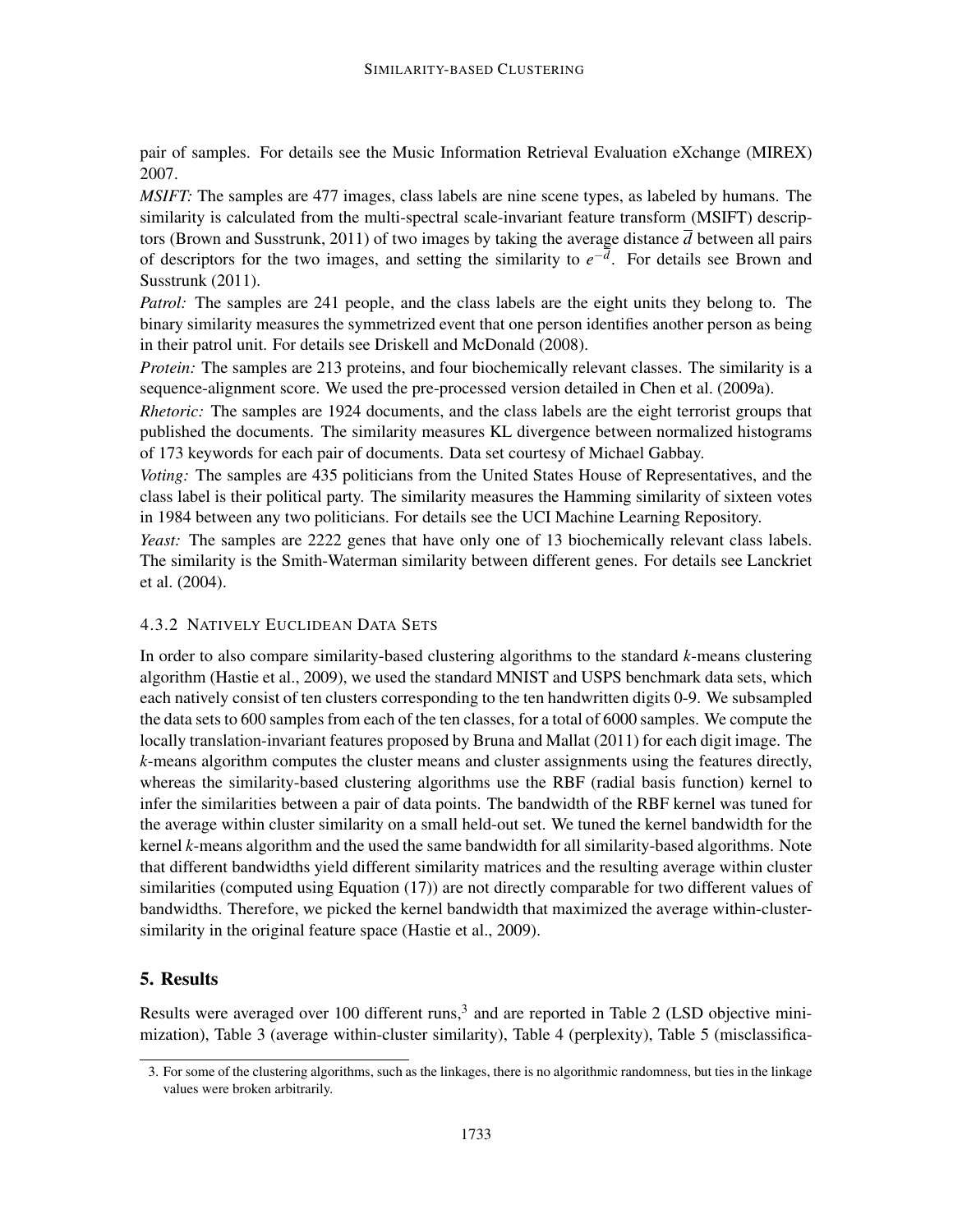tion rate). The results on the MNIST and the USPS data sets are reported in Table 6. Runtimes are reported in Table 7 (runtimes), and while averaged over 100 different runs, the runtime results were highly variable, and so we consider them comparable only in terms of order of magnitude.

# 5.1 Comparison of Rotation-based and Multiplicative Update Approaches to Minimize the LSD Objective

We compared the proposed rotation-based algorithm to the multiplicative-update approach for solving for the LSD optimization problem given in (3), as shown in Table 2. The resulting objective function values for the two algorithms were generally similar, with the LSD algorithm finding a better solution for ten of the eleven data sets.

In terms of within-cluster similarity, the multiplicative update approach was slightly better or tied with the rotation-based algorithm on all eleven similarity data sets. However, in terms of misclassification rate and perplexity, the rotation-based algorithm was almost always better, implying that the rotation-based method is picking up legitimate structure in the data sets even if it is not doing as well at maximizing the within-cluster similarity.

|                    |       | LSD (Rotation-based algorithm) LSD (Multiplicative-update algorithm) |
|--------------------|-------|----------------------------------------------------------------------|
| Amazon47           | 818   | 882                                                                  |
| AuralSonar         | 17    | 18                                                                   |
| FaceRec            | 18    | 475                                                                  |
| <b>InternetAds</b> | 60093 | 58093                                                                |
| Mirex07            | 632   | 766                                                                  |
| <b>MSIFTavg</b>    | 14    | 14                                                                   |
| Patrol             | 19    | 22                                                                   |
| Protein            | 41    | 43                                                                   |
| Rhetoric           | 23554 | 25355                                                                |
| Voting             | 27    | 28                                                                   |
| YeastSW13Class     | 559   | 559                                                                  |

Table 2: Comparison of optimized LSD objective values.

#### 5.2 Comparison of LSD to Other Clustering Algorithms

The LSD model for clustering performed well. Of the 15 clustering methods compared on withincluster similarity, LSD using the multiplicative-update minimization was the best (or tied for best) on nine of the eleven data sets. LSD using the rotation-based minimization had the best misclassification rate and perplexity most often of all the methods over the total of thirteen data sets.

The runtimes for the LSD algorithms were similar to the kernel convex NMF and spectral clustering methods.

## 5.3 Results for Hierarchical LSD

The most surprising result of our experiments was the good performance of the hierarchical methods in terms of all metrics considered. We implemented the hierarchical LSD to take advantage of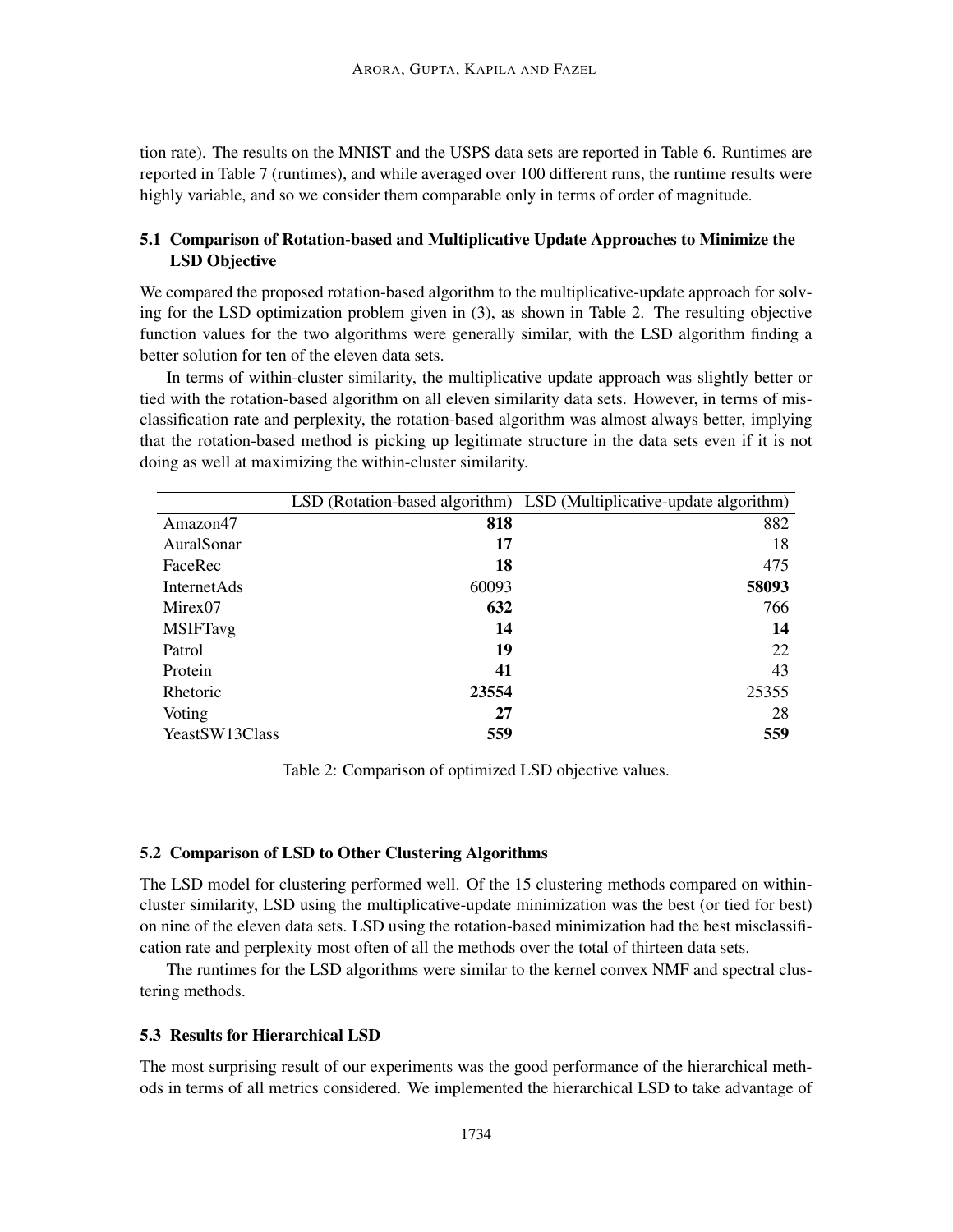|                        |       | Amaz47 AuralSon FaceRec Int Ads Mirex07 MSIFT Patrol Protein Rhetoric Voting Yeast |      |                |      |      |      |      |       |      |                   |
|------------------------|-------|------------------------------------------------------------------------------------|------|----------------|------|------|------|------|-------|------|-------------------|
| # classes              | 47    | 2                                                                                  | 139  | 2              | 10   | 9    | 8    | 4    | 8     | 2    | 13                |
| # points               | 204   | 100                                                                                | 945  | 2359           | 3090 | 477  | 241  | 213  | 1924  |      | 435 2222          |
| $LSD(M-Upd.)$          | 18.83 | 0.44                                                                               | 0.88 | $-11.31$       | 0.05 | 0.38 | 0.09 | 0.51 | 36.13 |      | $0.79$ 0.66       |
| LSD (Rotation)         | 14.56 | 0.44                                                                               | 0.86 | $-9.60$        | 0.03 | 0.38 | 0.08 | 0.49 | 36.13 |      | $0.79$ 0.66       |
| Hier. LSD              | 16.20 | 0.44                                                                               | 1.00 | $-12.25$       | 0.04 | 0.38 | 0.07 | 0.46 | 33.93 |      | $0.79$ 0.58       |
| Kernel Conv. NMF       | 13.74 | 0.44                                                                               | 1.00 | $-10.19$       | 0.03 | 0.38 | 0.08 | 0.49 | 35.08 |      | $0.79$ 0.64       |
| Hier. Kernel Conv. NMF | 15.48 | 0.44                                                                               | 1.00 | $-10.16$       | 0.04 | 0.38 | 0.08 | 0.51 | 35.99 |      | $0.79$ 0.64       |
| Kernel k-Means         | 1.15  | 0.43                                                                               | 1.00 | $-9.97$        | 0.01 | 0.37 | 0.02 | 0.41 | 35.03 |      | $0.79$ 0.52       |
| Hier. Kernel k-Means   | 3.04  | 0.43                                                                               | 1.00 | $-9.97$        | 0.01 | 0.37 | 0.03 | 0.38 | 34.76 |      | $0.79$ 0.53       |
| Unnorm. Spec.          | 14.35 | 0.34                                                                               |      | $0.92 - 11.38$ | 0.01 | 0.37 | 0.08 | 0.30 | 34.89 |      | $0.79$ 0.52       |
| Hier. Unnorm. Spec.    | 14.97 | 0.34                                                                               | 1.00 | $-11.38$       | 0.01 | 0.37 | 0.08 | 0.30 | 34.89 |      | $0.79$ 0.52       |
| Norm. Spec             | 15.38 | 0.44                                                                               | 0.89 | $-9.60$        | 0.01 | 0.38 | 0.08 | 0.51 | 35.00 |      | $0.79$ 0.66       |
| Hier. Norm. Spec.      | 15.79 | 0.44                                                                               | 1.00 | $-9.70$        | 0.02 | 0.38 | 0.07 | 0.51 | 35.67 |      | $0.79$ 0.62       |
| Sing. Link.            | 10.71 | 0.33                                                                               | 1.00 | $-11.32$       | 0.01 | 0.37 | 0.08 | 0.29 | 34.87 |      | $0.55 \quad 0.52$ |
| Comp. Link.            | 1.41  | 0.33                                                                               | 1.00 | $-11.12$       | 0.01 | 0.37 | 0.01 | 0.35 | 34.84 |      | 0.77 0.56         |
| Avg. Link.             | 14.74 | 0.36                                                                               | 1.00 | $-11.23$       | 0.01 | 0.37 | 0.08 | 0.31 | 34.89 | 0.77 | 0.56              |
| <b>DIANA</b>           | 7.89  | 0.44                                                                               |      | $0.98 - 10.61$ | 0.01 | 0.37 | 0.08 | 0.35 | 34.91 |      | $0.79$ 0.62       |

Table 3: Average within-cluster similarity.

the simplicity and efficiency of the  $k = 2$  case of the rotation-based LSD algorithm. Because the other clustering algorithms do not have fast special cases for  $k = 2$ , hierarchical variants of these methods do not offer increased efficiency, but we compared to them for completeness. Surprisingly, the hierarchical variants generally did not degrade performance. For example, the hierarchical normalized spectral clustering is as good or tied with normalized spectral clustering on eight of the eleven similarity data sets.

The hierarchical LSD method performed consistently fast, and achieved good results in terms of within-cluster similarity and misclassification rate. For example, for the Face Recognition data set (with  $k = 139$ ) the runtime of hierarchical LSD is an order of magnitude faster than the LSD rotation-based algorithm, and achieves the highest average within-cluster similarity.

## 6. Conclusions, Further Discussion, and Open Questions

A number of NNMF models and algorithms have been proposed for clustering. In this paper, we proposed a left-stochastic NNMF model for clustering, based on relaxing an ideal kernel model. We showed that the proposed LSD NNMF can be effectively approximately solved using a standard multiplicative update approach, but that the same or better objective values can be reached using a novel rotation-based algorithm. For  $k = 2$ , the proposed LSD algorithm provides a unique solution without iterations or the need for multiple starts. This fact motivated a fast hierarchical LSD clustering for problems where the number of clusters desired is large. For most data sets, the proposed LSD clustering and hierarchical LSD were top performers.

We showed that the set of possible LSD clusterings is related by rotations and gave conditions for when the LSD clustering is unique. This property makes it trivial to discover *multiple clusterings* (Niu et al., 2010) by simply rotating an LSD solution. In this paper, we only considered converting the LSD solution  $P^*$  to a clustering by classifying each sample to the highest-probability cluster. However, an interesting advantage of LSD is that samples could instead be assigned in rank order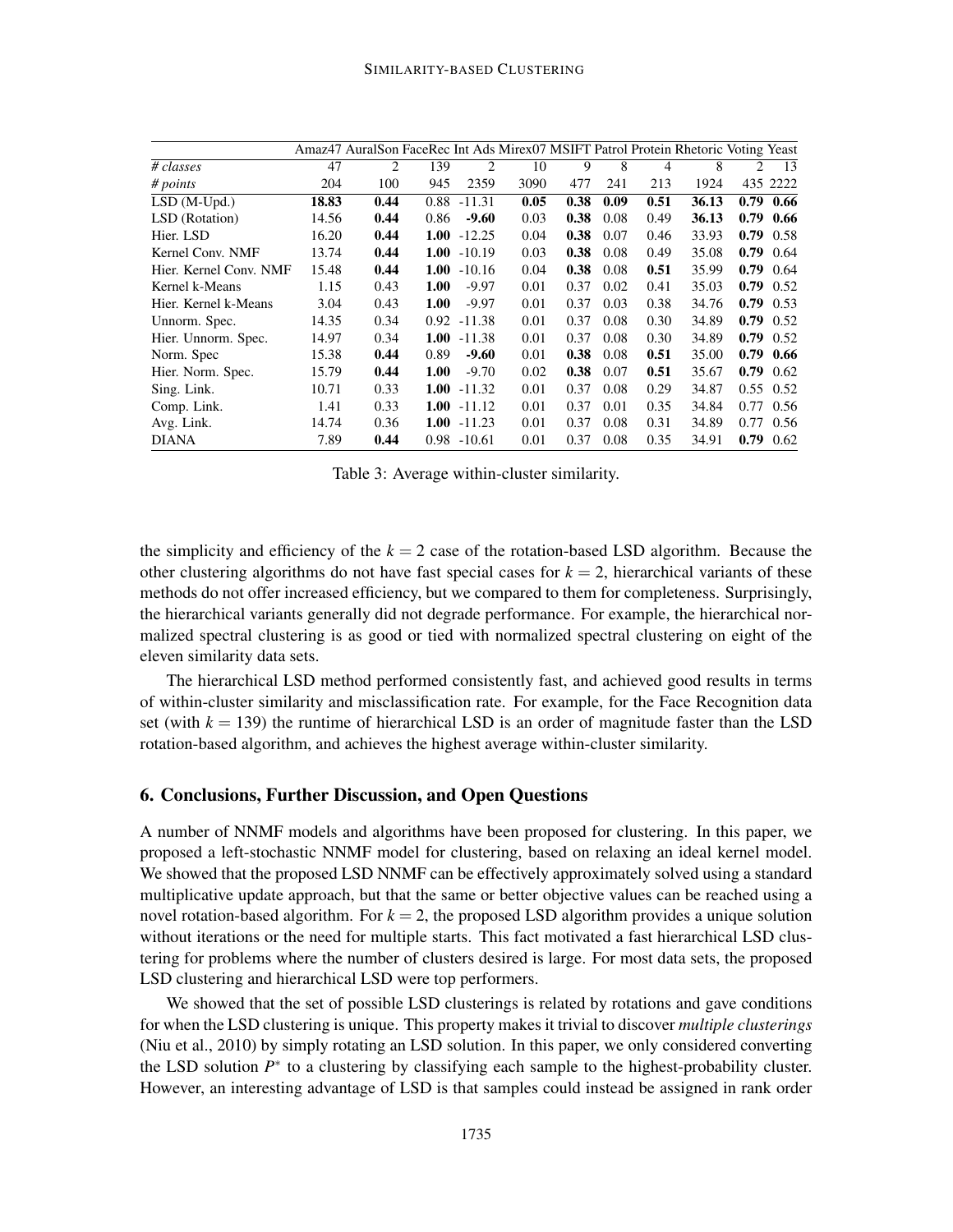|                        |      | Amaz47 AuralSon FaceRec Int Ads Mirex07 MSIFT Patrol Protein Rhetoric Voting Yeast |       |      |      |      |      |      |      |      |           |
|------------------------|------|------------------------------------------------------------------------------------|-------|------|------|------|------|------|------|------|-----------|
| # classes              | 47   | 2                                                                                  | 139   | 2    | 10   | 9    | 8    | 4    | 8    | 2    | 13        |
| # points               | 204  | 100                                                                                | 945   | 2359 | 3090 | 477  | 241  | 213  | 1924 |      | 435 2222  |
| $LSD(M-Upd.)$          | 1.46 | 1.46                                                                               | 23.00 | 1.56 | 5.99 | 7.13 | 1.33 | 1.46 | 7.24 |      | 1.33 6.76 |
| LSD (Rotation)         | 1.36 | 1.44                                                                               | 24.83 | 1.53 | 4.86 | 7.11 | 1.23 | 1.70 | 6.24 |      | 1.33 6.51 |
| Hier. LSD              | 1.48 | 1.44                                                                               | 1.25  | 1.54 | 5.11 | 6.63 | 1.84 | 1.67 | 6.24 | 1.33 | 7.16      |
| Kernel Conv. NMF       | 1.41 | 1.49                                                                               | 1.65  | 1.55 | 4.89 | 5.33 | 1.36 | 1.65 | 7.12 |      | 1.34 6.51 |
| Hier. Kernel Conv. NMF | 1.44 | 1.49                                                                               | 1.24  | 1.54 | 5.14 | 5.28 | 1.32 | 1.42 | 7.31 |      | 1.34 6.78 |
| Kernel k-Means         | 7.78 | 1.56                                                                               | 1.49  | 1.53 | 8.56 | 7.73 | 3.41 | 2.18 | 6.96 |      | 1.33 8.46 |
| Hier. Kernel k-Means   | 3.09 | 1.55                                                                               | 1.22  | 1.53 | 8.63 | 8.67 | 2.82 | 2.50 | 7.46 | 1.33 | 8.19      |
| Unnorm. Spec.          | 1.37 | 1.99                                                                               | 17.61 | 1.56 | 9.81 | 8.67 | 1.24 | 3.60 | 7.43 |      | 1.33 8.76 |
| Hier. Unnorm. Spec.    | 1.44 | 1.99                                                                               | 1.26  | 1.56 | 9.79 | 8.67 | 1.24 | 3.60 | 7.43 |      | 1.33 8.49 |
| Norm. Spec             | 1.37 | 1.44                                                                               | 1.34  | 1.53 | 8.41 | 5.29 | 1.24 | 1.37 | 7.15 |      | 1.33 6.61 |
| Hier. Norm. Spec.      | 1.45 | 1.44                                                                               | 1.20  | 1.54 | 7.38 | 5.55 | 1.43 | 1.35 | 7.24 |      | 1.33 6.95 |
| Sing. Link.            | 1.61 | 1.99                                                                               | 1.06  | 1.56 | 9.87 | 8.67 | 1.24 | 3.68 | 7.43 |      | 1.94 8.78 |
| Comp. Link.            | 5.19 | 1.96                                                                               | 1.04  | 1.54 | 9.87 | 8.51 | 7.06 | 2.72 | 7.39 |      | 1.18 7.51 |
| Avg. Link.             | 1.37 | 1.92                                                                               | 1.04  | 1.55 | 9.87 | 8.67 | 1.23 | 3.39 | 7.43 |      | 1.22 7.30 |
| <b>DIANA</b>           | 2.18 | 1.52                                                                               | 11.60 | 1.47 | 9.87 | 8.67 | 1.23 | 2.58 | 7.46 |      | 1.33 6.71 |

Table 4: Perplexity.

|                        |      | Amaz47 AuralSon FaceRec Int Ads Mirex07 MSIFT Patrol Protein Rhetoric Voting Yeast |      |                |      |      |      |      |      |      |                   |
|------------------------|------|------------------------------------------------------------------------------------|------|----------------|------|------|------|------|------|------|-------------------|
| # classes              | 47   | 2                                                                                  | 139  | $\overline{c}$ | 10   | 9    | 8    | 4    | 8    | 2    | 13                |
| # points               | 204  | 100                                                                                | 945  | 2359           | 3090 | 477  | 241  | 213  | 1924 |      | 435 2222          |
| $LSD(M-Upd.)$          | 0.38 | 0.15                                                                               | 0.89 | 0.44           | 0.66 | 0.77 | 0.16 | 0.13 | 0.80 |      | $0.10$ $0.77$     |
| LSD (Rotation)         | 0.24 | 0.14                                                                               | 0.87 | 0.35           | 0.66 | 0.77 | 0.09 | 0.33 | 0.75 |      | 0.10 0.76         |
| Hier. LSD              | 0.36 | 0.14                                                                               | 0.19 | 0.46           | 0.66 | 0.74 | 0.29 | 0.37 | 0.75 |      | 0.10 0.76         |
| Kernel Conv. NMF       | 0.26 | 0.14                                                                               | 0.28 | 0.26           | 0.66 | 0.69 | 0.17 | 0.25 | 0.81 |      | 0.10 0.76         |
| Hier. Kernel Conv. NMF | 0.31 | 0.14                                                                               | 0.19 | 0.26           | 0.66 | 0.67 | 0.14 | 0.13 | 0.80 |      | $0.10 \quad 0.74$ |
| Kernel k-Means         | 0.69 | 0.20                                                                               | 0.31 | 0.29           | 0.83 | 0.80 | 0.55 | 0.47 | 0.77 |      | 0.10 0.78         |
| Hier. Kernel k-Means   | 0.50 | 0.19                                                                               | 0.16 | 0.29           | 0.83 | 0.88 | 0.44 | 0.48 | 0.78 |      | 0.10 0.78         |
| Unnorm. Spec.          | 0.25 | 0.49                                                                               | 0.92 | 0.17           | 0.88 | 0.88 | 0.09 | 0.65 | 0.78 | 0.09 | 0.78              |
| Hier. Unnorm. Spec.    | 0.29 | 0.49                                                                               | 0.17 | 0.17           | 0.88 | 0.88 | 0.09 | 0.65 | 0.78 | 0.09 | 0.77              |
| Norm. Spec             | 0.26 | 0.14                                                                               | 0.23 | 0.31           | 0.81 | 0.62 | 0.09 | 0.11 | 0.81 |      | 0.10 0.78         |
| Hier. Norm. Spec.      | 0.31 | 0.14                                                                               | 0.19 | 0.31           | 0.78 | 0.66 | 0.18 | 0.10 | 0.80 |      | $0.10 \quad 0.75$ |
| Sing. Link.            | 0.30 | 0.49                                                                               | 0.04 | 0.16           | 0.88 | 0.88 | 0.06 | 0.66 | 0.78 |      | 0.38 0.78         |
| Comp. Link.            | 0.69 | 0.47                                                                               | 0.03 | 0.16           | 0.88 | 0.87 | 0.78 | 0.59 | 0.79 |      | $0.04$ 0.82       |
| Avg. Link.             | 0.25 | 0.41                                                                               | 0.03 | 0.16           | 0.88 | 0.88 | 0.05 | 0.62 | 0.78 |      | $0.05$ 0.72       |
| <b>DIANA</b>           | 0.36 | 0.16                                                                               | 0.87 | 0.13           | 0.88 | 0.88 | 0.11 | 0.55 | 0.78 |      | $0.10 \t 0.71$    |

Table 5: Misclassification rates.

to different clusters to produce a clustering with a desired number of samples in each cluster. This approach can also be used to produce a set of multiple clusterings.

LSD produces cluster probabilities  $P^*$ , and this feature was not explored in this paper. Experimentally, tests are needed to assess and compare the performance of the actual cluster probabilities (rather than threshold them to form a hard clustering). LSD's probabilistic model does not explicitly assume a particular distribution, but there may be a relationship between the goodness of the LSD model and specific distributions. A related open question is why LSD is better suited to some data sets than others. For example, we know that *k*-means tends to perform well on well-separated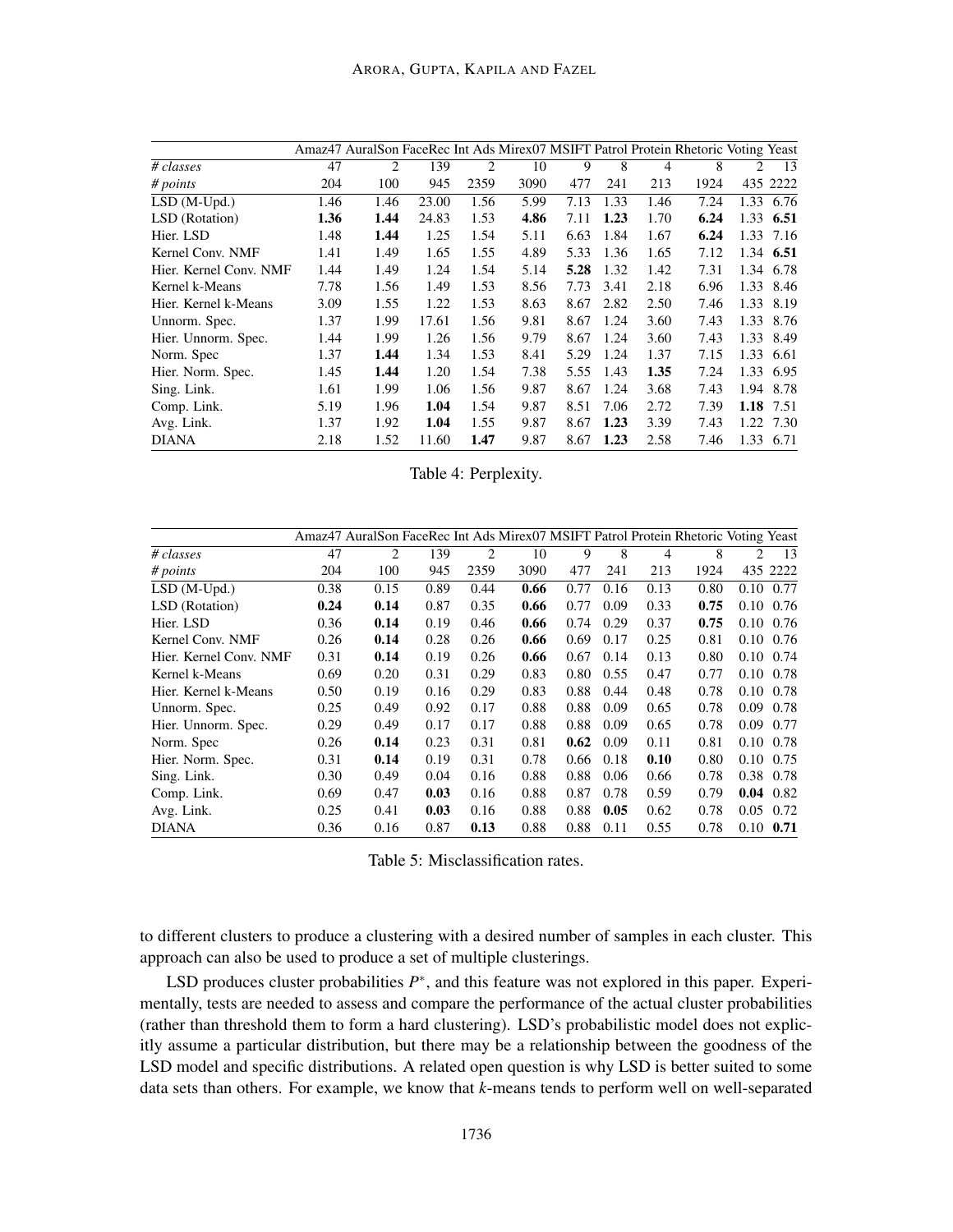|                        |            | <b>USPS</b>       | <b>MNIST</b> |                   |  |  |  |
|------------------------|------------|-------------------|--------------|-------------------|--|--|--|
|                        | Perplexity | Misclassification | Perplexity   | Misclassification |  |  |  |
|                        |            | Rate              |              | Rate              |  |  |  |
| k-Means                | 2.23       | 0.34              | 2.98         | 0.47              |  |  |  |
| $LSD(M-Upd.)$          | 2.03       | 0.30              | 2.83         | 0.42              |  |  |  |
| LSD (Rotation)         | 1.97       | 0.27              | 2.27         | 0.34              |  |  |  |
| Hier. LSD              | 2.38       | 0.41              | 2.89         | 0.45              |  |  |  |
| Kernel Conv. NMF       | 2.23       | 0.38              | 2.82         | 0.42              |  |  |  |
| Hier. Kernel Conv. NMF | 2.22       | 0.34              | 2.83         | 0.42              |  |  |  |
| Kernel k-Means         | 2.20       | 0.33              | 2.90         | 0.46              |  |  |  |
| Hier. Kernel k-Means   | 2.20       | 0.33              | 3.01         | 0.48              |  |  |  |
| Unnorm. Spec.          | 9.07       | 0.81              | 8.75         | 0.81              |  |  |  |
| Hier. Unnorm. Spec.    | 9.05       | 0.80              | 8.75         | 0.80              |  |  |  |
| Norm. Spec             | 2.24       | 0.36              | 3.30         | 0.52              |  |  |  |
| Hier. Norm. Spec.      | 2.23       | 0.32              | 3.18         | 0.50              |  |  |  |
| Sing. Link.            | 9.20       | 0.83              | 8.80         | 0.81              |  |  |  |
| Comp. Link.            | 3.38       | 0.53              | 5.06         | 0.66              |  |  |  |
| Avg. Link.             | 3.89       | 0.61              | 7.24         | 0.73              |  |  |  |
| <b>DIANA</b>           | 4.02       | 0.65              | 3.64         | 0.55              |  |  |  |

Table 6: Clustering results for two natively Euclidean benchmark data sets. K-means acts on the Euclidean features, all the other algorithms use the same RBF similarity (see text for details).

|                        |      | Amaz47 AuralSon FaceRec Int Ads Mirex07 MSIFT Patrol Protein Rhetoric Voting |      |            |        |                |                |          |        |          | Yeast      |
|------------------------|------|------------------------------------------------------------------------------|------|------------|--------|----------------|----------------|----------|--------|----------|------------|
| # classes              | 47   | 2                                                                            | 139  | 2          | 10     | 9              | 8              | 4        | 8      | 2        | 13         |
| # points               | 204  | 100                                                                          | 945  | 2359       | 3090   | 477            | 241            | 213      | 1924   | 435      | 2222       |
| $LSD(M-Upd.)$          | 10   | $\Omega$                                                                     | 335  | 512        | 761    | 60             | $\Omega$       |          | 724    |          | 756        |
| LSD (Rotation)         | 11   | $\Omega$                                                                     | 1672 | $\Omega$   | 40     | 2              | 3              | 12       | 60     | $\Omega$ | 883        |
| Hier. LSD              |      | $\Omega$                                                                     | 2    |            | 4      | $\Omega$       | $\Omega$       | $\Omega$ |        | $\Omega$ |            |
| Kernel Conv. NMF       | 14   |                                                                              | 552  | 1292       | 767    | 3              | 3              | 6        | 589    | 47       | 235        |
| Hier. Kernel Conv. NMF | 4    |                                                                              | 389  | 1297       | 385    | 50             |                | 10       | 1396   | 46       | 1705       |
| Kernel k-Means         | 1154 | 9                                                                            | 5471 | 26452      | 84831  | 174            | 114            | 49       | 131131 | 44       | 330502     |
| Hier. Kernel k-Means   | 267  | 9                                                                            |      | 783 262110 | 305100 | 361            | 109            | 69       | 314500 |          | 44 1318310 |
| Unnorm. Spec.          | 5    | $\Omega$                                                                     | 529  | 111        | 13     | 14             |                |          | 52     | 0        | 258        |
| Hier. Unnorm. Spec.    | 6    | $\Omega$                                                                     | 19   | 111        | 21     | 3              |                |          | 29     | $\Omega$ | 46         |
| Norm. Spec             |      | $\Omega$                                                                     | 51   | 209        | 103    | 5              |                | $\Omega$ | 13     | $\Omega$ | 32         |
| Hier. Norm. Spec.      |      | $\Omega$                                                                     | 16   | 209        | 19     | $\mathfrak{D}$ |                | $\Omega$ | 5      | $\Omega$ | 6          |
| Sing. Link.            | 8    |                                                                              | 796  | 12319      | 27544  | 103            | 13             | 9        | 6625   | 78       | 10363      |
| Comp. Link.            | 9    |                                                                              | 849  | 13179      | 29279  | 109            | 14             | 10       | 7242   | 83       | 11155      |
| Avg. Link.             | 21   | 3                                                                            | 2143 | 33892      | 75624  | 279            | 36             | 25       | 18367  | 212      | 27834      |
| <b>DIANA</b>           |      | 0                                                                            | 58   | 21         | 5      | $\Omega$       | $\overline{c}$ | $\Omega$ | 8      | 5        | 301        |

Table 7: Runtimes in seconds.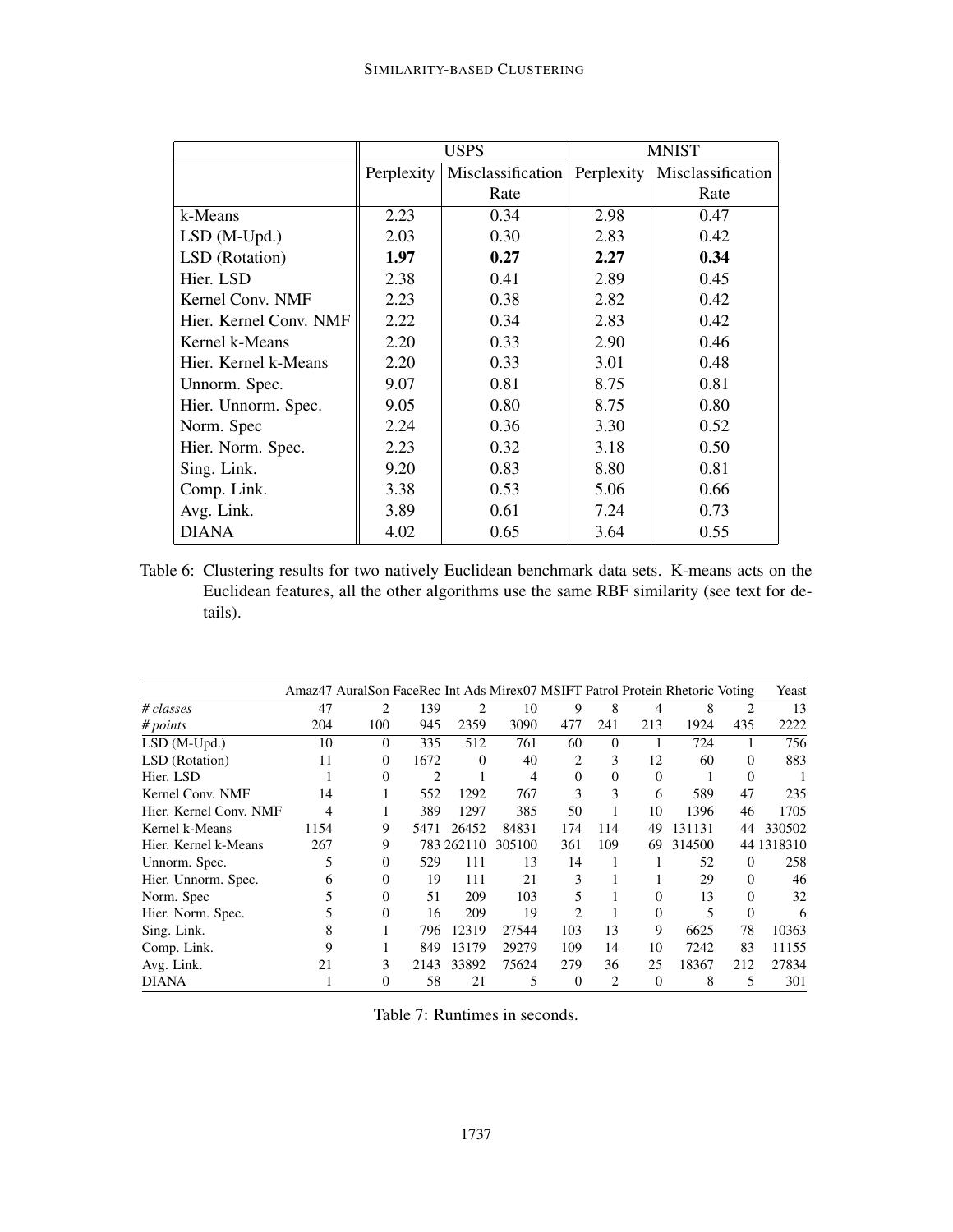and convex clusters, and poorly on data sets where the convex hulls of different clusters intersect. Currently, we lack a similar intuition for LSD, and this question may be intimately related to the question of what the LSD model implies in terms of the geometric distribution of samples among clusters.

Our model assumed a constant scale factor *c* such that  $K = P<sup>T</sup>P/c$  for a given similarity matrix *K*. A different scaling could be better. For example, one could normalize *K* by the inverse degree matrix *D*<sup>-1</sup>, as done in Perron cluster analysis (Weber et al., 2004), but *D*<sup>-1</sup>/<sub>2</sub>*KD*<sup>-1</sup>/<sub>2</sub><sup>*will always be*</sup> right-stochastic, and  $P^T P$  is not generally right-stochastic, so the resulting model  $D^{-\frac{1}{2}}KD^{-\frac{1}{2}} = P^T P$ is not sensible. However, some other non-constant scaling could lead to a more sensible model.

We reported results in terms of standard clustering metrics. However, clustering is often a useful step in a bigger processing chain, and not an end to itself. For example, Nelson and Gupta (2007) clustered receivers to initialize algorithms that estimate the locations of multiple transmitters. Recently, Hanusa et al. (2011) clustered likelihood surfaces in order to fuse returns from multiple receivers in tracking. In such cases, the right metric for the clustering methods is the end-to-end application-specific metric; in these examples, the transmitter estimation and the multi-static tracking performance.

The rotation-based matrix factorization approach proposed in this paper can in fact be applied in a much more general setting. For example, it can be used as a heuristic for the completely positive matrix factorization problem, if we enforce only nonnegativity, and drop the  $P^{T}$ **1** = 1 constraint. More broadly, the approach can be extended to any problem where the goal is to obtain vectors that lie in some *convex cone*, given the matrix of their pairwise inner products. That is, given the *Gram matrix*  $K \in \mathbb{R}^{n \times n}$  where  $K_{ij} = x_i^T x_j$ , we want to find the underlying vectors  $x_i \in \mathbb{R}^k$ ,  $i = 1, \ldots, n$ , knowing that all  $x_i$  belong to the convex cone *C* (see problem (15), in Section 3.4, which describes the general algorithm idea). Similar to the LSD algorithm, this general iterative algorithm will start by factorizing the Gram matrix to obtain an initial set of vectors (we assume the correct dimension of the  $x_i$  are known) and seek a rotation matrix that maps these vectors into the cone *C*. At every iteration, the algorithm will project the vectors onto the cone, then update the rotation matrix accordingly as discussed in Section 3.4. Thus the LSD algorithm approach could be applied to other problems with a similar structure but with other constraint sets *C*. For example, one might want to find an orthogonal transformation that maps a set of matrices into the positive semidefinite cone (this arises, for example, when dealing with estimates of a set of covariance matrices). This is a topic for future exploration.

Another future direction is to explore scalable algorithms for similarity-based clustering. All of the similarity-based algorithms studied in this paper are computationally expensive. For instance, the proposed rotation-based LSD algorithm has space complexity of  $O(n^2)$  and computational complexity of  $O(n^2k)$ . For large data sets the similarity-based algorithms studied in this paper become computationally infeasible. One approach to address the scalability issue is to consider stochastic approximation algorithms that process small number of entries in the similarity matrix at each iteration. Note that the first step in the rotation-based LSD algorithm involves finding a rank-*k* SVD of a given similarity matrix. For large similarity matrices, we can employ an incremental SVD algorithm that processes a single column of the matrix at each iteration (Arora et al., 2012). Such stochastic approximation approaches for large-scale matrix factorization problems in the kernel setting have recently been shown to be useful for machine learning tasks (Arora and Livescu, 2012, 2013).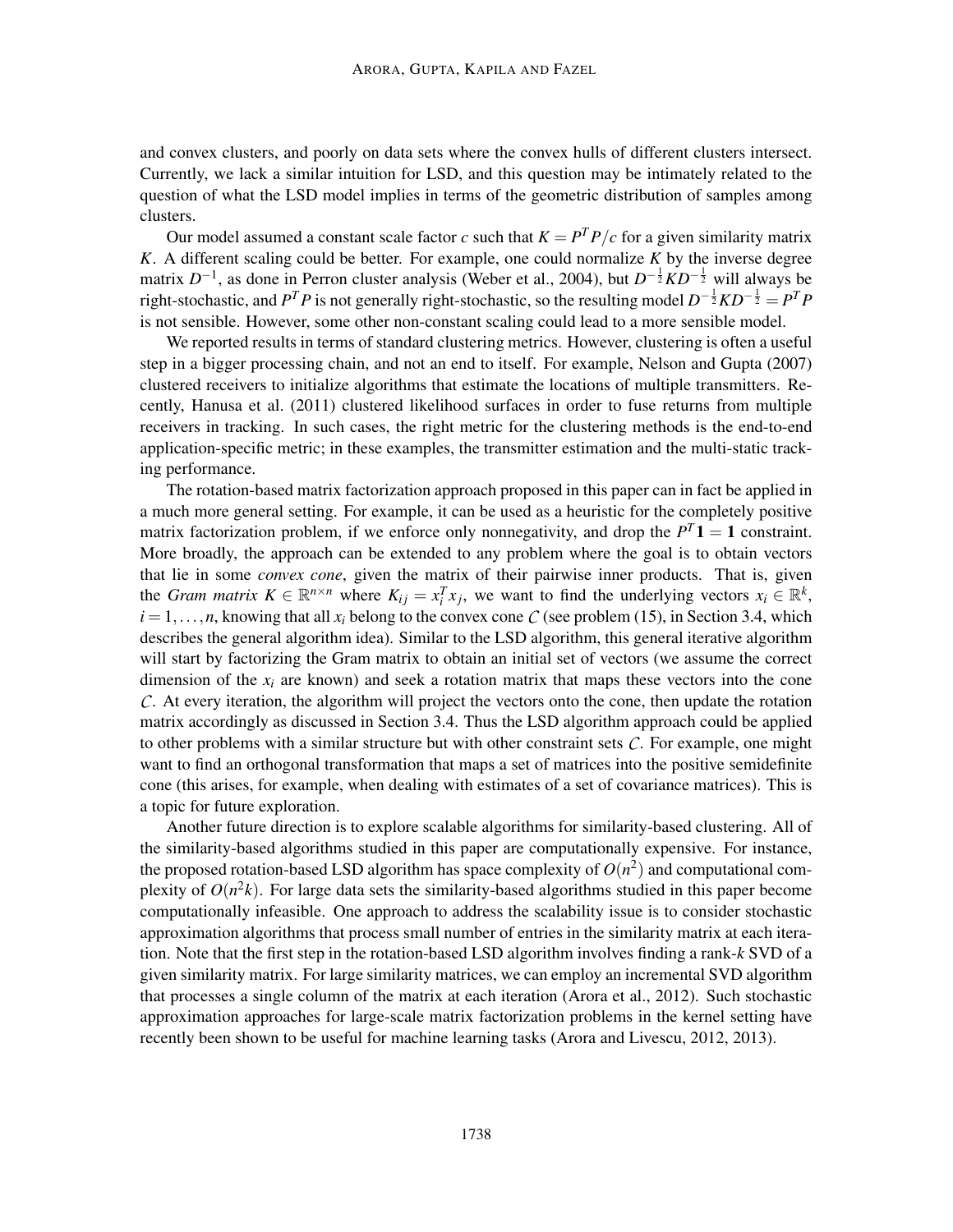# Acknowledgments

We thank James Chen, Sergey Feldman, Bela Frigyik and Kristi Tsukida for helpful discussions. This research was supported by a United States PECASE Award, the United States Office of Naval Research, NSF Award #1027812 and and the NSF CAREER Award ECCS-0847077.

## Appendix A. Proof of Proposition 1

**Proof** Note that the lower bound of (4) is zero; we will show that the LSD clustering solution  $P_*$ achieves this lower bound. Let  $J(F) = ||\Phi(X) - FP||_F^2$ , then a stationary point with respect to *F* occurs at  $\partial J(F)/\partial F = 0$ , which is at  $F_* = \Phi(X)P^T(PP^T)^{-1}$ . Note that  $(PP^T)^{-1}$  exists because *P* is full rank. With this  $F_*(4)$  can be written:

$$
\arg\min_{P:P\geq 0,P^T} \|\Phi(X) - \phi(X)P^T(PP^T)^{-1}P\|_F^2
$$
\n
$$
\equiv \arg\min_{P:P\geq 0,P^T} \text{tr}(K) - 2\text{tr}(KP^T(PP^T)^{-1}P) + \text{tr}(KP^T(PP^T)^{-1}P)
$$
\n
$$
\equiv \arg\min_{P:P\geq 0,P^T} \text{tr}(K) - \text{tr}(KP^T(PP^T)^{-1}P) \tag{18}
$$

Consider any  $P_*$  that solves the LSD problem such that  $K = P_*^T P_*$ , then the objective function in (18) becomes:

$$
J(P^*) = \text{tr}(K) - \text{tr}(P_*^T P_* P_*^T (P_* P_*^T)^{-1} P_*)
$$
  
= tr(K) - tr(P\_\*^T P\_\*)  
= tr(K) - tr(K)  
= 0.

Since the LSD solution  $P_*$  achieves the lower bound of (18), it must be a minimizer.

# Appendix B. Proof of Proposition 2

**Proof** By definition of LSDable, there exists a scalar  $c \in \mathbb{R}_+$  and a left-stochastic matrix  $P \in \mathbb{R}^{k \times n}$ such that  $cZ^T Z = P^T P$ . Then, Theorem 3(a) states that there exists an orthogonal matrix  $R \in \mathbb{R}^{k \times k}$ such that

$$
R(\sqrt{c}Z) = P.\tag{19}
$$

And by the left-stochasticity of *P*, we know that

$$
P^T \mathbf{1}_k = \mathbf{1}_n. \tag{20}
$$

Substituting (19) into (20):

$$
(R(\sqrt{c}Z))^T \mathbf{1}_k = \mathbf{1}_n,
$$
  
\n
$$
\Rightarrow \sqrt{c}Z^T R^T \mathbf{1}_k = \mathbf{1}_n,
$$
  
\n
$$
\Rightarrow \sqrt{c}ZZ^T R^T \mathbf{1}_k = Z \mathbf{1}_n,
$$
  
\n
$$
\Rightarrow R^T \mathbf{1}_k = \frac{1}{\sqrt{c}} (ZZ^T)^{-1} Z \mathbf{1}_n,
$$
\n(21)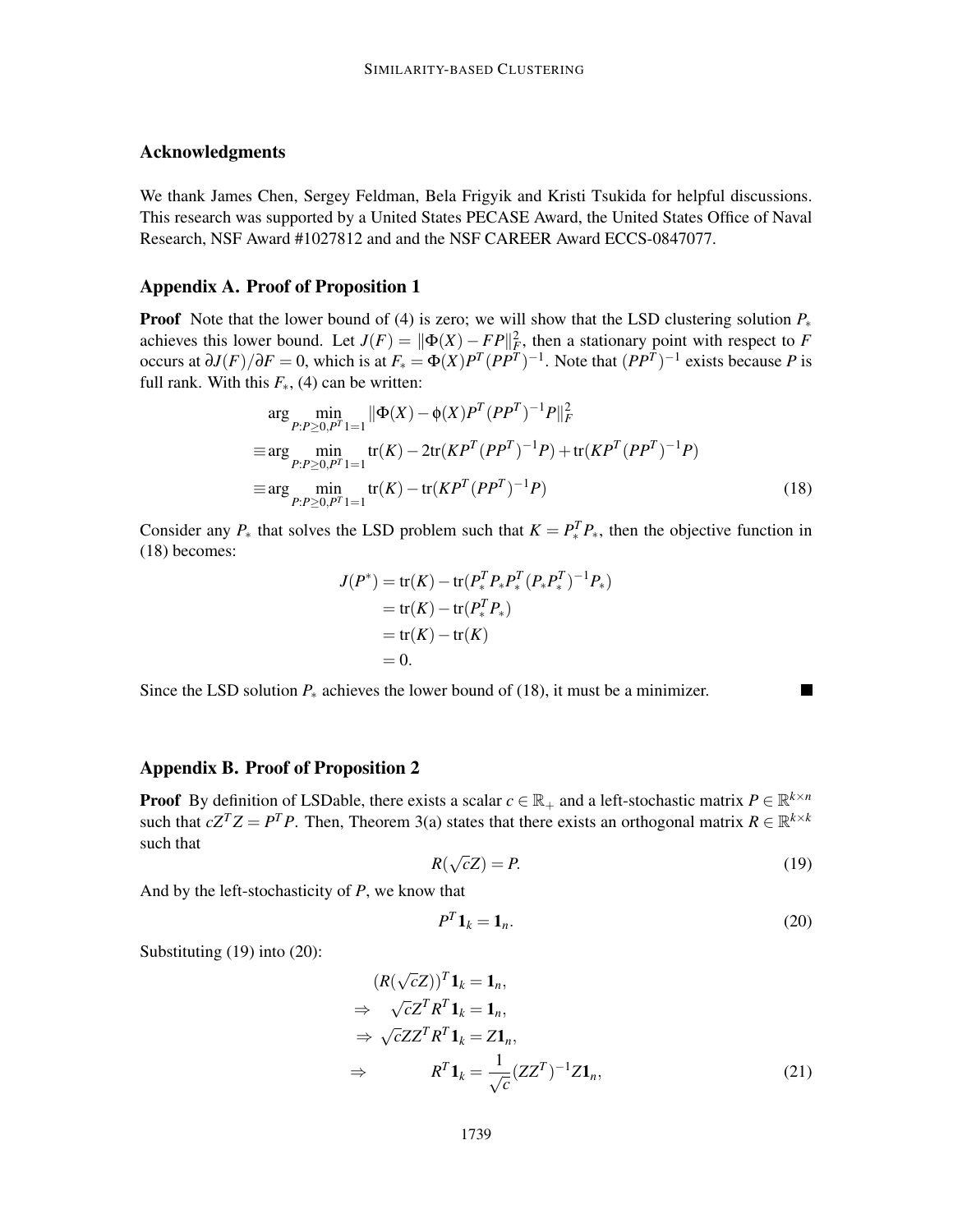where  $(ZZ^T)^{-1}$  exists because *Z* is full-rank.

Take the  $\ell_2$  norm of both sides of (21) to conclude:

$$
||R^{T}\mathbf{1}_{k}||_{2} = \frac{||(ZZ^{T})^{-1}Z\mathbf{1}_{n}||_{2}}{\sqrt{c}},
$$
  
\n
$$
\Rightarrow \qquad c = \frac{||(ZZ^{T})^{-1}Z\mathbf{1}_{n}||_{2}^{2}}{||R^{T}\mathbf{1}_{k}||_{2}^{2}},
$$
  
\n
$$
\Rightarrow \qquad c = \frac{||(ZZ^{T})^{-1}Z\mathbf{1}_{n}||_{2}^{2}}{k},
$$
\n(22)

because the  $\ell_2$  norm is unitary invariant and  $||\mathbf{1}_k||_2 = \sqrt{k}$ .

Next we show that  $c^*$  does not depend on any particular factorization of the LSDable matrix *Z*<sup>T</sup>Z. Let  $Q \in \mathbb{R}^{k \times n}$  be any matrix such that  $Q^T Q = Z^T Z$ . Then Theorem 3(a) implies that there exists a rotation matrix  $\tilde{R}$  such that  $\tilde{R}Q = Z$ . Substituting  $Z = \tilde{R}Q$  in (22),

$$
c = \frac{\|(\tilde{R}QQ^{T}\tilde{R}^{T})^{-1}\tilde{R}Q\mathbf{1}_{n}\|_{2}^{2}}{k},
$$
  
\n
$$
= \frac{\|\tilde{R}^{-T}(\tilde{R}QQ^{T})^{-1}\tilde{R}Q\mathbf{1}_{n}\|_{2}^{2}}{k},
$$
  
\n
$$
= \frac{\|\tilde{R}(QQ^{T})^{-1}\tilde{R}^{-1}\tilde{R}Q\mathbf{1}_{n}\|_{2}^{2}}{k},
$$
  
\n
$$
= \frac{\|(QQ^{T})^{-1}Q\mathbf{1}_{n}\|_{2}^{2}}{k},
$$

where we used the fact that  $(AB)^{-1} = B^{-1}A^{-1}$  if matrices *A* and *B* are invertible in the second and third steps, and unitary invariance of the  $\ell_2$  norm in the last equality.

# Appendix C. Proof of Theorem 3

**Proof** (a) If K has two decompositions  $K = P^T P = Q^T Q$ , for  $P, Q \in \mathbb{R}^{m \times n}$  then  $K_{ij} = P_i^T P_j =$  $Q_i^T Q_j$ , that is, the inner product between the *i*th and *j*th columns of *P* and *Q* are the same. The linear transformation that preserves inner-products for all  $P_i \in \mathbb{R}^m$  is an orthogonal transformation  $R \in O(m)$ . The transformation is unique because if there were two different elements  $R_1, R_2 \in$  $O(m)$ ,  $R_1 \neq R_2$ , such that  $P = R_1Q$  and  $P = R_2Q$ , then  $Q = R_1^T R_2Q$ , which would imply  $R_1^T R_2 = I$ . Multiplying both sides from the left by  $R_1$ , we get  $R_2 = R_1$ , which is a contradiction.

(b) Let  $\mathcal{H} = \{(x_1, \ldots, x_k) \in \mathbb{R}^k | \sum_{j=1}^k x_k = 1\}$  denote the hyperplane that contains the simplex ∆ *k* . Let *u* denote the normal to the simplex ∆ *k* . Then the proof follows from the fact that the subset of orthogonal transformations (from part(a)) that map the hyperplane  $H$  onto itself are the transformations that leave *u* invariant, that is, the stabilizer subgroup of *u*.

## Appendix D. Proof of Theorem 4

**Proof** Let SO(k) denote the special orthogonal group in  $\mathbb{R}^k$ , that is, the set of all rotation matrices of size  $k \times k$  and let  $\mu$  denote the Haar measure associated with SO( $k-1$ ). Given a vector  $x \in \mathbb{R}^k$ , the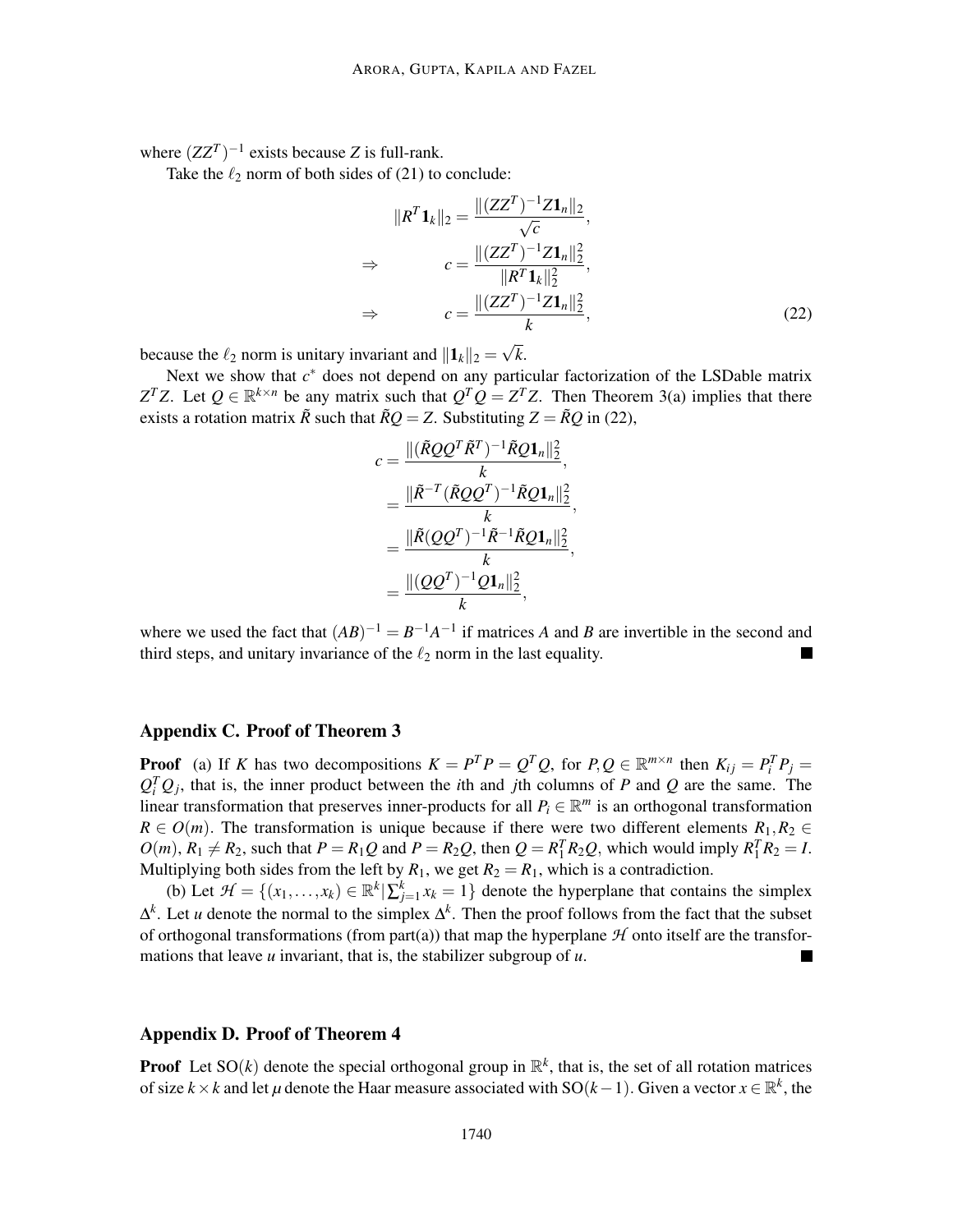stabilizer subgroup of *x* is defined to be the set of all rotations that leave *x* invariant. From Theorem 1(b), we know that all left-stochastic decompositions are related by orthogonal transformations that leave  $u = [1, ..., 1]^T \in \mathbb{R}^k$  fixed. Since we are interested in clusterings that are unique up to a permutation of labels, and the orthogonal group modulo reflections is isomorphic to the rotation group, all left-stochastic decompositions are characterized by the stabilizer subgroup of *u*, given by

$$
H_u = \{ R \in SO(k) | Ru = u \}.
$$

Let *P* be any LSD factor of a given similarity matrix *K*, and let  $G(P) \subseteq H_u$  be the set of all rotations that gives feasible LSD factors for *K*, that is,

$$
G(P) = \{ R \in H_u | (RP)_j \in \Delta^k \text{ for } j = 1, \ldots, n \},
$$

where  $\Delta^k$  is the probability simplex in  $\mathbb{R}^k$ . Note that the set  $G(P)$  is not empty as it always contains the identity matrix. We consider two partitions of  $G(P)$ : the first partition  $G(P) = \bigcup_{i \in I^{(LSD)}} G_i^{(LSD)}$  $\int_i^{(LSD)}(P)$ induced by the equivalence relationship that  $R', R'' \in G_i^{(LSD)}$  $\binom{(LSD)}{i}(P)$  if and only if both *R'P* and *R''P* give the same LSD clustering; the second partition  $G(P) = \bigcup_{i \in I^{(comm)}} G_i^{(conn)}$  $\binom{(com)}{i}$  (*P*) induced by the equivalence relationship that  $R', R'' \in G_i^{(conn)}$  $\binom{comm}{i}(P)$  if and only if there is a continuous connected path  ${R_t | t \in [0, 1]}$  such that  $R_0 = R', R_1 = R''$  and  $R_t \in G_i^{(conn)}$  $\sum_{i}^{(conn)}$  for all  $t \in [0,1]$ . Note that neither partition is empty because  $G(P)$  is not empty, and therefore the following volumes are well defined:

$$
\alpha = \sup_{i \in I^{(conn)}} \mu(G_i^{(conn)}(P)),
$$
  

$$
\beta = \inf_{i \in I^{(LSD)}} \mu(G_i^{(LSD)}(P)).
$$

Next, note that  $G(P) = H_u$  if and only if  $||P_j||_2 \le \frac{1}{\sqrt{k-1}}$  for all  $j = 1, ..., n$  (i.e., columns of *P*, seen as points in  $\mathbb{R}^k$ , lie inside the largest sphere inscribed inside the simplex), in which case  $I^{(conn)} = \{1\}$  with  $G_1^{(LSD)}$  $\binom{(LSD)}{1}(P) = H_u$ , giving  $\alpha = \mu(H_u) = 1$ . Clearly, we cannot have a unique clustering in this case as we can arbitrarily rotate the columns of *P* about the centroid of the simplex without violating any LSD constraints and resulting in arbitrary LSD clusterings. Furthermore, an upper bound on  $\beta$  is  $1/k$  because of the symmetry about the centroid of the simplex and so  $\alpha \not\leq \beta$ ; the uniqueness condition therefore takes care of this trivial scenario.

If the condition  $||P_j||_2 \leq \frac{1}{\sqrt{k}}$  $\frac{1}{k-1}$  does not hold for all columns of *P*, then there is a non-trivial partition of  $G(P)$  into connected components and therefore  $\alpha < 1$ . The result then follows by a simple observation that the clustering changes while still being a valid LSD if and only if we can rotate a point into a different clustering without rotating any points out of the simplex, that is, there exist sets  $G_i^{(LSD)}$  $I_i^{(LSD)}(P)$  and  $G_j^{(conn)}$  $\binom{(conn)}{j}$  (*P*) in the two partitions such that  $G_i^{(LSD)}$  $I_i^{(LSD)}(P) \subset G_j^{(conn)}$  $j^{(conn)}_j(P)$  but then  $\alpha \geq \beta$ . Therefore, a sufficient condition for the LSD clustering to be unique (up to re-labeling) is if  $\alpha < \beta$ .

## Appendix E. Proof of Theorem 5

**Proof** The error bound in (11) involves three terms: the first term captures the perturbation of the eigenvalues and scales linearly with  $\varepsilon$ ; the second term involves  $||K^{\frac{1}{2}}||_F = \sqrt{\text{tr}(K)}$  due to the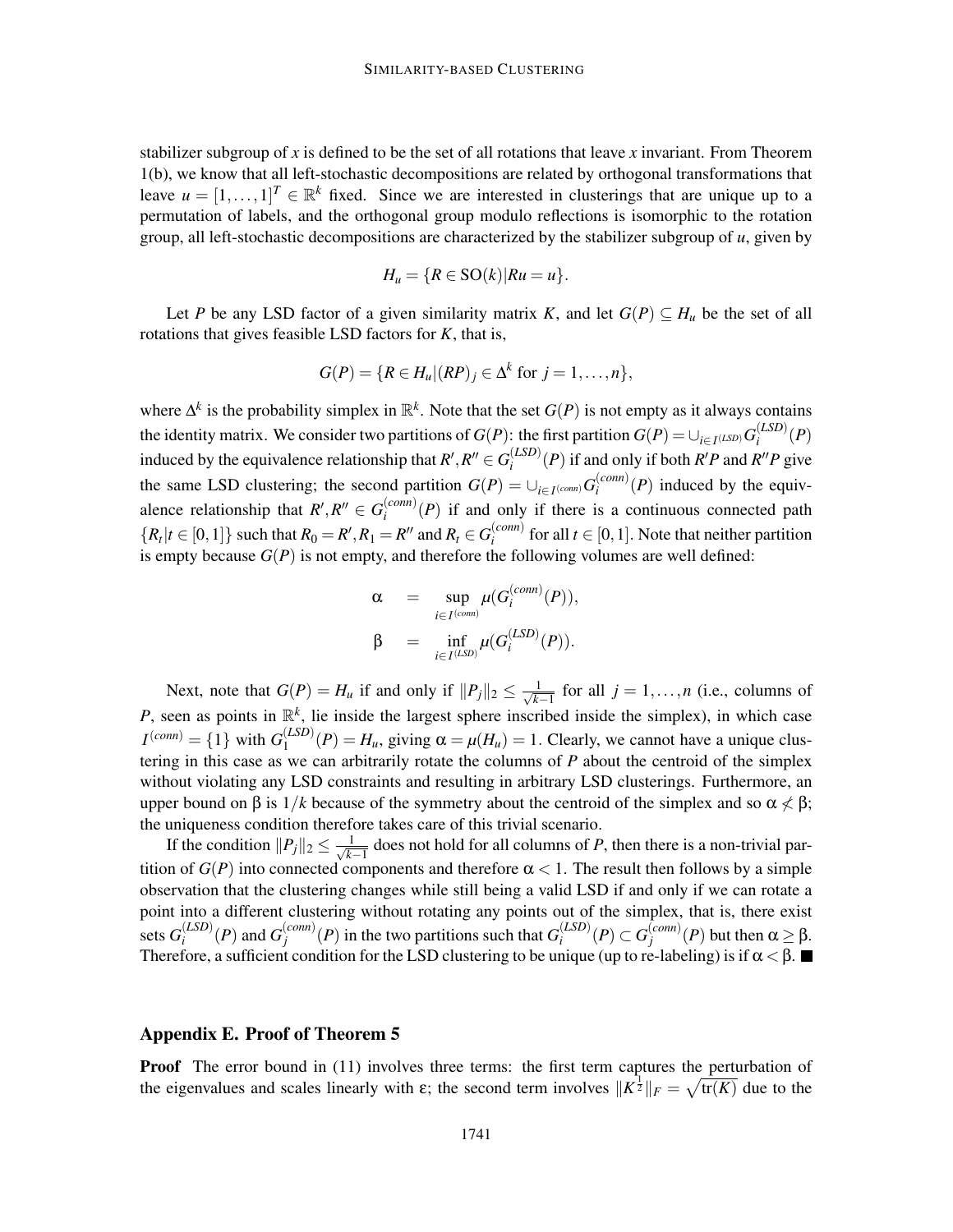coupling between the eigenvectors of the original matrix *K* and the perturbed eigenvectors as well as perturbed eigenvalues; and the third term proportional to  $\varepsilon^2$  is due to the perturbed eigenvectors and perturbed eigenvalues. As expected,  $||P - R\hat{P}||_F \to 0$  as  $\varepsilon \to 0$ , relating the LSD to the true factor with a rotation, which is consistent with Theorem 3. Our proof uses standard results from perturbation theory (Stewart, 1998).

Let  $\hat{K} = \hat{P}^T \hat{P}$ . By the triangle inequality,

$$
||K - \hat{K}||_F = ||K - \tilde{K} + \tilde{K} - \hat{K}||_F
$$
  
\n
$$
\leq ||K - \tilde{K}||_F + ||\tilde{K} - \hat{K}||_F.
$$

By definition  $\hat{K}$  minimizes  $||K' - \tilde{K}||_F$  over all  $K'$  such that  $K' = P'^T P', P' \ge 0, P^T \mathbf{1}_k = \mathbf{1}_n$ . Therefore  $||\hat{K} - \tilde{K}||_F \leq ||K - \tilde{K}||_F$  which yields,

$$
||K - \hat{P}^T \hat{P}||_F = ||K - \hat{K}||_F
$$
  
\n
$$
\leq 2||K - \tilde{K}||_F
$$
  
\n
$$
= 2||W||_F
$$
  
\n
$$
\leq 2\varepsilon.
$$

Let  $K = E\Lambda E^T$  and  $\tilde{K} = \tilde{E}\tilde{\Lambda}\tilde{E}^T$  be the eigendecompositions of *K* and  $\tilde{K}$  respectively. To get a bound on  $\hat{P}$ , we use a result by Stewart (1998) that states that

$$
\tilde{E}_k = R_E E_k + W_E, \tag{23}
$$

where  $E_k$ ,  $\tilde{E}_k$  are the first *k* columns of  $E$ ,  $\tilde{E}$  respectively,  $R_E$  is an orthogonal matrix and  $W_E$  is a  $k \times n$  matrix that describes the perturbation of the eigenvectors. The 2−norm of the perturbation matrix is bounded by the 2-norm of the additive noise as

$$
||W_E||_2 \leq C_1 \frac{||W||_2}{|\delta_k|},
$$

where  $\delta_k = \tilde{\lambda}_k - \lambda_{k+1}$  is the difference between the *k*<sup>th</sup> eigenvalue of the perturbed matrix  $\tilde{K}$  and  $(k+1)$ <sup>th</sup> eigenvalue of the original matrix *K*.

Now, from (23), pre-multiplying  $\tilde{E}_k^T$  by  $\tilde{\Lambda}^{\frac{1}{2}}$  and post-multiplying by  $R_1 = R_E^T R_0$  gives

$$
\tilde{\Lambda}^{\frac{1}{2}} \tilde{E}_k^T R_1 = \tilde{\Lambda}^{\frac{1}{2}} E_k^T R_0 + \tilde{\Lambda}^{\frac{1}{2}} W_E^T R_1, \qquad (24)
$$

where  $R_0$  is the rotation matrix that gives  $P = \Lambda^{\frac{1}{2}} E_k R_0$ . The matrix  $R_1$  can be written as  $\tilde{R}R$  such that  $\hat{P} = \tilde{\Lambda}^{\frac{1}{2}} \tilde{E}_k \tilde{R}$ . Using this decomposition and perturbation expansion of  $\tilde{\Lambda}^{\frac{1}{2}} = \Lambda^{\frac{1}{2}} + W_\Lambda$ , where by Mirsky's theorem (Stewart, 1998),  $||W_{\Lambda}||_F \le ||W||_F$ , write (24) as

$$
\hat{P}R = (\Lambda^{\frac{1}{2}} + W_{\Lambda})E_k^T R_0 + \tilde{\Lambda}^{\frac{1}{2}} W_E^T R_1, \n= P + W_{\Lambda} E_k^T R_0 + \tilde{\Lambda}^{\frac{1}{2}} W_E^T R_1.
$$
\n(25)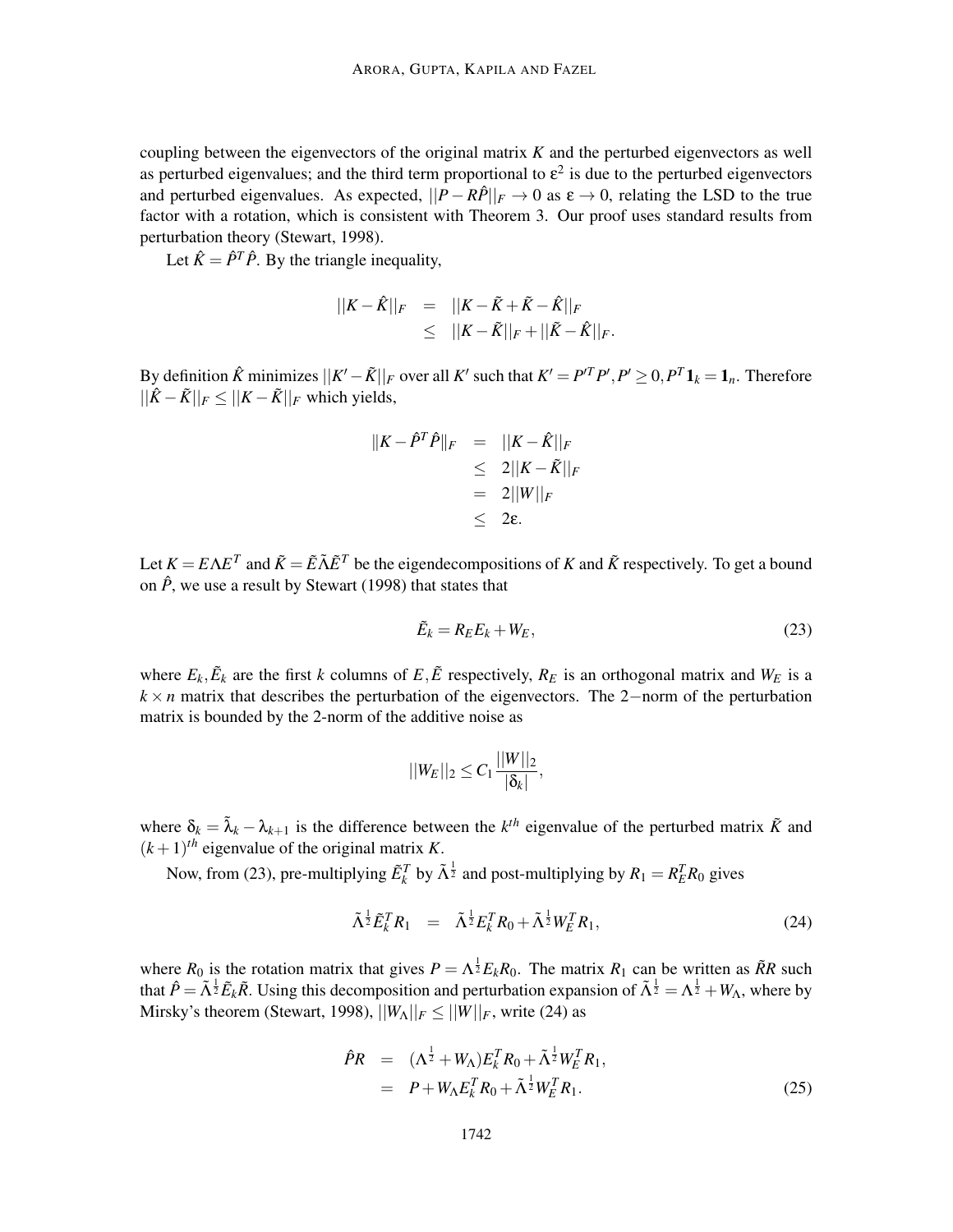Then from (25),

$$
||P - \hat{P}R||_F = ||W_{A}E_{k}^{T}R_{0} + \tilde{\Lambda}^{\frac{1}{2}}W_{E}^{T}R_{1}||_F
$$
  
\n
$$
\leq ||W_{A}|_{F} + ||\tilde{\Lambda}^{\frac{1}{2}}W_{E}^{T}R_{1}||_F
$$
 (by triangle inequality)  
\n
$$
= ||W_{A}||_{F} + ||\tilde{\Lambda}^{\frac{1}{2}}W_{E}||_F
$$
 (by unitary-invariance of Frobenius norm)  
\n
$$
\leq ||W||_{F} + ||\tilde{\Lambda}^{\frac{1}{2}}||_F||W_{E}||_F
$$
 (by Mirsky's Theorem)  
\n
$$
\leq ||W||_{F} + ||\tilde{\Lambda}^{\frac{1}{2}}||_F||W_{E}||_F
$$
 (perturbation expansion of eigenvalues)  
\n
$$
\leq ||W||_{F} + (||\Lambda^{\frac{1}{2}}||_F + ||W||_F) ||W_{E}||_F
$$
 (by triangle inequality)  
\n
$$
\leq \epsilon + (||\Lambda^{\frac{1}{2}}||_F + \epsilon) ||W_{E}||_F
$$
 (from the bound on noise)  
\n
$$
= \epsilon + (||K^{\frac{1}{2}}||_F + \epsilon) ||W_{E}||_F
$$
 (by definition)  
\n
$$
\leq \epsilon + (||K^{\frac{1}{2}}||_F + \epsilon) \sqrt{k} ||W_{E}||_2
$$
 (since rank of  $W_E$  is at most *k*)  
\n
$$
\leq \epsilon + (||K^{\frac{1}{2}}||_F + \epsilon) \sqrt{k} C_1 \frac{||W||_2}{|\delta_k|}
$$
 (from Stewart's perturbation theorem)  
\n
$$
\leq \epsilon + (||K^{\frac{1}{2}}||_F + \epsilon) \sqrt{k} C_1 \frac{||W||_2}{|\delta_k|}
$$
 (since  $||W||_2 \leq ||W||_F$ )  
\n
$$
\leq \epsilon + (||K^{\frac{1}{2}}||_F + \epsilon) \sqrt{k} C_1 \frac{\epsilon}{|\delta_k|}
$$
 (bound given on additive noise)  
\n
$$
= \epsilon \left(1 + C_1 \frac{\sqrt{k}}{|\delta_k|} (||K^{\frac{1}{2}}||_F + \epsilon) \
$$

which gives the desired bound.

#### **References**

R. Arora. *Group Theoretical Methods in Signal Processing: Learning Similarities, Transformations and Invariants*. PhD thesis, Univ. of Wisconsin-Madison, 2009a.

П

- R. Arora. On learning rotations. *Advances in Neural Information Processing Systems (NIPS)*, 2009b.
- R. Arora and K. Livescu. Kernel CCA for multi-view learning of acoustic features using articulatory measurements. In *Symp. on Machine Learning in Speech and Language Processing*, 2012.
- R. Arora and K. Livescu. Multi-view CCA-based acoustic features for phonetic recognition across speakers and domains. In *Int. Conf. on Acoustics, Speech, and Signal Processing*, 2013.
- R. Arora and W. A. Sethares. An efficient and stable algorithm for learning rotations. In *Proc. Intl. Conf. Pattern Recognition*, 2010.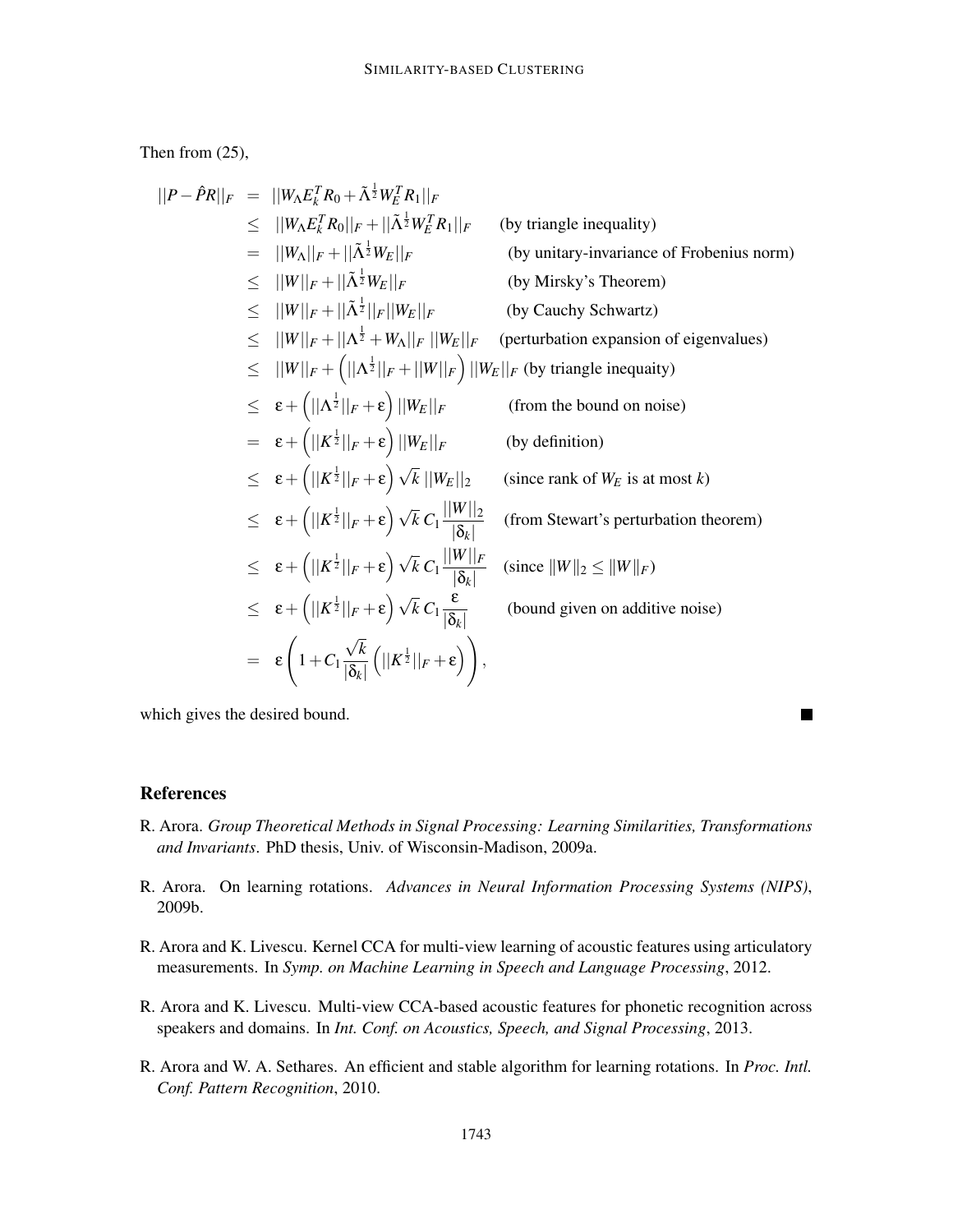- R. Arora, M. R. Gupta, A. Kapila, and M. Fazel. Clustering by left-stochastic matrix factorization. *Proc. Intl. Conf. Machine Learning (ICML)*, 2011.
- R. Arora, A. Cotter, K. Livescu, and N. Srebro. Stochastic optimization for PCA and PLS. In *50th Annual Allerton Conference on Communication, Control, and Computing*, 2012.
- A. Berman and N. Shaked-Monderer. *Completely Positive Matrices*. World Scientific, 2003.
- M. W. Berry, M. Browne, A. N. Langville, V. P. Pauca, and R. J. Plemmons. Algorithms and applications for approximate nonnegative matrix factorization. *Computational Statistics and Data Analysis*, 52(1):155 – 173, 2007.
- M. Biggs, A. Ghodsi, and S. Vavasis. Nonnegative matrix factorization via rank-one downdate. *Proc. Intl. Conf. Machine Learning (ICML)*, 2008.
- M. Brown and S. Susstrunk. Multispectral SIFT for scene category recognition. *Intl. Conf. on Computer Vision and Pattern Recognition (CVPR)*, 2011.
- J. Bruna and S. Mallat. Classification with scattering operators. *Intl. Conf. on Computer Vision and Pattern Recognition (CVPR)*, 2011.
- L. Cazzanti, M. R. Gupta, and S. Srivastava. Fusing similarities and Euclidean features with generative classifiers. In *Proc. IEEE Conf. on Information Fusion (FUSION)*, 2009.
- Y. Chen, E. K. Garcia, M. R. Gupta, L. Cazzanti, and A. Rahimi. Similarity-based classification: Concepts and algorithms. *JMLR*, 2009a.
- Y. Chen, M. R. Gupta, and B. Recht. Learning kernels from indefinite similarities. In *Proc. Intl. Conf. Machine Learning (ICML)*, 2009b.
- N. Cristianini, J. Shawe-Taylor, A. Elisseeff, and J. Kandola. On kernel target alignment. *Advances in Neural Information Processing Systems (NIPS)*, 2001.
- P. Deuflhard and M. Weber. Robust Perron cluster analysis in conformation dynamics. *Linear Algebra and Its Applications*, 398:161–184, 2005.
- C. Ding, X. He, and H. D. Simon. On the equivalence of nonnegative matrix factorization and spectral clustering. *SIAM Conf. Data Mining*, 2005.
- C. Ding, T. Li, and M. I. Jordan. Convex and semi-nonnegative matrix factorizations. *IEEE Trans. PAMI*, 32, 2010.
- J. E. Driskell and T. McDonald. Identification of incomplete networks. Technical Report of Florida Maxima Corporation, 2008.
- C. Eckart and G. Young. The approximation of one matrix by another of lower rank. *Psychometrika*, 1(3):211–218, 1936.
- I. Färber, S. Günnemann, H.-P. Kriegel, P. Kröger, E. Müller, E. Schubert, T. Seidl, and A. Zimek. On using class-labels in evaluation of clusterings. *Proc. ACM SIGKDD*, 2010.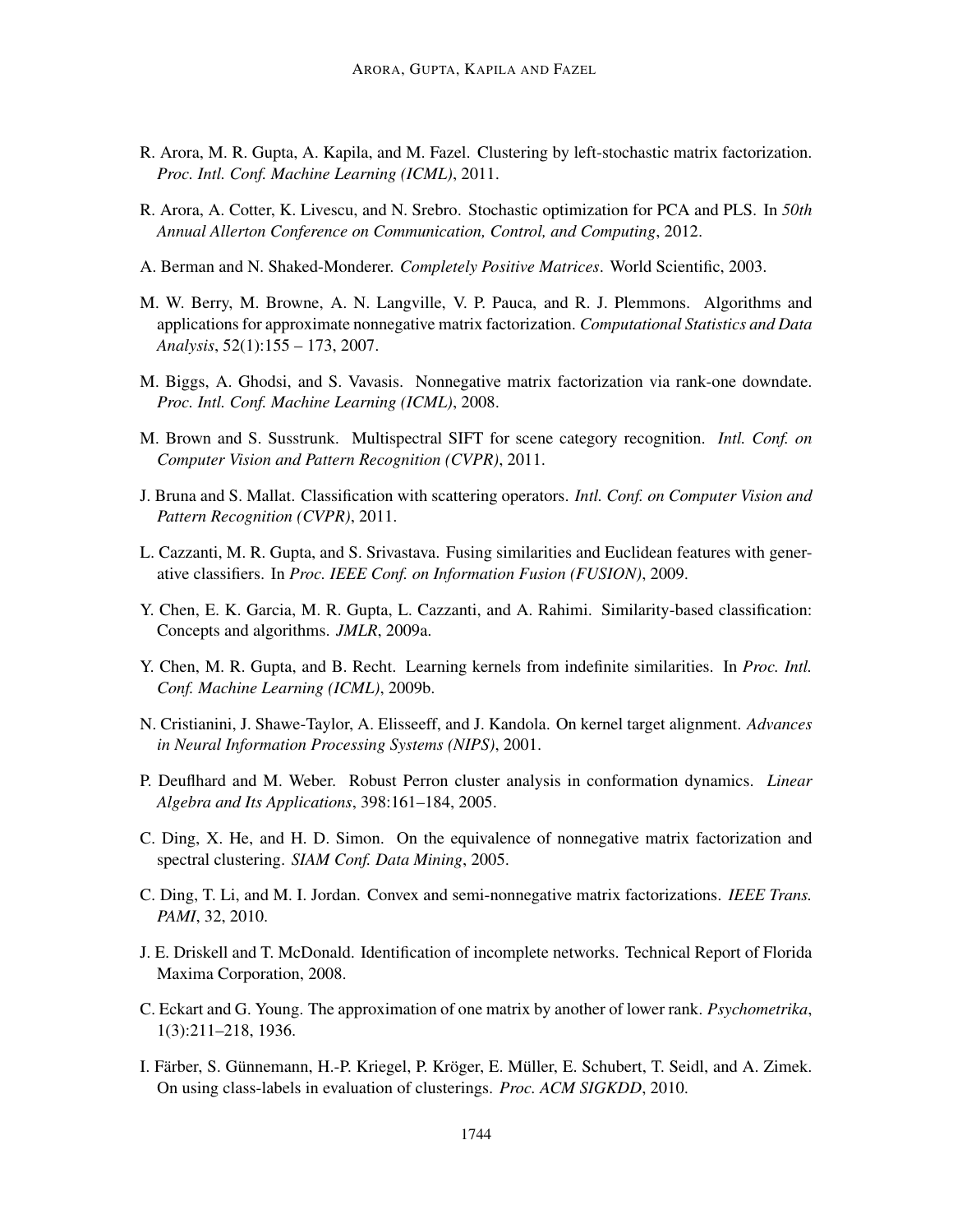- S. Feng, H. Krim, and I. A. Kogan. 3D face recognition using Euclidean integral invariants signature. *Proc. IEEE Workshop Statistical Signal Processing*, 2007.
- E. Hanusa, D. Krout, and M. R. Gupta. Clutter rejection by clustering likelihood-based similarities. In *Proc. IEEE Conf. on Information Fusion (FUSION)*, 2011.
- T. Hastie, R. Tibshirani, and J.Friedman. *The Elements of Statistical Learning*. Springer-Verlag, New York, 2nd edition, 2009.
- N.-D. Ho. *Nonnegative Matrix Factorizations Algorithms and Applications*. PhD thesis, Universite Catholique de Louvain, 2008.
- P. O. Hoyer. Non-negative matrix factorization with sparseness constraints. *JMLR*, 5:1457–1469, 2004.
- L. Kaufman and P. J. Rousseeuw. *Finding Groups in Data*. Wiley Series in Applied Probability and Statistics. Wiley, 1990.
- H. W. Kuhn. The Hungarian method for the assignment problem. *Naval Research Logistic Quarterly*, 2:83–97, 1955.
- G. R. G. Lanckriet, M. Deng, N. Cristianini, M. I. Jordan, and W. S. Noble. Kernel-based data fusion and its application to protein function prediction in yeast. In *Proc. of the Pacific Symposium on Biocomputing*, 2004.
- D. D. Lee and H. S. Seung. Learning the parts of objects by non-negative matrix factorization. *Nature*, 401:788–791, 1999.
- D. D. Lee and H. S. Seung. Algorithms for non-negative matrix factorization. *Advances in Neural Information Processing Systems (NIPS)*, 2000.
- Y. Li and A. Ngom. NMF Toolbox Ver. 1.0. cs.uwindsor.ca/~li11112c/nmf.html, 2011.
- P. MacNaughton-Smith, W.T. Williams, M. B. Dale, and L. G. Mockett. Dissimilarity analysis: A new technique of hierarchical sub-division. *Nature*, 202:1034–5, 1964.
- C. Michelot. A finite algorithm for finding the projection of a point onto the canonical simplex of *R n* . *J. Opt. Theory Appl.*, 50:195–200, 1986.
- J. K. Nelson and M. R. Gupta. An EM technique for multiple transmitter localization. *41st Conference on Information Science and Systems*, pages 610–615, 2007.
- A. Ng, M. Jordan, and Y. Weiss. On spectral clustering: Analysis and an algorithm. *Advances in Neural Information Processing Systems (NIPS)*, 2002.
- D. Niu, J. G. Dy, and M. I. Jordan. Multiple non-redundant spectral clustering views. *Proc. Intl. Conf. Machine Learning (ICML)*, 2010.
- P. Paatero. Least-squares formulation of robust non-negative factor analysis. *Chemometrics and Intell. Lab. Sys.*, 37:23 – 35, 1997.